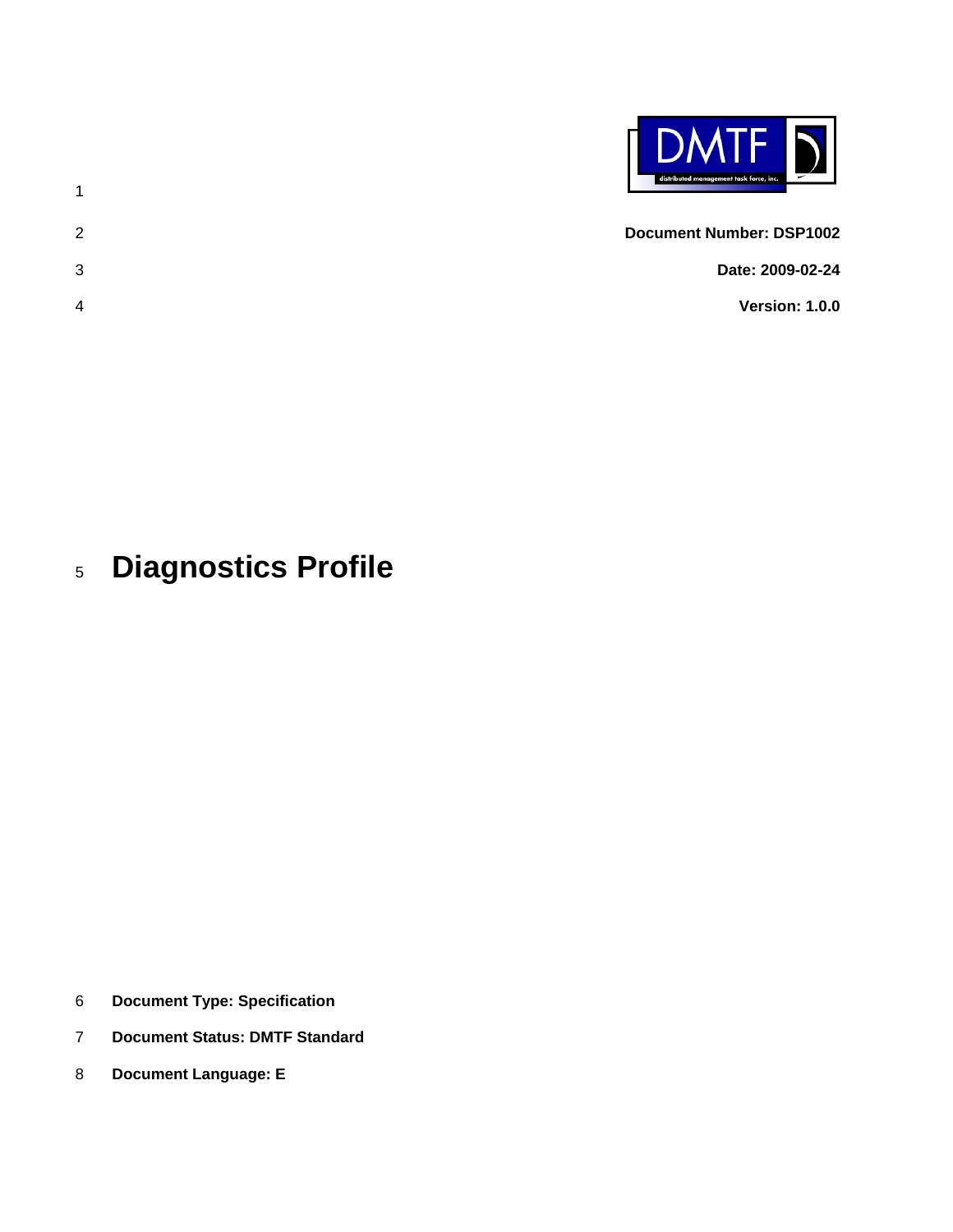#### 9 Copyright Notice

10 Copyright © 2009 Distributed Management Task Force, Inc. (DMTF). All rights reserved.

11 DMTF is a not-for-profit association of industry members dedicated to promoting enterprise and systems

12 management and interoperability. Members and non-members may reproduce DMTF specifications and

13 documents, provided that correct attribution is given. As DMTF specifications may be revised from time to

14 time, the particular version and release date should always be noted.

15 Implementation of certain elements of this standard or proposed standard may be subject to third party

16 patent rights, including provisional patent rights (herein "patent rights"). DMTF makes no representations

17 to users of the standard as to the existence of such rights, and is not responsible to recognize, disclose,

18 or identify any or all such third party patent right, owners or claimants, nor for any incomplete or<br>19 inaccurate identification or disclosure of such rights, owners or claimants. DMTF shall have no li

inaccurate identification or disclosure of such rights, owners or claimants. DMTF shall have no liability to 20 any party, in any manner or circumstance, under any legal theory whatsoever, for failure to recognize,

21 disclose, or identify any such third party patent rights, or for such party's reliance on the standard or

22 incorporation thereof in its product, protocols or testing procedures. DMTF shall have no liability to any

23 party implementing such standard, whether such implementation is foreseeable or not, nor to any patent

24 owner or claimant, and shall have no liability or responsibility for costs or losses incurred if a standard is<br>25 withdrawn or modified after publication, and shall be indemnified and held harmless by any party withdrawn or modified after publication, and shall be indemnified and held harmless by any party

26 implementing the standard from any and all claims of infringement by a patent owner for such

27 implementations.

28 For information about patents held by third-parties which have notified the DMTF that, in their opinion,

- 29 such patent may relate to or impact implementations of DMTF standards, visit
- 30 <http://www.dmtf.org/about/policies/disclosures.php>.

31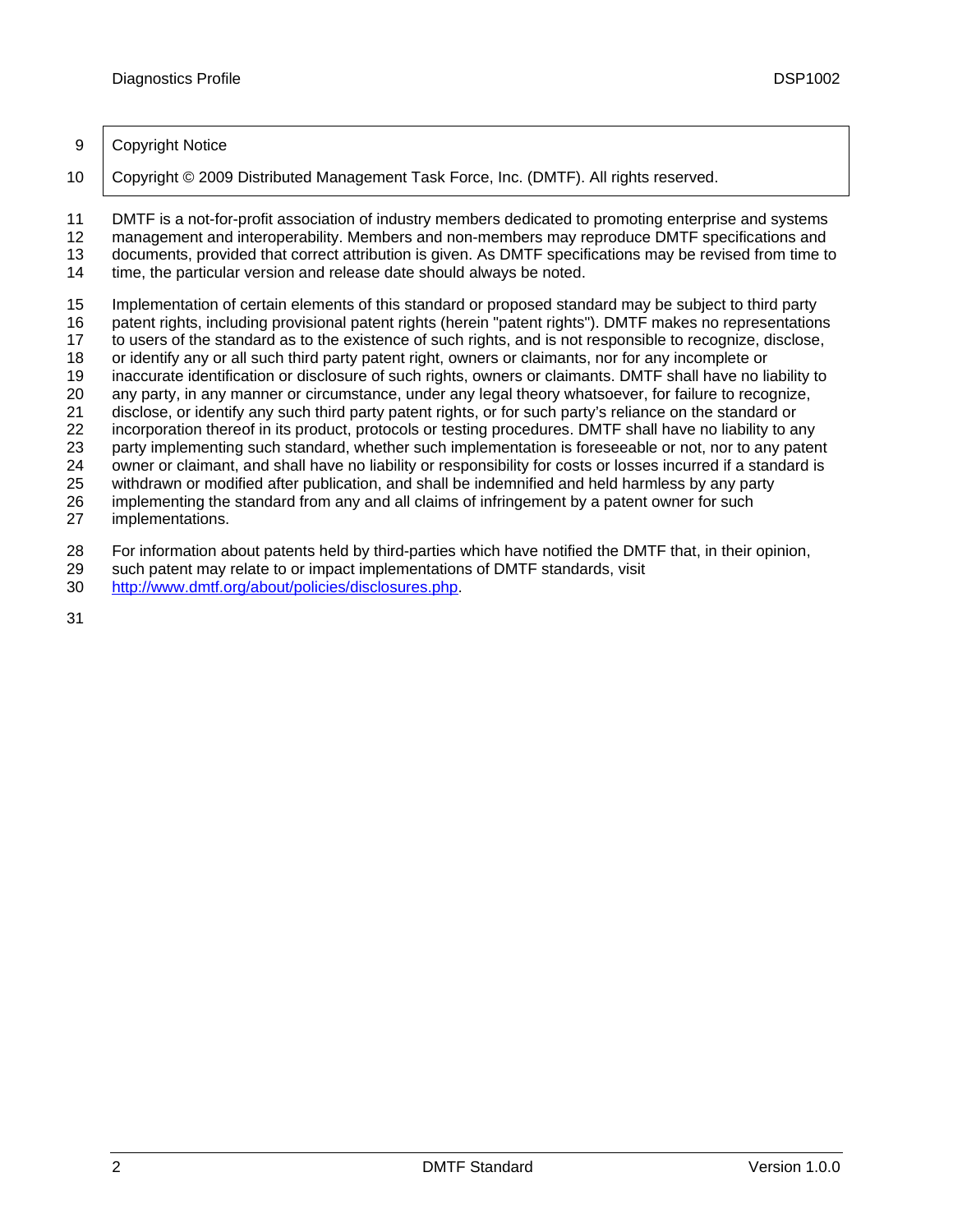# **CONTENTS**

| 33       | 1 |              |                                                                        |     |  |
|----------|---|--------------|------------------------------------------------------------------------|-----|--|
| 34       | 2 |              |                                                                        |     |  |
| 35       |   | 2.1          |                                                                        |     |  |
| 36       |   | 2.2          |                                                                        |     |  |
| 37       | 3 |              |                                                                        |     |  |
| 38       | 4 |              |                                                                        |     |  |
| 39       | 5 |              |                                                                        |     |  |
| 40       | 6 |              |                                                                        |     |  |
|          |   |              |                                                                        |     |  |
| 41       | 7 |              |                                                                        |     |  |
| 42<br>43 |   | 7.1          | 7.1.1                                                                  |     |  |
| 44       |   |              | 7.1.2                                                                  |     |  |
| 45       |   |              | 7.1.3                                                                  |     |  |
| 46       |   |              | 7.1.4                                                                  |     |  |
| 47       |   |              | 7.1.5                                                                  |     |  |
| 48       |   | 7.2          |                                                                        |     |  |
| 49       |   |              | CIM_AvailableDiagnosticService.EstimatedDurationOfService  16<br>7.2.1 |     |  |
| 50       |   |              | 7.2.2<br>CIM_AvailableDiagnosticService.EstimatedDurationQualifier  16 |     |  |
| 51       |   | 7.3          |                                                                        |     |  |
| 52       |   | 7.4          |                                                                        |     |  |
| 53       |   | 7.5          |                                                                        |     |  |
| 54       |   |              | 7.5.1                                                                  |     |  |
| 55       |   |              | 7.5.2                                                                  |     |  |
| 56       |   | 7.6          |                                                                        |     |  |
| 57       |   |              | 7.6.1                                                                  |     |  |
| 58       |   | 7.7          |                                                                        |     |  |
| 59       |   |              | 7.7.1                                                                  |     |  |
| 60       |   | 7.8          |                                                                        |     |  |
| 61       | 8 |              |                                                                        |     |  |
| 62<br>63 |   | 8.1<br>8.2   |                                                                        |     |  |
| 64       |   | 8.3          |                                                                        |     |  |
| 65       |   | 8.4          |                                                                        |     |  |
| 66       |   | 8.5          |                                                                        |     |  |
| 67       |   | 8.6          |                                                                        |     |  |
| 68       |   | 8.7          |                                                                        |     |  |
| 69       |   | 8.8          |                                                                        |     |  |
| 70       |   | 8.9          | CIM HelpService                                                        | .23 |  |
| 71       |   |              |                                                                        |     |  |
| 72       |   | 8.11         |                                                                        |     |  |
| 73       |   | 8.12         |                                                                        |     |  |
| 74       |   | 8.13         |                                                                        |     |  |
| 75       |   | 8.14         |                                                                        |     |  |
| 76       |   | 8.15         |                                                                        |     |  |
| 77       |   | 8.16         |                                                                        |     |  |
| 78       |   | 8.17         |                                                                        |     |  |
| 79       |   | 8.18         |                                                                        |     |  |
| 80       |   | 8.19         |                                                                        |     |  |
| 81       |   | 8.20         |                                                                        |     |  |
| 82       |   | 8.21         |                                                                        |     |  |
| 83<br>84 |   | 8.22<br>8.23 |                                                                        |     |  |
|          |   |              |                                                                        |     |  |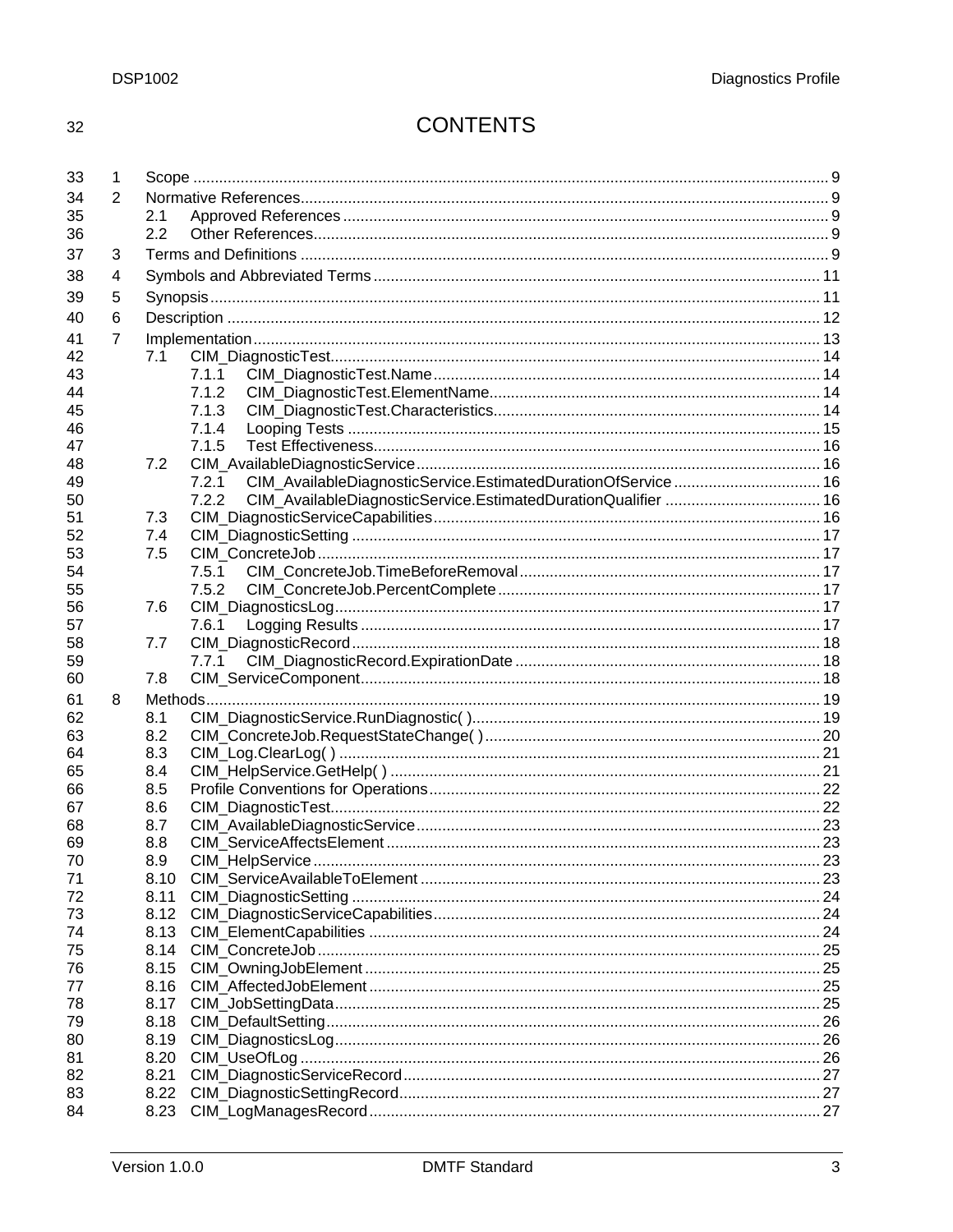| 85<br>86<br>87<br>88<br>89 |    | 8.24<br>8.25<br>8.26<br>8.27<br>8.28 |                |  |
|----------------------------|----|--------------------------------------|----------------|--|
| 90                         |    | 8.29                                 |                |  |
| 91                         | 9  |                                      |                |  |
| 92                         |    | 9.1                                  |                |  |
| 93                         |    | 9.2                                  |                |  |
| 94                         |    | 9.3                                  |                |  |
| 95                         |    | 9.4                                  |                |  |
| 96                         |    |                                      | 9.4.1          |  |
| 97                         |    |                                      | 9.4.2          |  |
| 98                         |    |                                      | 9.4.3          |  |
| 99                         |    |                                      | 9.4.4          |  |
| 100                        |    |                                      | 9.4.5          |  |
| 101                        |    |                                      | 9.4.6          |  |
| 102                        |    |                                      | 9.4.7          |  |
| 103                        |    |                                      | 9.4.8          |  |
| 104                        |    |                                      | 9.4.9          |  |
| 105                        |    | 9.5                                  |                |  |
| 106                        |    |                                      | 9.5.1          |  |
| 107                        |    |                                      | 9.5.2          |  |
| 108                        |    |                                      | 9.5.3<br>9.5.4 |  |
| 109<br>110                 |    | 9.6                                  |                |  |
| 111                        |    |                                      | 9.6.1          |  |
| 112                        |    |                                      | 9.6.2          |  |
| 113                        |    |                                      | 9.6.3          |  |
| 114                        |    |                                      | 9.6.4          |  |
| 115                        |    |                                      | 9.6.5          |  |
| 116                        |    | 9.7                                  |                |  |
| 117                        |    |                                      | 9.7.1          |  |
| 118                        |    |                                      | 9.7.2          |  |
| 119                        |    |                                      | 9.7.3          |  |
| 120                        |    |                                      | 9.7.4          |  |
| 121                        |    | 9.8                                  |                |  |
| 122                        |    |                                      | 9.8.1          |  |
| 123                        |    |                                      | 9.8.2          |  |
| 124                        |    |                                      | 9.8.3          |  |
| 125<br>126                 |    |                                      | 9.8.4          |  |
| 127                        |    |                                      | 9.8.5<br>9.8.6 |  |
| 128                        |    |                                      | 9.8.7          |  |
| 129                        | 10 |                                      |                |  |
| 130                        |    | 10.1                                 |                |  |
| 131                        |    | 10.2                                 |                |  |
| 132                        |    | 10.3                                 |                |  |
| 133                        |    | 10.4                                 |                |  |
| 134                        |    | 10.5                                 |                |  |
| 135                        |    | 10.6                                 |                |  |
| 136                        |    | 10.7                                 |                |  |
| 137                        |    | 10.8                                 |                |  |
| 138                        |    |                                      |                |  |
| 139                        |    |                                      |                |  |
| 140                        |    |                                      |                |  |
| 141                        |    |                                      |                |  |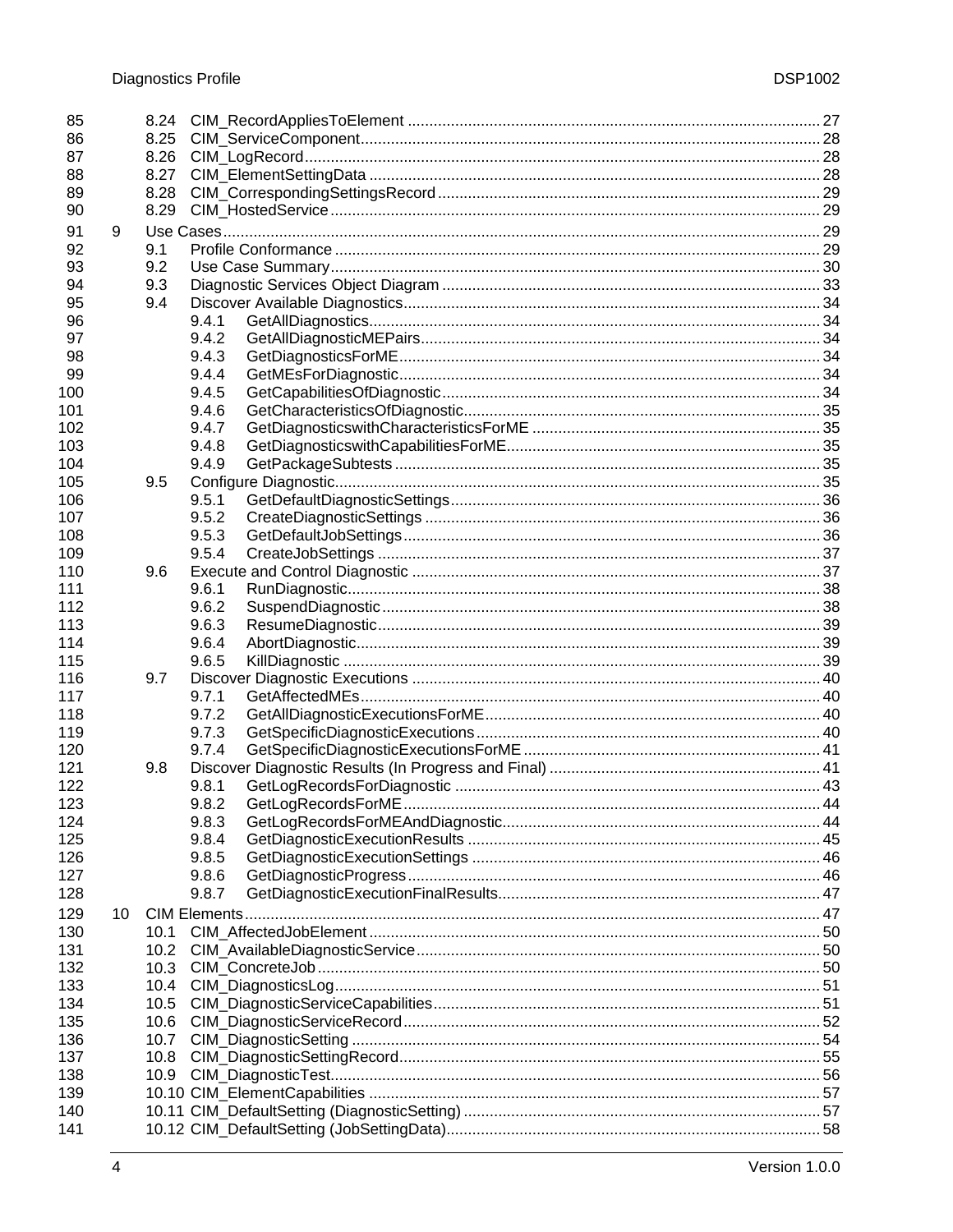| 142 |  |
|-----|--|
| 143 |  |
| 144 |  |
| 145 |  |
| 146 |  |
| 147 |  |
| 148 |  |
| 149 |  |
| 150 |  |
| 151 |  |
| 152 |  |
| 153 |  |
| 154 |  |
| 155 |  |
| 156 |  |
|     |  |

#### **Figures** 158

| 159 |  |
|-----|--|
| 160 |  |
| 161 |  |
| 162 |  |
| 163 |  |
| 164 |  |

#### **Tables** 165

| 166 |  |
|-----|--|
| 167 |  |
| 168 |  |
| 169 |  |
| 170 |  |
| 171 |  |
| 172 |  |
| 173 |  |
| 174 |  |
| 175 |  |
| 176 |  |
| 177 |  |
| 178 |  |
| 179 |  |
| 180 |  |
| 181 |  |
| 182 |  |
| 183 |  |
| 184 |  |
| 185 |  |
| 186 |  |
| 187 |  |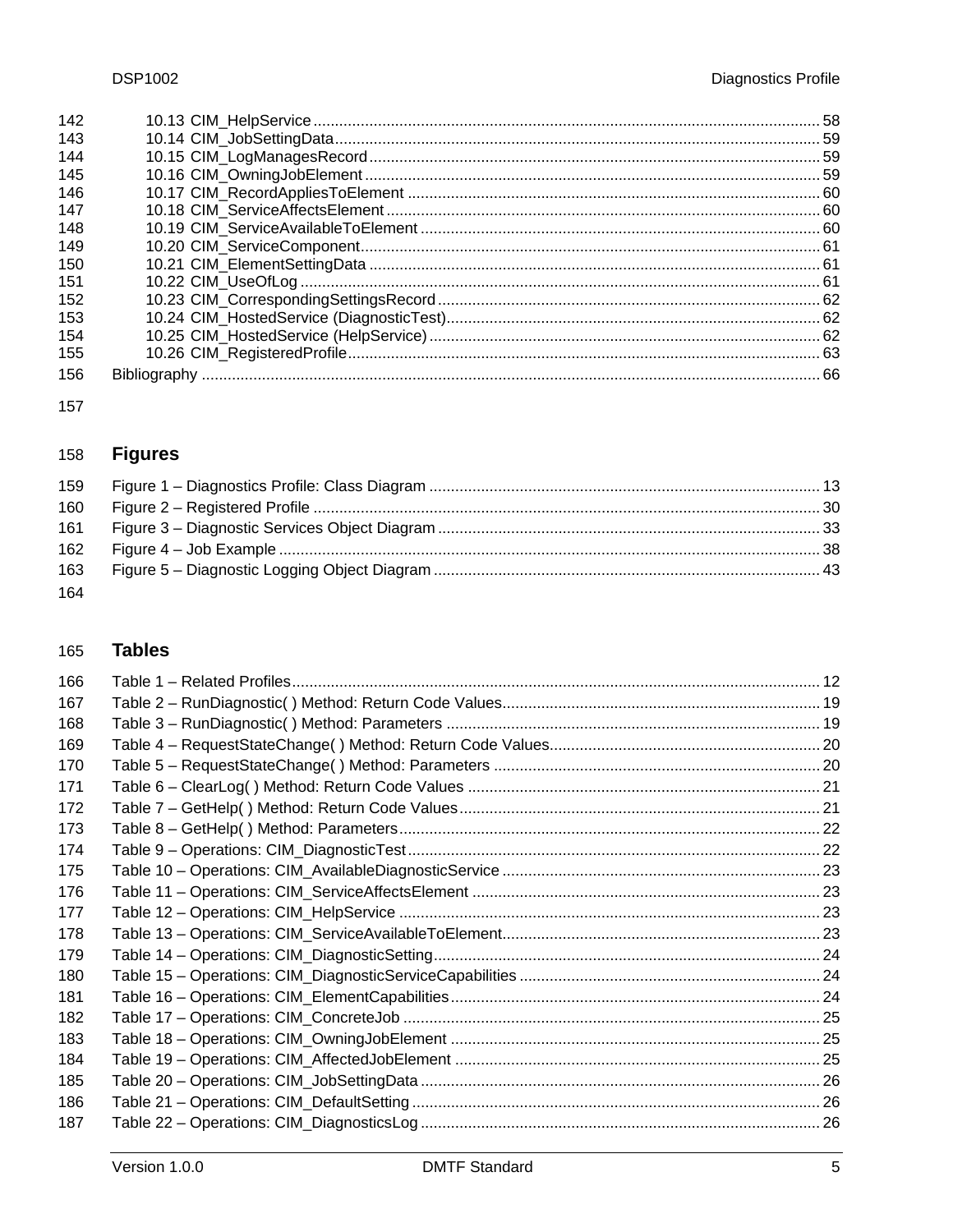| 188 |  |
|-----|--|
| 189 |  |
| 190 |  |
| 191 |  |
| 192 |  |
| 193 |  |
| 194 |  |
| 195 |  |
| 196 |  |
| 197 |  |
| 198 |  |
| 199 |  |
| 200 |  |
| 201 |  |
| 202 |  |
| 203 |  |
| 204 |  |
| 205 |  |
| 206 |  |
| 207 |  |
| 208 |  |
| 209 |  |
| 210 |  |
| 211 |  |
| 212 |  |
| 213 |  |
| 214 |  |
| 215 |  |
| 216 |  |
| 217 |  |
| 218 |  |
| 219 |  |
| 220 |  |
| 221 |  |
| 222 |  |
| 223 |  |
| 224 |  |
|     |  |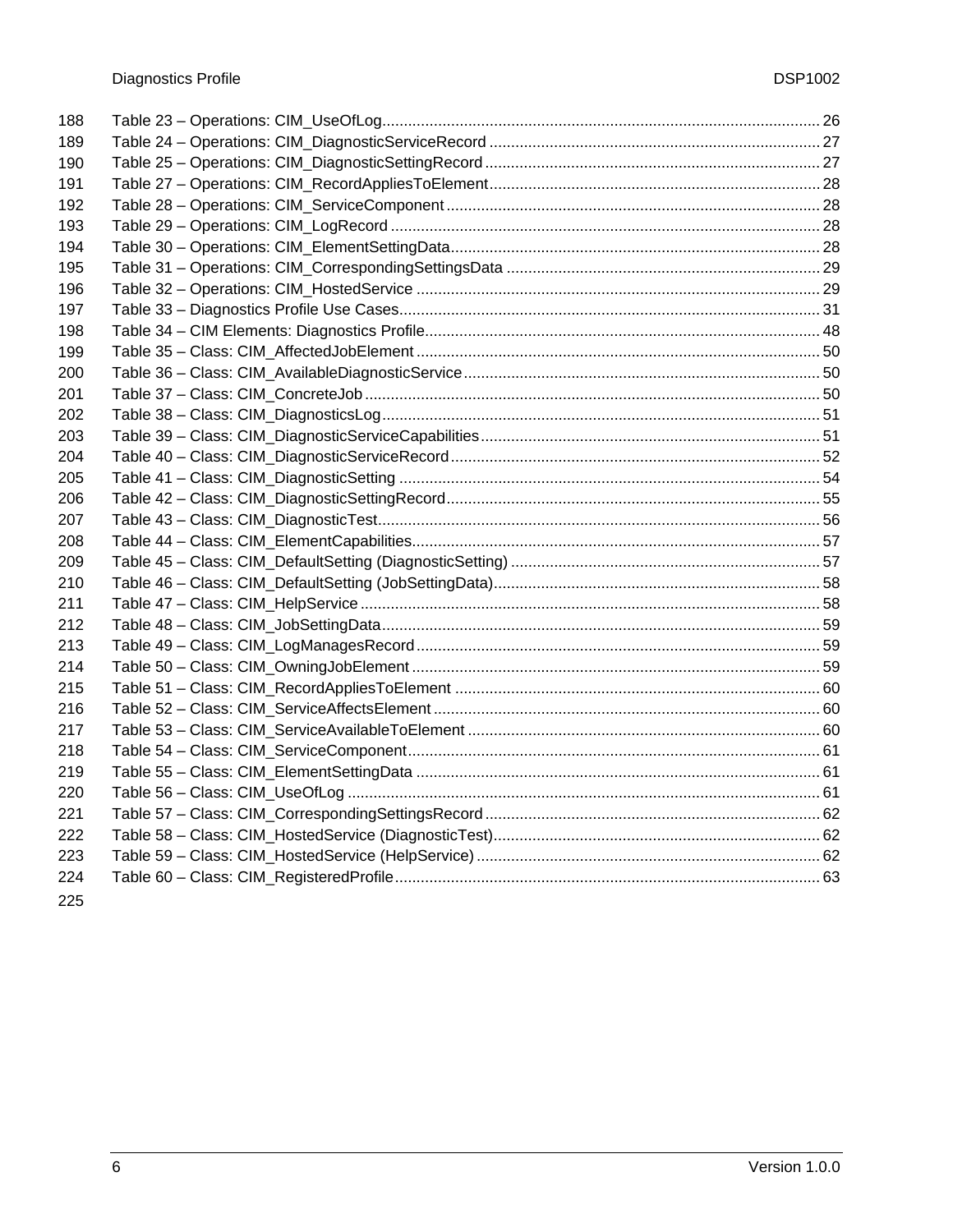# 226 Foreword

227 The *Diagnostics Profile* (DSP1002) was prepared by the Diagnostics Working Group.

228 DMTF is a not-for-profit association of industry members dedicated to promoting enterprise and systems 229 management and interoperability.

management and interoperability.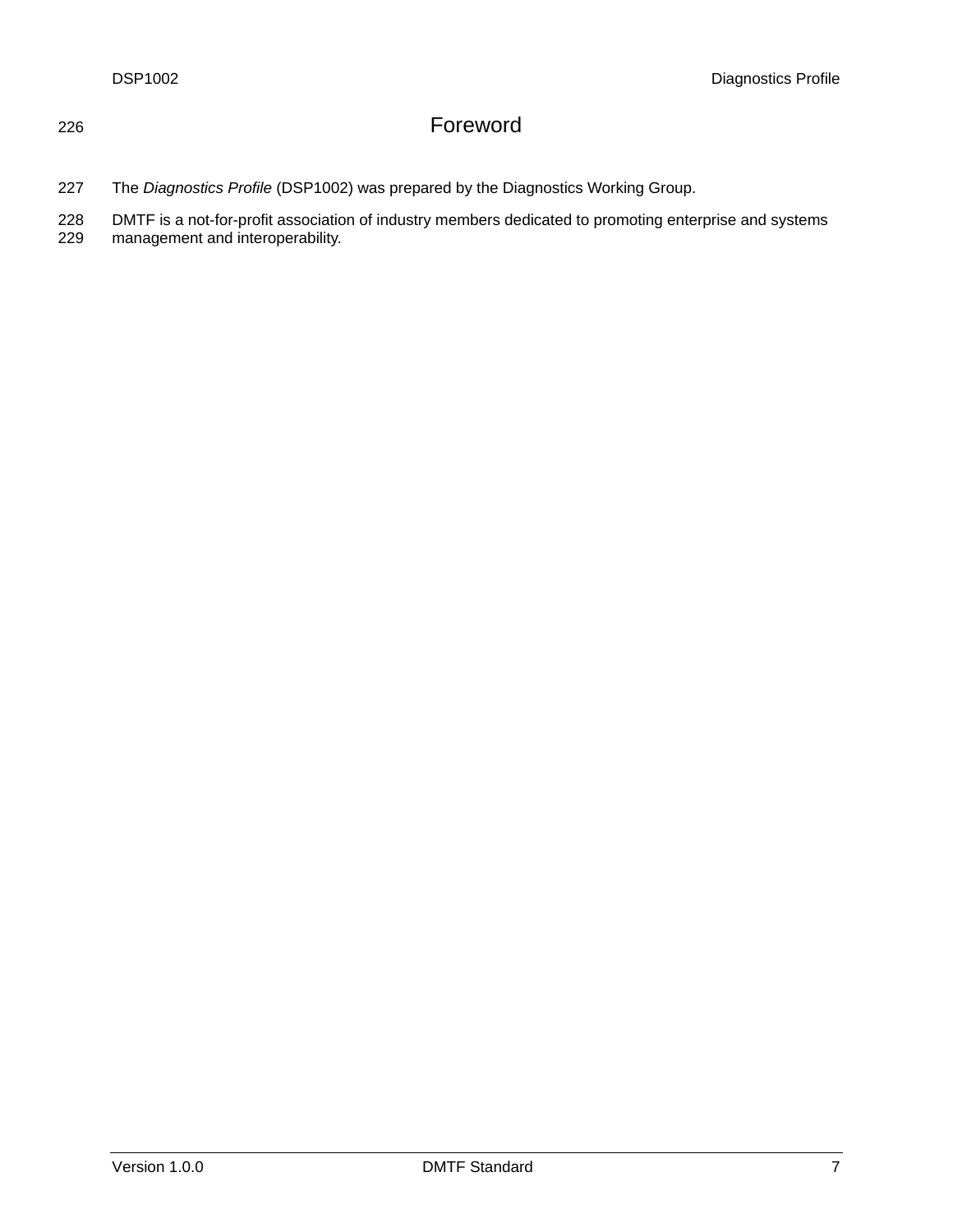# 230 Introduction

231 A *profile* is a collection of Common Information Model (CIM) elements and behavior rules that represent a 232 specific area of management. The purpose of a profile is to ensure interoperability in the use of web-233 based enterprise management (WBEM) services for a specific subset of the Distributed Management 234 Task Force (DMTF) CIM schema for a specific management area—in this case, diagnostics.

235 Diagnostics is a critical component of systems management. Diagnostic services are used in problem 236 containment to maintain availability, achieve fault isolation for system recovery, establish system integrity 237 during boot, increase system reliability, and perform routine proactive system verification. The goal of the 238 Common Diagnostic Model (CDM) is to define industry-standard building blocks, based on and consistent 239 with the DMTF CIM, that enables seamless integration of vendor-supplied diagnostic services into system 240 and SAN management frameworks.

- 241 The CDM is an architecture and methodology for exposing system diagnostic instrumentation through the 242 CIM standard interfaces.
- 243 The ability to transparently run diagnostic tests and exercisers while the user operating system is
- 244 functional (no reboot required) may significantly contribute to the reduction of Total Cost of Ownership
- 245 (TCO) and will also lower warranty costs by reducing the return of defect-free parts for service. This
- 246 functionality is referred to as *OS-Present Diagnostics* (also known as On-line Diagnostics and Concurrent
- 247 Diagnostics).
- 248 A primary objective of the CDM is to standardize the interfaces that diagnostic developers create for their
- 249 OS-Present Diagnostics in the operating environment, making the diagnostics accessible to all
- 250 applications that query CIM for diagnostic data or register with CIM to execute diagnostic methods and 251 receive results.
- 252 Standardization of these interfaces means that clients, providers, and tests gain a certain degree of
- 253 portability and, in many cases, need only be written once to satisfy multiple environments and platforms. 254 OEMs can differentiate their diagnostic offerings by how effectively their applications use the information
- 255 and capabilities available through CIM to maintain and service their systems.
- 256 Reduced cost through standardization is accompanied by the initial investment of coding to a new
- 257 interface. The CDM Forum intends to ease this burden by developing tools to generate most of the 258 interface code necessary to communicate with CIM.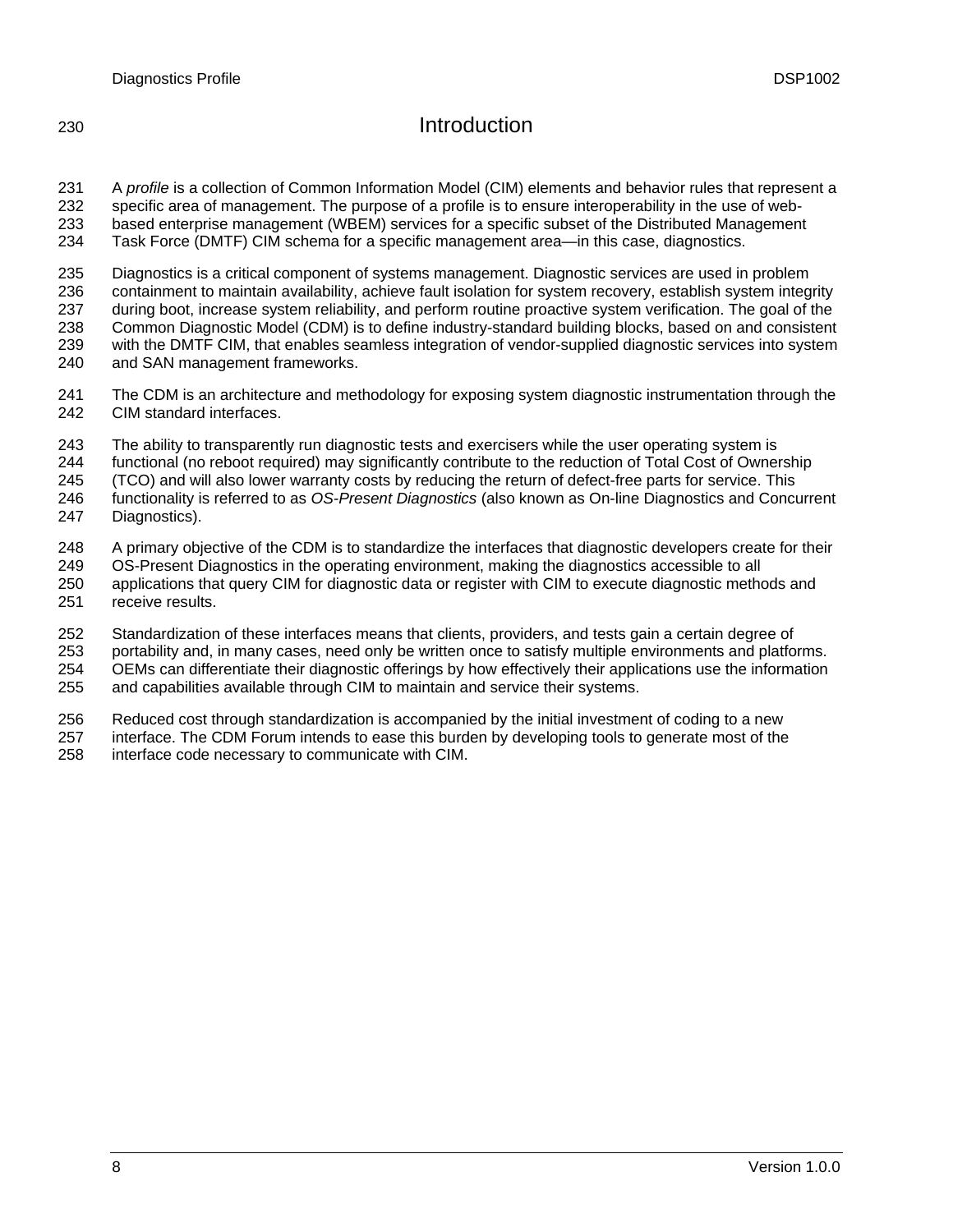# <span id="page-8-0"></span><sup>259</sup>**Diagnostics Profile**

# <span id="page-8-1"></span>260 **1 Scope**

261 The information in this specification should be sufficient for a provider or consumer of this data to identify 262 unambiguously the classes, properties, methods, and values that shall be instantiated and manipulated to 263 represent and manage the diagnostic service components of systems and subsystems that are modeled 264 using the DMTF CIM core and extended model definitions.

265 The target audience for this specification is implementers who are writing CIM-based providers or 266 consumers of management interfaces that represent the component described in this document.

# <span id="page-8-2"></span>267 **2 Normative References**

- 268 The following referenced documents are indispensable for the application of this document. For dated
- 269 references, only the edition cited applies. For undated references, the latest edition of the referenced 270 document (including any amendments) applies.

#### <span id="page-8-3"></span>271 **2.1 Approved References**

- 272 DMTF DSP0200, *[CIM Operations over HTTP 1.2.0](http://www.dmtf.org/standards/published_documents/DSP200.pdf)*,
- 273 http://www.dmtf.org/standards/published\_documents/DSP200.pdf
- 274 DMTF DSP0004, *[CIM Infrastructure Specification 2.3.0](http://www.dmtf.org/standards/published_documents/DSP0004V2.3_final.pdf)*,
- 275 http://www.dmtf.org/standards/published\_documents/DSP0004V2.3\_final.pdf
- 276 DMTF DSP1001, *[Management Profile Specification Usage Guide 1.0.0](http://www.dmtf.org/standards/published_documents/DSP1001.pdf)*, 277 http://www.dmtf.org/standards/published\_documents/DSP1001.pdf
- 278 DMTF DSP1033, *[Profile Registration Profile 1.0.0](http://www.dmtf.org/standards/published_documents/DSP1033_1.0.0.pdf)*,
- 279 http://www.dmtf.org/standards/published\_documents/DSP1033\_1.0.0.pdf

#### <span id="page-8-4"></span>280 **2.2 Other References**

- 281 ISO/IEC Directives, Part 2, *[Rules for the structure and drafting of International Standards](http://isotc.iso.org/livelink/livelink.exe?func=ll&objId=4230456&objAction=browse&sort=subtype)*, 282 <http://isotc.iso.org/livelink/livelink.exe?func=ll&objId=4230456&objAction=browse&sort=subtype>
- 283 *[Unified Modeling Language \(UML\) from the Open Management Group \(OMG\)](http://www.uml.org/)*, 284 http://www.omg.org/docs/formal/07-11-04.pdf

# <span id="page-8-5"></span>285 **3 Terms and Definitions**

- 286 For the purposes of this document, the following terms and definitions apply. The terms and definitions 287 given in **DSP1033** and **DSP1001** also apply.
- 288 **3.1**
- 289 **can**
- 290 used for statements of possibility and capability, whether material, physical, or causal
- 291 **3.2**
- 292 **cannot**
- 293 used for statements of possibility and capability, whether material, physical, or causal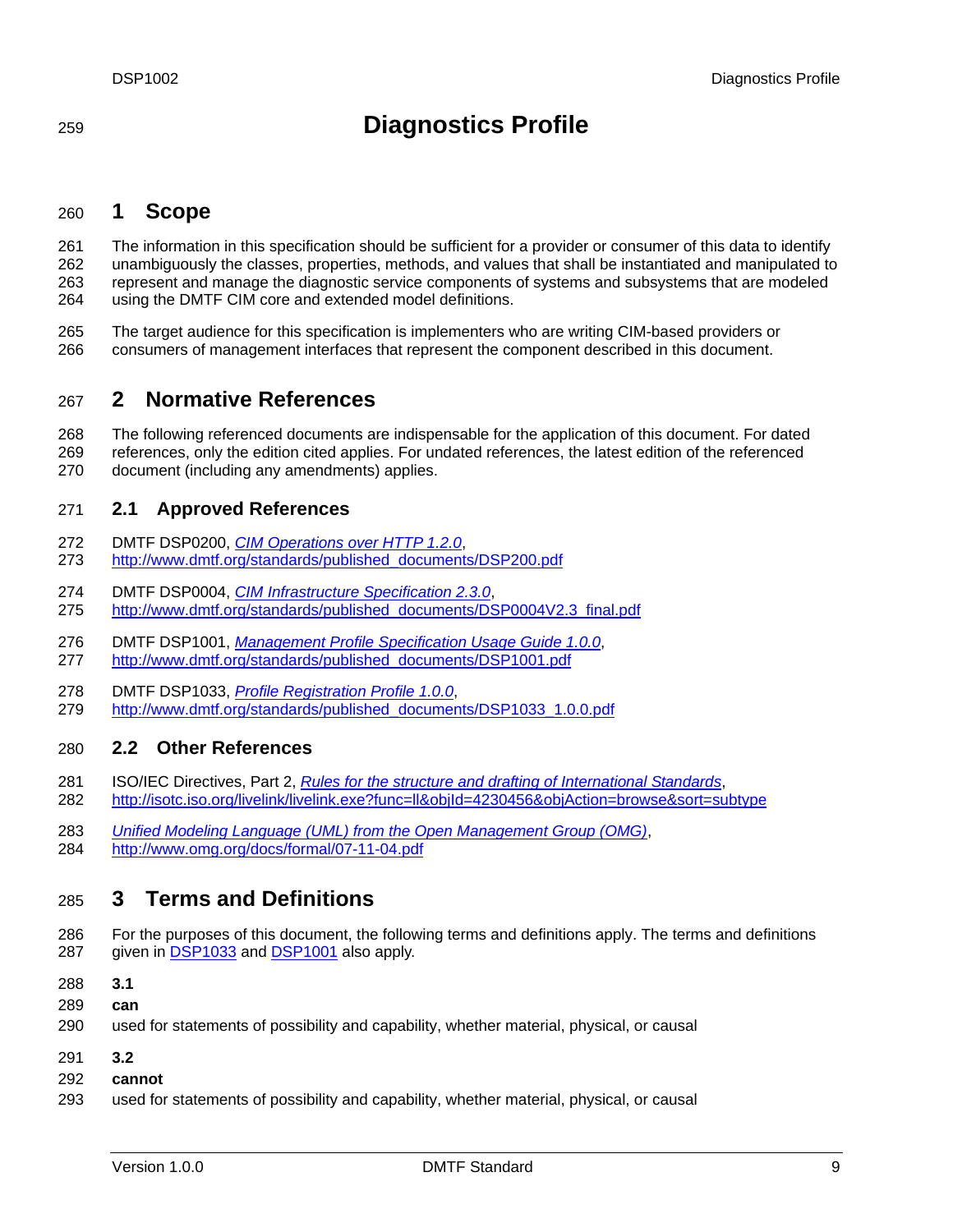| 294<br>295<br>296<br>297 | 3.3<br>conditional<br>indicates requirements to be followed strictly in order to conform to the document when the specified<br>conditions are met                                                                                  |
|--------------------------|------------------------------------------------------------------------------------------------------------------------------------------------------------------------------------------------------------------------------------|
| 298<br>299<br>300<br>301 | 3.4<br>mandatory<br>indicates requirements to be followed strictly in order to conform to the document and from which no<br>deviation is permitted                                                                                 |
| 302<br>303<br>304        | 3.5<br>may<br>indicates a course of action permissible within the limits of the document                                                                                                                                           |
| 305<br>306<br>307        | 3.6<br>need not<br>indicates a course of action permissible within the limits of the document                                                                                                                                      |
| 308<br>309<br>310        | 3.7<br>optional<br>indicates a course of action permissible within the limits of the document                                                                                                                                      |
| 311<br>312<br>313<br>314 | 3.8<br>referencing profile<br>indicates a profile that owns the definition of this class and can include a reference to this profile in its<br>"Related Profiles" table                                                            |
| 315<br>316<br>317<br>318 | 3.9<br>shall<br>indicates requirements to be followed strictly in order to conform to the document and from which no<br>deviation is permitted                                                                                     |
| 319<br>320<br>321<br>322 | 3.10<br>shall not<br>indicates requirements to be followed strictly in order to conform to the document and from which no<br>deviation is permitted                                                                                |
| 323<br>324<br>325<br>326 | 3.11<br>should<br>indicates that among several possibilities, one is recommended as particularly suitable, without<br>mentioning or excluding others, or that a certain course of action is preferred but not necessarily required |
| 327<br>328<br>329        | 3.12<br>should not<br>indicates that a certain possibility or course of action is deprecated but not prohibited                                                                                                                    |
| 330                      | 3.13                                                                                                                                                                                                                               |

- 331 **unspecified**
- 332 indicates that this profile does not define any constraints for the referenced CIM element or operation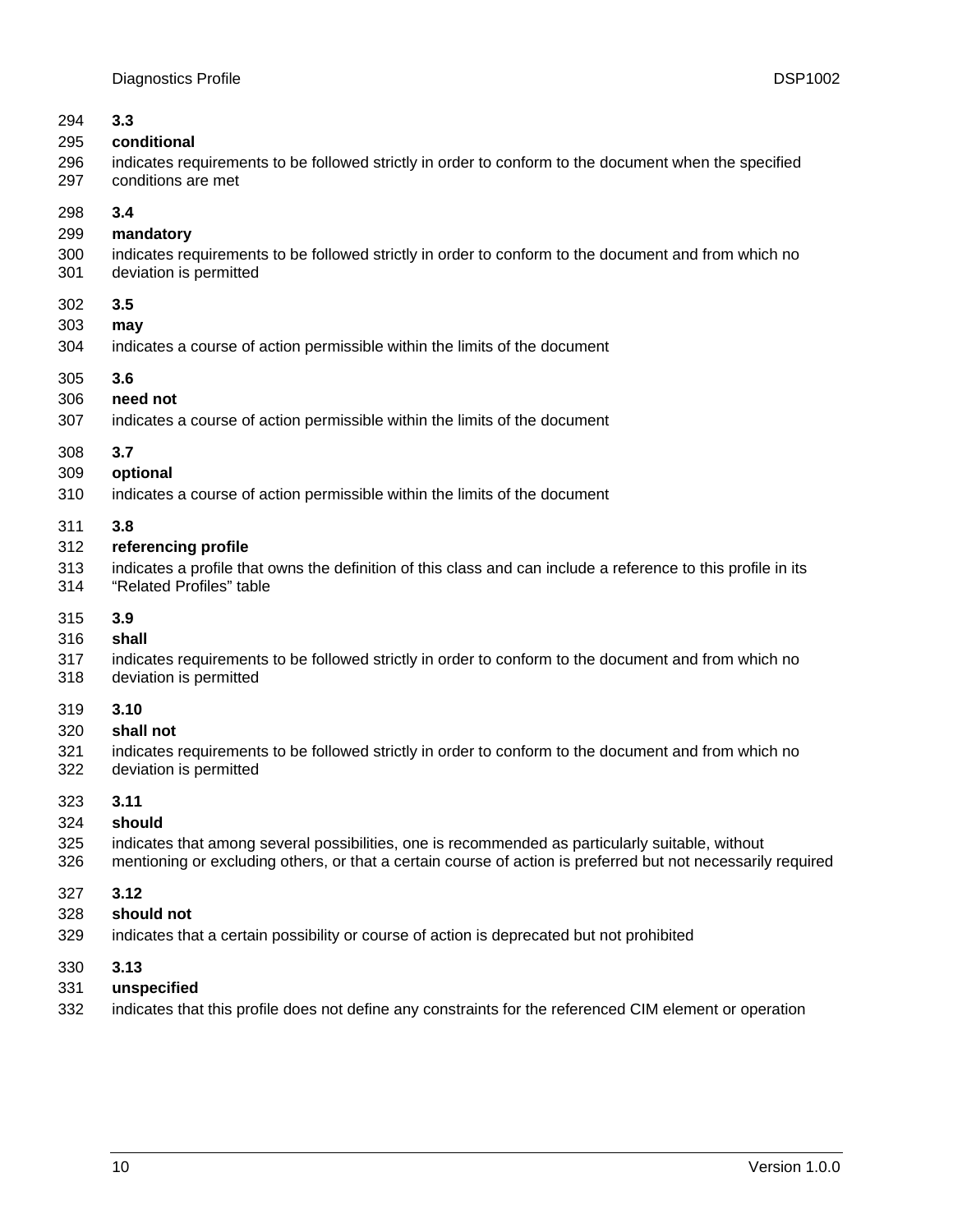# <span id="page-10-1"></span><span id="page-10-0"></span>**4 Symbols and Abbreviated Terms**

| 334 | The following abbreviations are used in this document. |
|-----|--------------------------------------------------------|
| 335 | 4.1                                                    |
| 336 | <b>CDM</b>                                             |
| 337 | Common Diagnostic Model                                |
| 338 | 4.2                                                    |
| 339 | <b>CIM</b>                                             |
| 340 | <b>Common Information Model</b>                        |
| 341 | 4.3                                                    |
| 342 | <b>CRU</b>                                             |
| 343 | <b>Customer Replaceable Unit</b>                       |
| 344 | 4.4                                                    |
| 345 | <b>FRU</b>                                             |
| 346 | Field Replaceable Unit                                 |
| 347 | 4.5                                                    |
| 348 | <b>ME</b>                                              |
| 349 | Managed Element                                        |
| 350 | 4.6                                                    |
| 351 | <b>MOF</b>                                             |
| 352 | <b>Managed Object Format</b>                           |
| 353 | 4.7                                                    |
| 354 | <b>PD</b>                                              |
| 355 | <b>Problem Determination</b>                           |
| 356 | 4.8                                                    |
| 357 | <b>PFA</b>                                             |
| 358 | <b>Predictive Failure Analysis</b>                     |
| 359 | 4.9                                                    |
| 360 | <b>SAN</b>                                             |
| 361 | <b>Storage Area Network</b>                            |
| 362 | 4.10                                                   |
| 363 | <b>WBEM</b>                                            |
| 364 | Web-Based Enterprise Management                        |

# <span id="page-10-2"></span>**5 Synopsis**

- **Profile Name:** Diagnostics
- **Version:** 1.0.0
- **Organization:** DMTF
- **CIM schema version:** 2.9.0
- **Central Class:** CIM\_DiagnosticTest
- **Scoping Class:** CIM\_ComputerSystem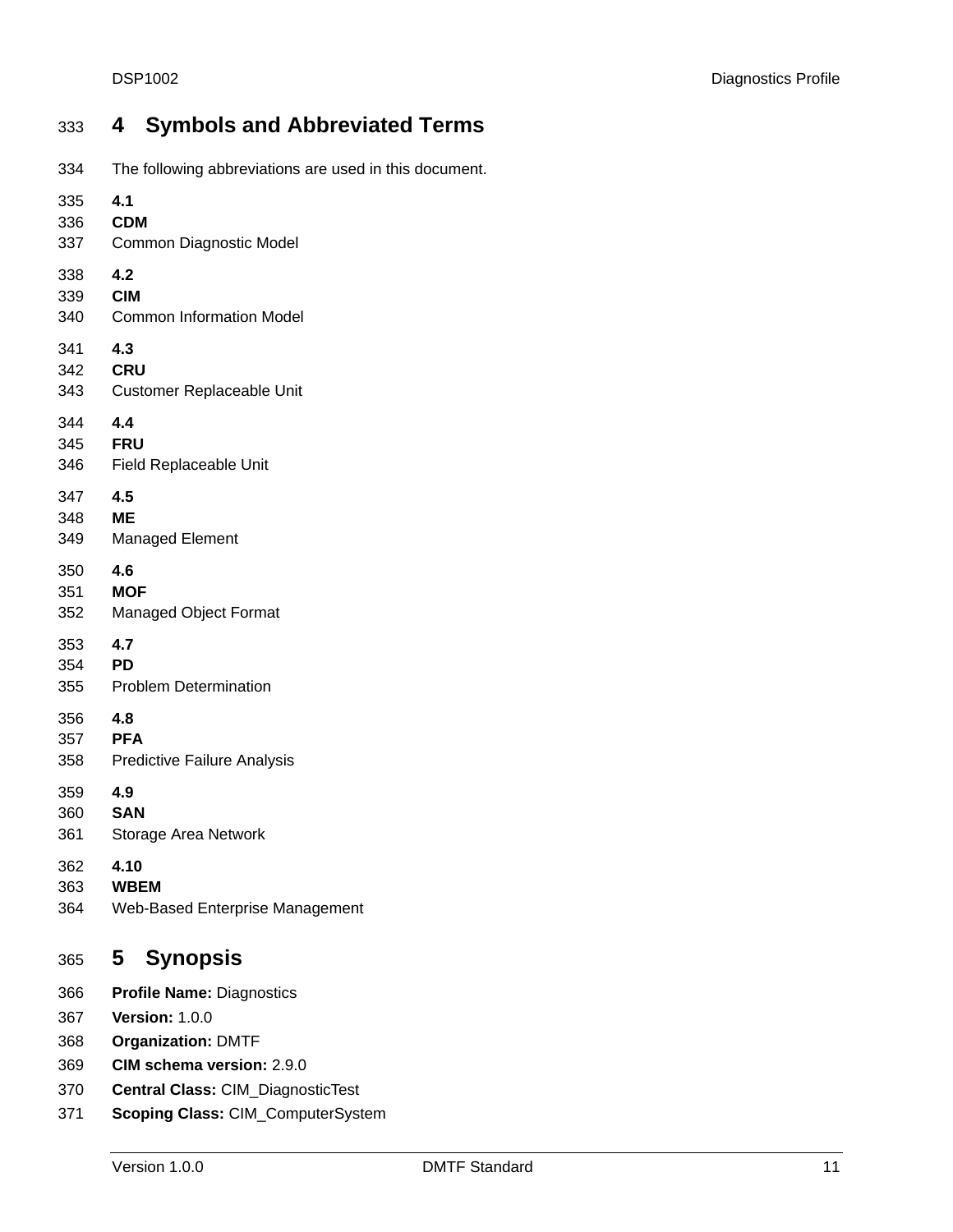- <span id="page-11-0"></span>372 The *Diagnostics Profile* extends the management capability of referencing profiles by adding the
- 373 capability to run diagnostic services in a managed system. This profile includes a specification of the
- 374 Diagnostic Test Service, its configuration, its associated capabilities, its logging mechanisms, and its
- 375 profile registration information.
- 376 [Table 1](#page-11-2) identifies profiles on which this profile has a dependency.

377 CIM\_DiagnosticTest shall be the Central Class of this profile. The instance of CIM\_DiagnosticTest shall

- 378 be the Central Instance of this profile. CIM\_ComputerSystem shall be the Scoping Class of this profile.
- 379 The instance of CIM\_ComputerSystem with which the Central Instance is associated through an instance
- 380 of CIM\_HostedService shall be the Scoping Instance of this profile.
- <span id="page-11-2"></span>

#### 381 **Table 1 – Related Profiles**

| <b>Profile Name</b>         | <b>Organization</b> | <b>Version</b> | Relationship | <b>Behavior</b> |
|-----------------------------|---------------------|----------------|--------------|-----------------|
| <b>Profile Registration</b> | <b>DMTF</b>         | 1.0.0          | Mandatory    |                 |

# <span id="page-11-1"></span>382 **6 Description**

383 This profile describes the CIM schema extensions that compose the Common Diagnostic Model (CDM)

384 and provides guidelines for the development of diagnostic clients and providers that will promote

385 seamless integration of option diagnostics into Problem Determination and Systems Management

386 applications. Using this profile as a guide, WBEM clients can discover diagnostic services that have been

387 installed on the system and invoke these services to run on their respective devices. The client can 388 monitor the progress of the service, obtain and modify the status of the service, and query for results.

389 The architecture of the CDM is described in the *[CIM Diagnostic Model White Paper](http://www.dmtf.org/standards/published_documents/DSP2000.pdf)*. This profile is a

390 normative presentation of the model described in the white paper, and it suggests implementation

391 techniques that will result in the highest degree of interoperability. It is targeted at developers of

392 diagnostic applications (WBEM clients) and hardware instrumentation (for the WBEM server) to help them 393 understand the CDM.

394 [Figure 1](#page-12-2) presents the class schema for the *Diagnostics Profile*. For simplicity, the prefix CIM\_ has been 395 removed from the names of the classes.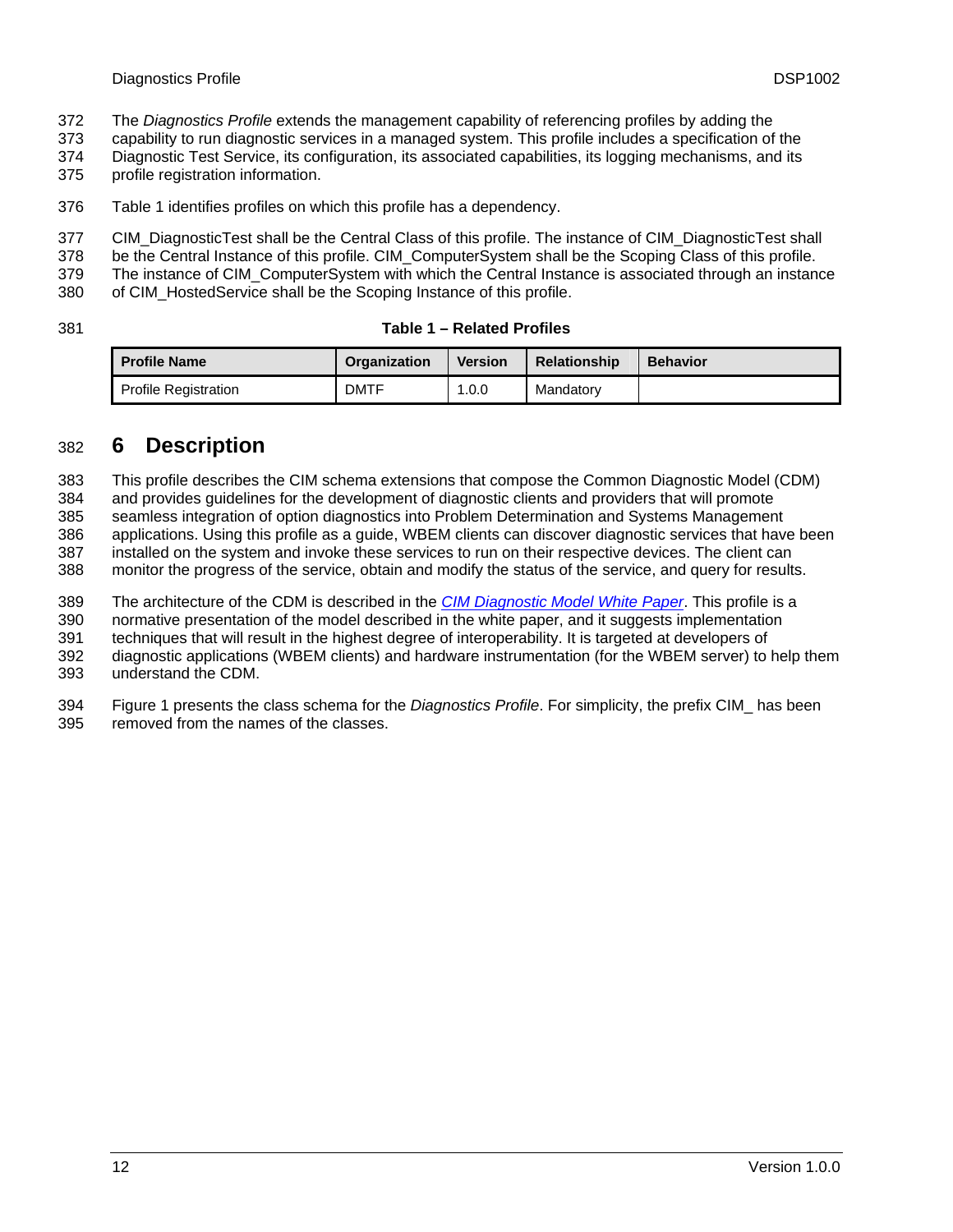<span id="page-12-0"></span>

<span id="page-12-2"></span>397 **Figure 1 – Diagnostics Profile: Class Diagram** 

# <span id="page-12-1"></span>398 **7 Implementation**

399 This section details the requirements related to the arrangement of instances and their properties for 400 implementations of this profile.

401 The *Diagnostics Profile* consists of definitions for classes related to the CIM\_DiagnosticService class, 402 such as CIM\_DiagnosticTest, CIM\_DiagnosticSetting, and CIM\_DiagnosticServiceCapabilities. It also 403 defines the CIM\_DiagnosticsLog class and its related classes, CIM\_DiagnosticRecord,

404 CIM\_DiagnosticServiceRecord, and CIM\_DiagnosticSettingRecord. Requirements for propagating and

405 formulating certain properties of these classes and their parents are discussed in this section. Required 406 methods are listed in section [8](#page-18-1), and properties are listed in section [10.](#page-46-2)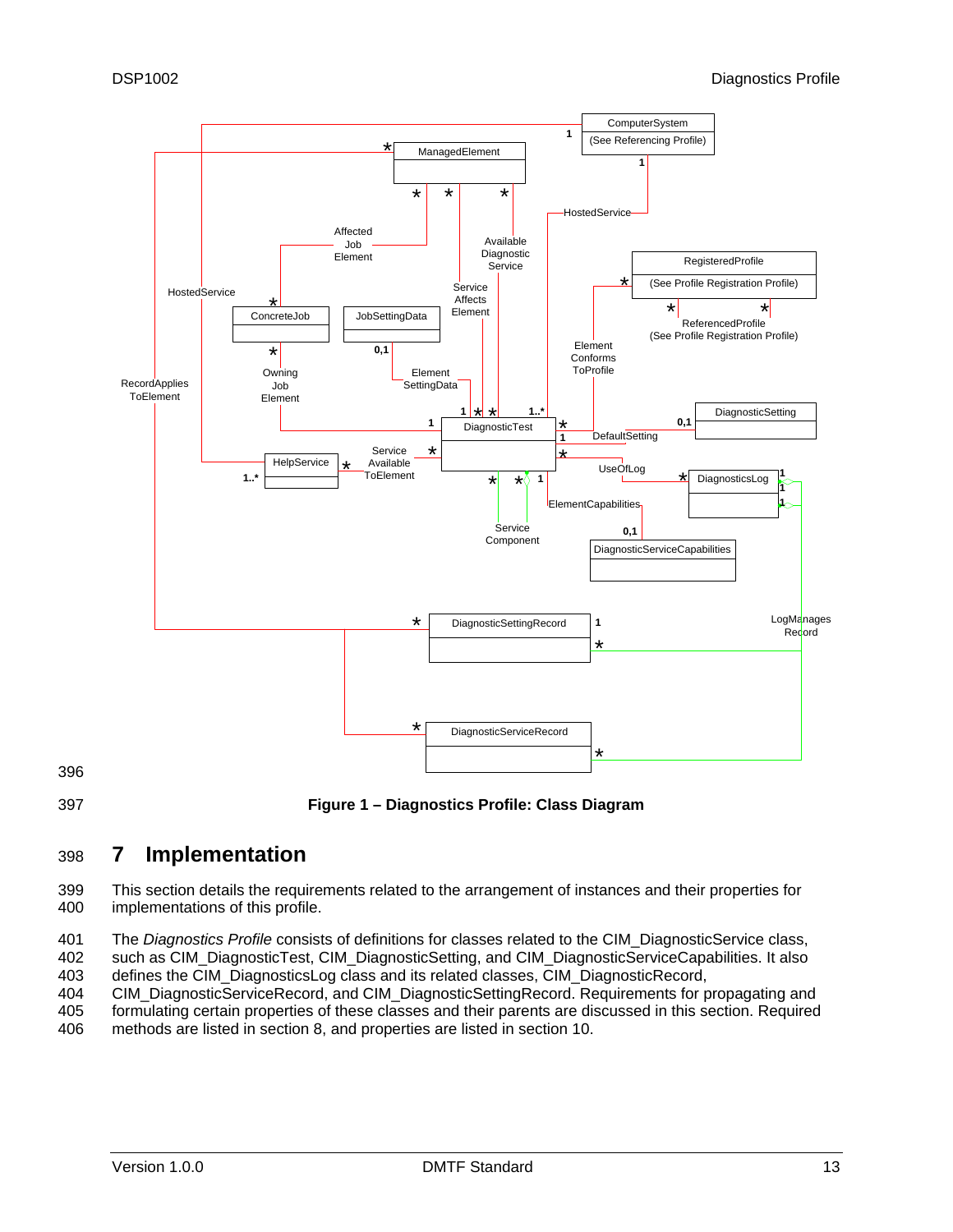#### <span id="page-13-1"></span><span id="page-13-0"></span>407 **7.1 CIM\_DiagnosticTest**

- 408 CIM\_DiagnosticTest is the only defined subclass of CIM\_DiagnosticService. CIM\_DiagnosticTest inherits 409 the RunDiagnostic( ) method, which is used to execute a diagnostic test on a managed element.
- 410 Each diagnostic test shall be represented by an instance of either CIM\_DiagnosticTest or a subclass.
- 411 Note that a test that actually packages multiple subtests shall also be represented by such an instance 412 and shall set the IsPackage characteristic for that instance (see section [7.1.3.5\)](#page-14-2).
- 413 Depending on the implementation, a provider may use
- 414 an instance of CIM\_DiagnosticTest for each test
- 415 an instance of a single subclass (for example, ST\_DiskDiagnosticTest) for each test
- 416 a different subclass and its instance (for example, ST\_DiskDiagnosticSelfTest, 417 ST\_DiskDiagnosticRWVTest) for each test
- 418 The same provider may use a combination of the preceding approaches.

#### <span id="page-13-2"></span>419 **7.1.1 CIM\_DiagnosticTest.Name**

- 420 The Name property uniquely identifies the service and provides an indication of the functionality that is 421 managed. The value of the Name property shall be unique and should indicate the nature of the service 422 (for example, EjectTest).
- <span id="page-13-3"></span>423 **7.1.2 CIM\_DiagnosticTest.ElementName**
- 424 The ElementName property shall be used to provide a user-friendly name for the service. This name shall 425 be used by clients to identify the service to the user.

#### <span id="page-13-4"></span>426 **7.1.3 CIM\_DiagnosticTest.Characteristics**

427 This section defines the values of the Characteristics property.

#### 428 **7.1.3.1 2 (Is Exclusive)**

429 Use this value to indicate that only one instance of the diagnostic test may be running at one time, even if 430 more than one target device exists.

#### 431 **7.1.3.2 3 (Is Interactive)**

432 Use this value to indicate that the test requires some interaction with the client at the system under test 433 (for example, when media is required in a device for the test to run).

#### 434 **7.1.3.3 4 (Is Destructive)**

435 Use this value to indicate that the test has the potential for destroying data, permanently altering the 436 state, or reconfiguring the device.

#### 437 **7.1.3.4 5 (Is Risky)**

- 438 Use this value to indicate that data loss, state change, or reconfiguration may occur if the test is
- 439 interrupted. For example, a test saves some device data or configuration, changes the device state,
- 440 performs some operation, and then restores the saved data. If this process is interrupted, the device may
- 441 be left in an altered state.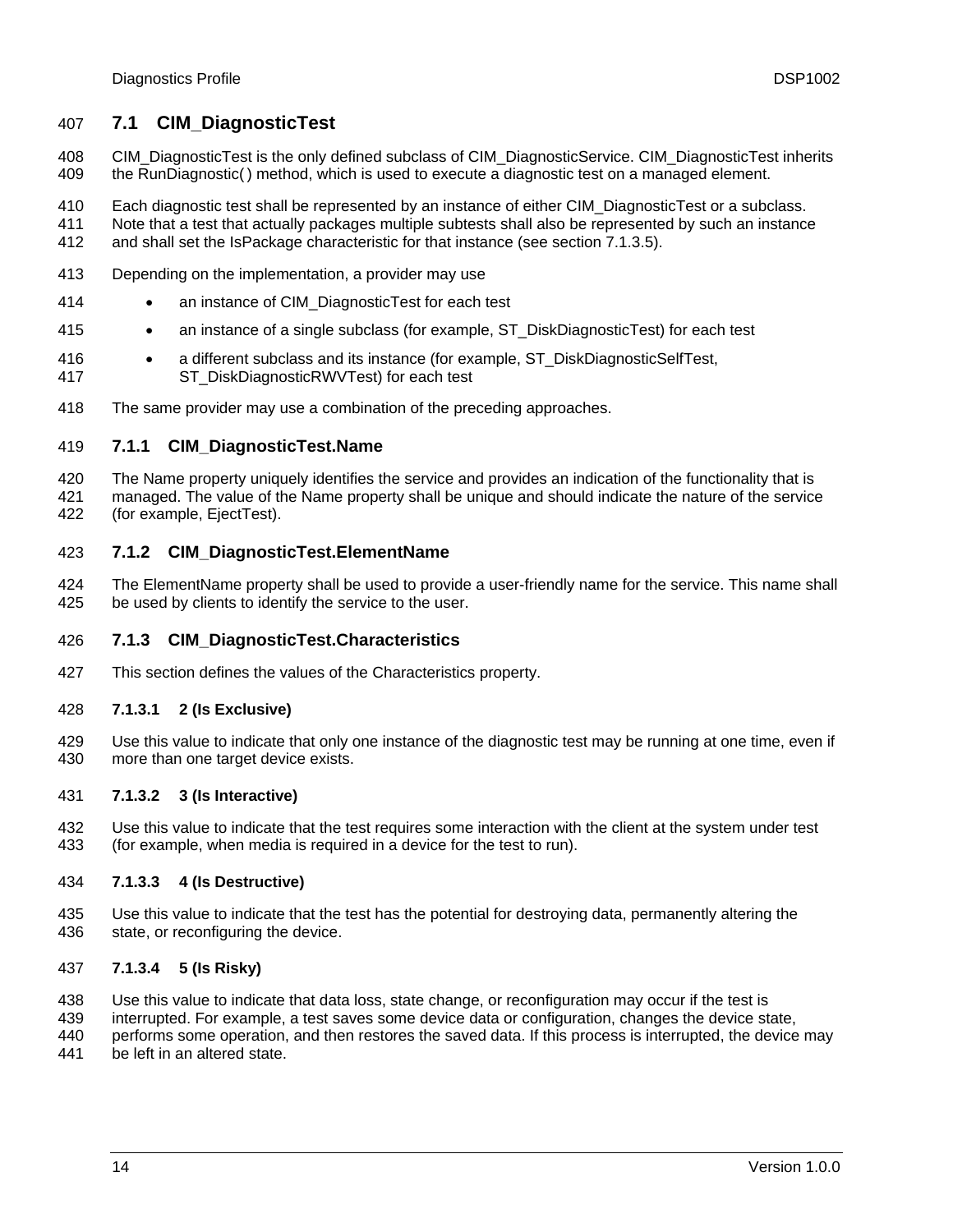#### <span id="page-14-2"></span><span id="page-14-0"></span>442 **7.1.3.5 6 (Is Package)**

443 Use this value to indicate that the test is actually a set of lower-level diagnostics that are packaged

- 444 together by the test. This packaging is implemented by the test, not aggregated by CIM. Information and 445 results associated with the individual tests in the package may be requested by using the Subtests value 446 in the CIM\_DiagnosticSetting.LogOptions array.
- 447 If the lower-level diagnostics are themselves CIM\_DiagnosticTest instances, the packaging test shall be 448 associated to those lower-level diagnostics through an instance of the CIM\_ServiceComponent
- 449 association. See section [7.8](#page-17-4).

#### 450 **7.1.3.6 7 (Reserved)**

451 This value originally contained "Supports PercentOfTestCoverage", which was deprecated and added to 452 the CIM\_DiagnosticServiceCapabilities class.

#### 453 **7.1.3.7 8 (Is Synchronous)**

- 454 Use this value to indicate that this diagnostic service will complete before the RunDiagnostic( ) method
- 455 returns to the caller. A job is still created that the client may access for accounting purposes, but the
- 456 ability to track the progress and status of the job are lost. Additionally, in certain environments, the client
- 457 may be "blocked" from further action until the service completes. Development of synchronous diagnostic 458 services is not recommended.

#### 459 **7.1.3.8 9 (Media Required)**

460 Use this value to indicate that media shall be inserted into the device to perform the service.

#### 461 **7.1.3.9 10 (Additional Hardware Required)**

462 Use this value to indicate that some additional hardware (for example, a wrap plug) shall be installed to 463 perform the service.

#### <span id="page-14-1"></span>464 **7.1.4 Looping Tests**

- 465 Looping tests or groups of tests is useful for detecting intermittent faults. The client, provider, or test may 466 control looping, and the method chosen depends on many factors, a few of which follow:
- 467 A client may want to loop a test that does not support looping.
- 468 A provider may choose to support looping even though its tests do not.
- 469 A stress test may, by its nature, want to repeat a certain operation a large number of times.
- 470 Looping in the provider and test is under control of the LoopControl() and LoopControlParameter()
- 471 properties of the CIM\_DiagnosticSetting class. These properties are used to specify the number of
- 472 iterations in the loop, either directly or through a termination condition. If more than one control is set, the 473 first one that reaches its condition terminates the loop.
- 474 Looping in the client is entirely under the control of the client and would generally not affect the 475 CIM\_DiagnosticSetting object.
- 476 **Note:** A remote client may incur network delays and CIM Server delays during every iteration of its loop, 477 and this is not an effective way to stress a device.
- 478 It is recommended that all diagnostic tests support looping. Exceptions exist where looping a test leads to
- 479 an undesirable condition (for example, a risky test, certain user interactions, or excessive mechanical 480 wear).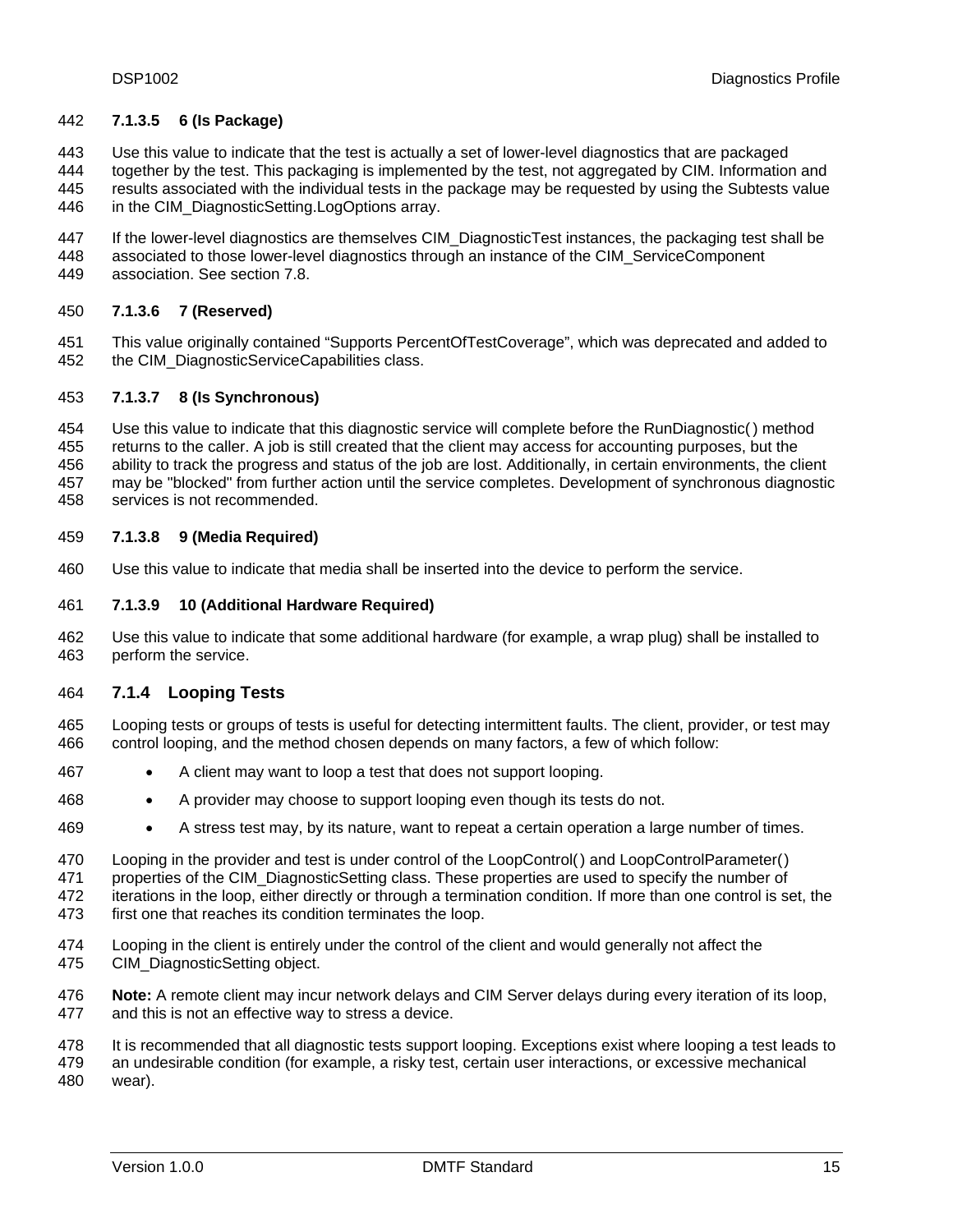#### <span id="page-15-1"></span><span id="page-15-0"></span>481 **7.1.5 Test Effectiveness**

482 Although the focus of this profile is use of the CIM schema, the CDM includes the notion of test

- 483 effectiveness. A perfectly implemented CDM provider wrapped around an ineffective test is not very 484 useful.
- 485 Diagnostic tests should provide support for all properties in the CIM\_DiagnosticSetting class.
- 486 The QuickMode property of the CIM\_DiagnosticSetting class shall be supported for "long-running" tests
- 487 (that is, tests with running times in excess of what would be considered compatible with a quick system
- 488 "health check" of a few minutes). QuickMode need not be supported for interactive, risky, or destructive
- 489 tests, because these tests would not be useful as a health check.
- 490 **Note**: QuickMode is distinct from PercentOfTestCoverage in that it is a Boolean property that may be set 491 by a client without any particular knowledge of the test. Use of PercentOfTestCoverage requires that the
- 492 client be aware of the effects and expected outcome of this "throttling" setting control. Diagnostic tests
- 493 should support the ability to surface logs that may be useful in the problem-determination process.

## <span id="page-15-2"></span>494 **7.2 CIM\_AvailableDiagnosticService**

495 An instance of CIM\_AvailableDiagnosticService shall associate a managed element with a diagnostic 496 service that is available for that element. This instance is the means by which clients discover the

497 diagnostic services that are installed for a particular managed element.

#### <span id="page-15-3"></span>498 **7.2.1 CIM\_AvailableDiagnosticService.EstimatedDurationOfService**

499 All tests shall attempt to accurately set the EstimatedDurationOfService property. As stated in the MOF 500 file for this class, this property is an estimation of magnitude, not absolute time, and is to be used as a 501 guide for the client.

502 The CIM\_DiagnosticSetting.LoopControl property allows a client to indicate how long a test should run.

503 Tests should use their default values for the LoopControl properties when determining a value for 504 EstimatedDurationOfService.

505 Interactive tests have an additional complication because their test execution depends on the responses 506 from the user. However, this type of test is not much different than a test whose execution depends on 507 information from a device and the response time of the hardware, or even on how much CPU time or 508 other system resources are allocated to the test. Interactive tests should assume a user response time. If 509 a test cannot reasonably determine an EstimatedDurationOfService value (for example, a completely 510 interactive test that does not know anything about what it will do until a user tells it what tests to run), it

511 can set the value to 0 (Unknown).

#### <span id="page-15-4"></span>512 **7.2.2 CIM\_AvailableDiagnosticService.EstimatedDurationQualifier**

513 The EstimatedDurationQualifier property allows for more accurate quantification of the value specified for 514 the EstimatedDurationOfService property. This property shall be implemented only if further quantification

515 is possible.

## <span id="page-15-5"></span>516 **7.3 CIM\_DiagnosticServiceCapabilities**

517 CIM\_DiagnosticServiceCapabilities is the means by which a diagnostic service may publish its support for

- 518 various options—in particular, settings. If a setting is supported, the client may assign it, usually in
- 519 satisfaction of a user request. The client gains access to an instance of
- 520 CIM\_DiagnosticServiceCapabilities through an instance of CIM\_ElementCapabilities.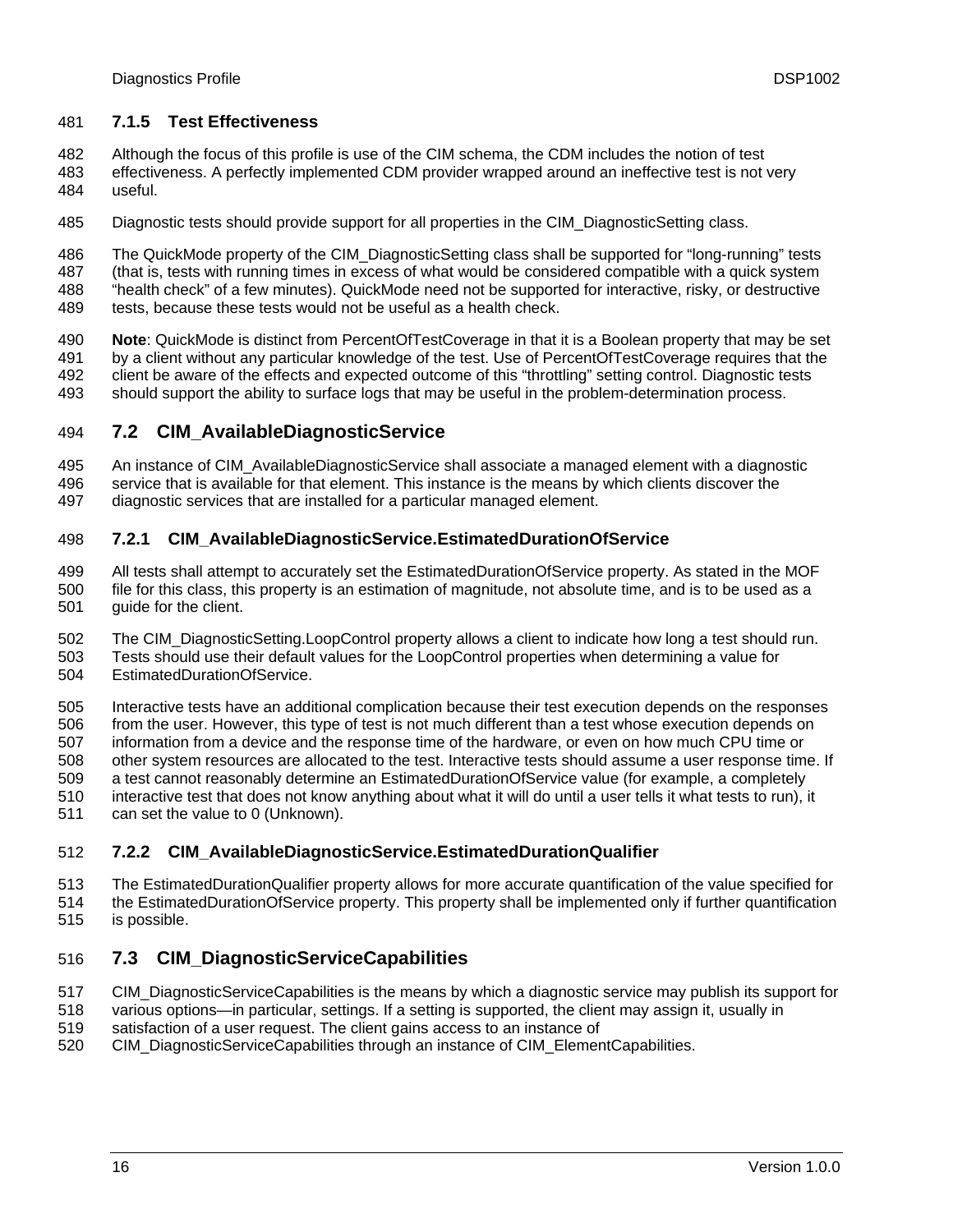### <span id="page-16-1"></span><span id="page-16-0"></span>521 **7.4 CIM\_DiagnosticSetting**

- 522 This class defines specific diagnostic service parameters and execution instructions. To provide more 523 detailed settings for a type of test (that is, additional properties), subclassing is appropriate.
- 524 The default settings for a diagnostic service are obtained by using the CIM\_DefaultSetting association to
- 525 an instance of (a subclass of) CIM\_DiagnosticSetting. If a service does not publish defaults in this 526 manner, the client should either avoid settings altogether or use only those settings supported by an 527 instance of CIM\_DiagnosticServiceCapabilities.
- 528 Note that the CIM\_DiagnosticSetting subclass may have extensions. If the client is aware of the 529 extensions, these may be modified as well. If the client is unaware, the default values should be used.
- 530 If a client chooses to accept the default settings (published or not), the CIM\_DiagnosticSetting object may 531 be excluded from the method parameter list (entered as NULL).

#### <span id="page-16-2"></span>532 **7.5 CIM\_ConcreteJob**

- 533 This section defines the properties of the CIM\_ConcreteJob class. All executing diagnostics will be
- 534 represented by instances of CIM\_ConcreteJob so that a client can track the progress and control the 535 execution of the executing diagnostic.

#### <span id="page-16-3"></span>536 **7.5.1 CIM\_ConcreteJob.TimeBeforeRemoval**

- 537 To properly implement the functionality implied by this property, the job completion time shall be 538 determined. The algorithm is
- 539 If JobState=Completed OR Terminated OR Killed OR Exception OR ShuttingDown, then Completion 540 Time=StartTime+ElapsedTime.
- 541 The job may be deleted at Completion Time+TimeBeforeRemoval.

#### <span id="page-16-4"></span>542 **7.5.2 CIM\_ConcreteJob.PercentComplete**

- 543 This property indicates the percentage of the job that has completed at the time that this value is 544 requested.
- 545 Implementation of this property is mandatory in order to provide progress indication to clients.
- 546 The value of this property shall be kept current to be useful. Service providers should update this property 547 within one second of becoming aware of a progress change.
- 548 The PercentComplete property shall always report the actual percent complete of how much testing was 549 done. It shall be set to 100 percent only when the test is complete. It shall not be set to 100 percent if the 550 test stops for any other reason (for example, the test stopped or was killed by user, the test exited due to 551 a critical failure, or the test found an error and HaltOnError is TRUE) because the actual percent complete 552 is not 100 percent.

#### <span id="page-16-5"></span>553 **7.6 CIM\_DiagnosticsLog**

554 All diagnostic result messages may be represented by instances of CIM\_DiagnosticRecord subclasses. 555 Moreover, those records may be aggregated to an instance of CIM\_DiagnosticsLog. A diagnostic service 556 may also implement other additional logging mechanisms. Any other implemented logging mechanism 557 shall be indicated in the LogStorage property of the published capabilities.

#### <span id="page-16-6"></span>558 **7.6.1 Logging Results**

559 The ways to record the results of running a diagnostic service are specified by the LogOptions and 560 LogStorage properties of the CIM\_DiagnosticsSetting class. Use LogOptions to specify *what* to log and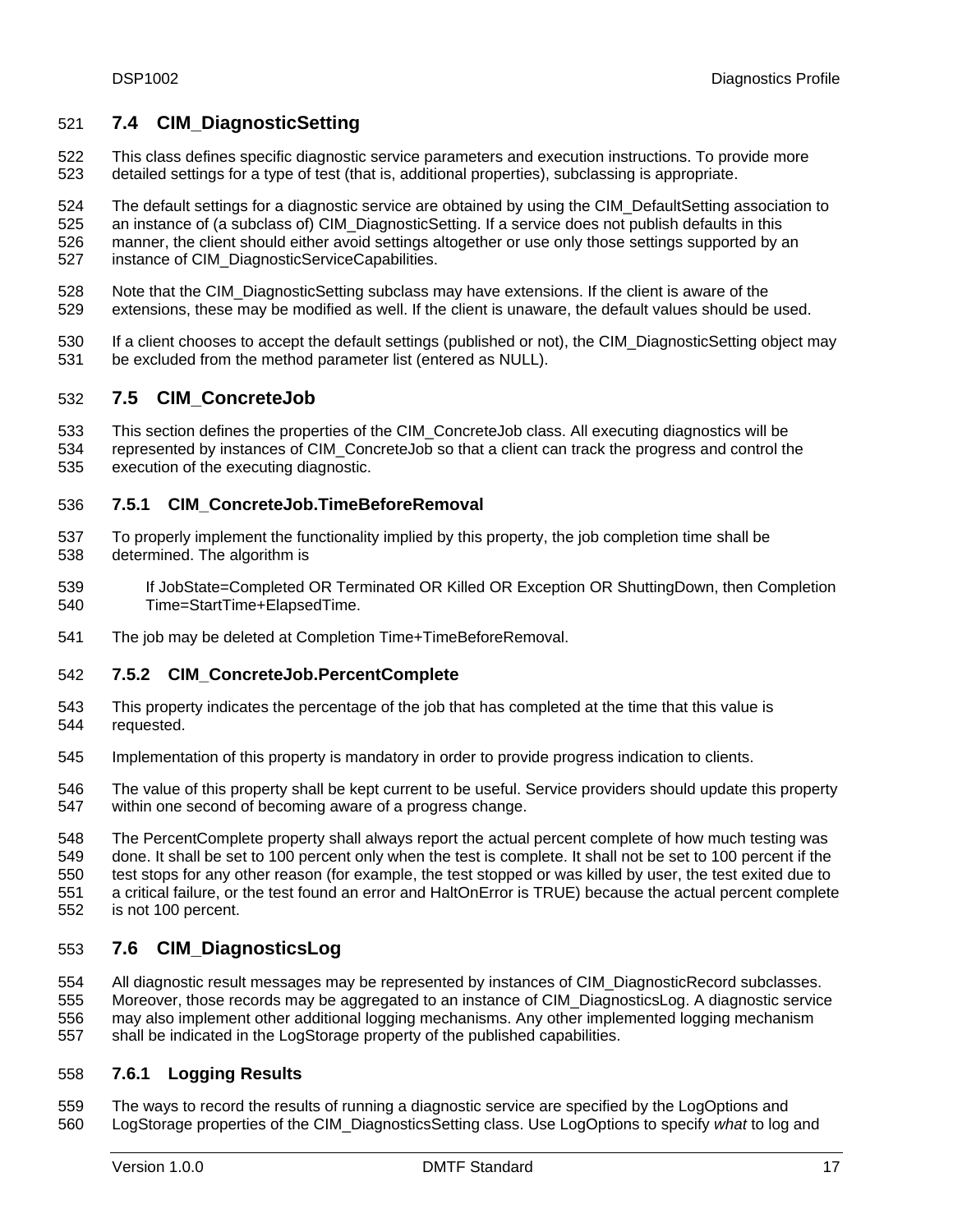- <span id="page-17-0"></span>561 LogStorage to specify *where* to log it. The MOF file describes these properties in some detail, but it is 562 useful to emphasize the mandatory mechanism here.
- 563 *Diagnostic Records aggregated to the Diagnostic Log* are highly recommended for several reasons:
- 564 The heterogeneous nature of the log entries more easily fits into a self-describing record 565 paradigm.
- 566 Keyed records are easier to manage and retrieve.

#### <span id="page-17-1"></span>567 **7.7 CIM\_DiagnosticRecord**

- 568 CIM\_DiagnosticRecord has two subclasses: CIM\_DiagnosticServiceRecord and
- 569 CIM\_DiagnosticSettingRecord.
- 570 CIM\_DiagnosticServiceRecord is structured to hold the information that is generated while a particular 571 service is running.

572 CIM DiagnosticSettingRecord is structured to hold the attributes of the setting object that was used as an 573 input parameter to the RunDiagnostic( ) method.

#### <span id="page-17-2"></span>574 **7.7.1 CIM\_DiagnosticRecord.ExpirationDate**

- 575 After a diagnostic service produces results, the result objects need to persist for a minimum amount of
- 576 time to allow diagnostic CIM clients to capture what the application needs. When the data has been 577 captured, the containing objects need to be deleted in a timely fashion.
- 578 CIM\_DiagnosticSetting.ResultPersistence shall be used by the client to specify to the diagnostic service 579 provider how long the results generated by that service shall persist. A value shall be chosen that allows 580 the minimum time needed by the client to record the data. When the timeout value has been reached, the 581 provider shall expire the data objects that contain the results.
- 582 The value of CIM\_DiagnosticRecord.ExpirationDate shall be calculated by the provider to account for the 583 persistence setting value, time zone, and other applicable factors. When this expiration value has been 584 reached, the record is eligible for immediate deletion by the provider. It is the provider's responsibility to 585 manage the logs to prevent accumulation of expired records.
- <span id="page-17-4"></span>586 A ResultPersistence value of 0 (zero) indicates that the result does not need to persist; the
- 587 ExpirationDate is set to the current date and time. A ResultPersistence value of 0xFFFFFFFF indicates 588 that the result shall persist until it is explicitly deleted by a client DeleteInstance or ClearLog call; the
- 589 ExpirationDate is set to NULL, indicating no expiration date.

## <span id="page-17-3"></span>590 **7.8 CIM\_ServiceComponent**

- 591 CIM\_ServiceComponent is the means by which clients discover any individual tests that are also subtests
- 592 within a packaging test. This association does not imply any order, number, or method of subtest
- 593 execution, nor that all subtests executed within a packaging test shall be individual tests, nor even that all 594 the subtests would be executed for any specific execution of the packaging test.
- 595 The packaging test shall ensure that the values in CIM\_DiagnosticTest.Characteristics of the packaging
- 596 test are consistent with the values in CIM\_DiagnosticTest.Characteristics of the subtests unless the
- 597 packaging test can execute the subtest such that it does not have those characteristics. For example, if a
- 598 subtest sets the values Is Destructive or Is Interactive, the packaging test values in 599 CIM\_DiagnosticTest.Characteristics should reflect those same characteristics, unless the packaging test
- 600 can execute the subtest so that it is not destructive or interactive.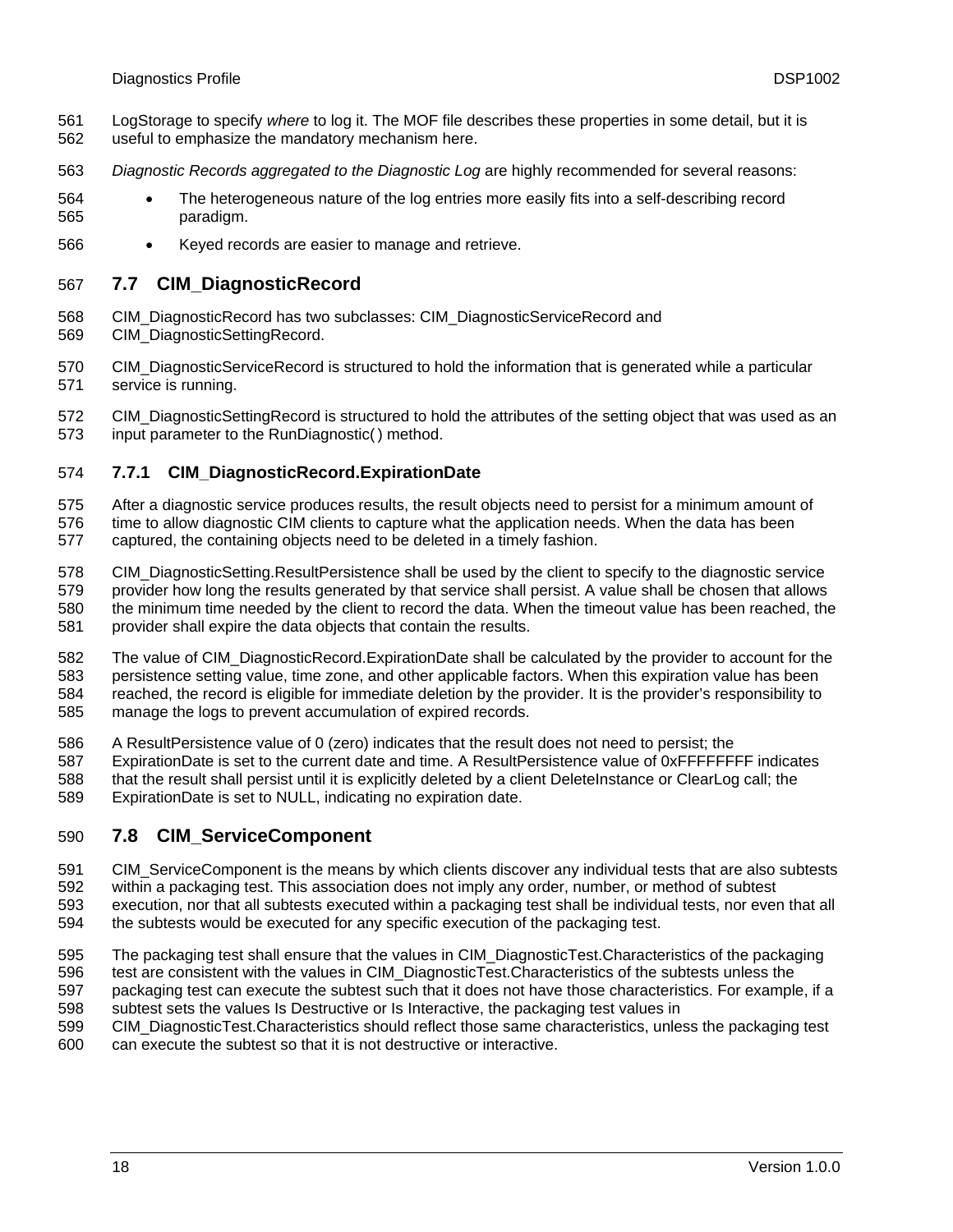# <span id="page-18-1"></span><span id="page-18-0"></span>601 **8 Methods**

602 This section details the requirements for supporting intrinsic operations and extrinsic methods for the CIM 603 elements defined by this Profile.

#### <span id="page-18-2"></span>604 **8.1 CIM\_DiagnosticService.RunDiagnostic()**

605 The RunDiagnostic() method is invoked to commence execution of a diagnostic service on a specific 606 managed element. The input parameters specify this managed element and the settings that are to be

607 applied to the diagnostic service and the resultant job. The method returns a reference to the

- 608 CIM\_ConcreteJob instance that is created.
- <span id="page-18-5"></span>609 Before invoking this method, clients examine the appropriate capabilities and create valid
- 610 CIM\_DiagnosticSetting and CIM\_JobSettingData instances to apply as input parameters. The
- 611 RunDiagnostic() method shall capture the attributes of CIM\_DiagnosticSetting in an instance of
- 612 CIM\_DiagnosticSettingRecord. This information is useful for post-mortem analysis of diagnostic results.
- 613 A job may be instantiated to monitor the diagnostic service as it runs and to provide useful accounting 614 and status information when the diagnostic service has completed.
- 615 RunDiagnostic() return values are specified in [Table 2](#page-18-5) and parameters are specified in [Table 3](#page-18-4). No
- 616 standard messages are defined.

<span id="page-18-3"></span>

| ٩ |  |
|---|--|
|---|--|

#### 617 **Table 2 – RunDiagnostic() Method: Return Code Values**

| Value        | <b>Description</b>                      |  |
|--------------|-----------------------------------------|--|
| $\Omega$     | Job completed with no error             |  |
|              | Not supported                           |  |
| 2            | Unknown                                 |  |
| 3            | Timeout                                 |  |
| 4            | Failed                                  |  |
| 5            | Invalid parameter                       |  |
| 0x1000       | Method parameters checked - job started |  |
| 0x10010x7FFF | Method reserved                         |  |
| 0x80000xFFFF | Vendor Specific                         |  |

<span id="page-18-4"></span>

#### 618 **Table 3 – RunDiagnostic() Method: Parameters**

| <b>Qualifiers</b> | <b>Name</b>    | <b>Type</b>           | <b>Description/Values</b>                                                                                                                      |
|-------------------|----------------|-----------------------|------------------------------------------------------------------------------------------------------------------------------------------------|
| IN                | ManagedElement | CIM_ManagedElement    | A reference that specifies the element<br>upon which to run the diagnostic<br>service<br>This parameter is Mandatory.                          |
| IN                | DiagSetting    | CIM_DiagnosticSetting | A reference that specifies the settings<br>to be applied to the diagnostic service.<br>If NULL, the diagnostic service's<br>defaults are used. |
| IN                | JobSettina     | CIM JobSettingData    | A reference that specifies the settings<br>to be applied to the resulting job. If<br>NULL, the job's defaults are used.                        |
| <b>OUT</b>        | Job            | CIM ConcreteJob       | Returns a reference to the resulting job                                                                                                       |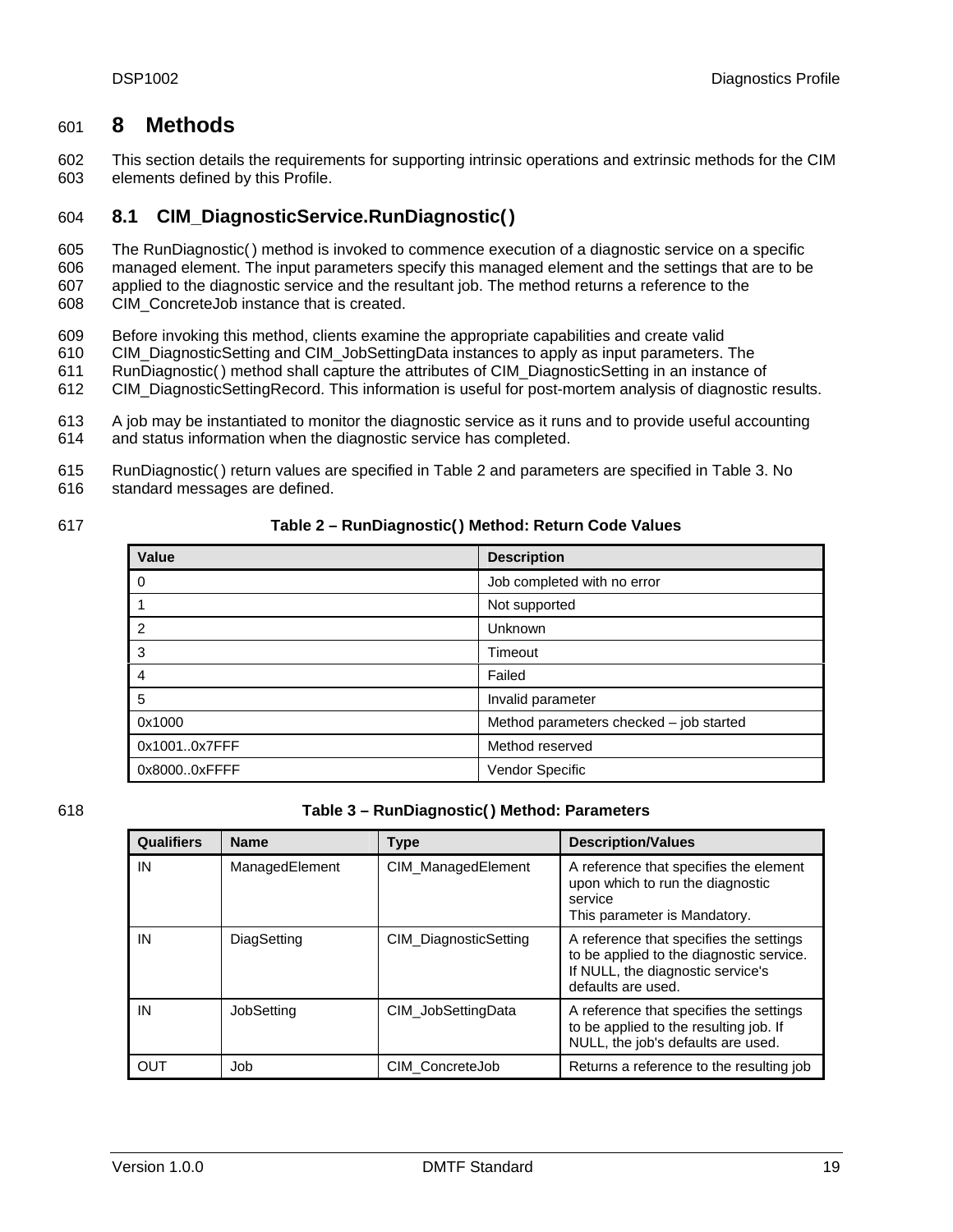## <span id="page-19-1"></span><span id="page-19-0"></span>619 **8.2 CIM\_ConcreteJob.RequestStateChange()**

620 All CIM\_DiagnosticService.RunDiagnostic( ) calls will return a reference to a CIM\_ConcreteJob instance,

621 which represents the diagnostic execution. The CIM\_ConcreteJob.RequestStateChange( ) method is

622 invoked to control the diagnostic program execution. The input parameters specify the execution control 623 to be performed (Suspend, Kill, Terminate) and a timeout period that specifies the maximum amount of 624 time that the client expects the transition to the new state to take.

625 Before invoking this method, clients examine the appropriate capabilities to verify whether the execution 626 control is supported. The RequestStateChange() method shall change the JobState value if the transition 627 is successfully performed.

628 RequestStateChange( ) return values are specified in [Table 4](#page-19-2) and parameters are specified in [Table 5.](#page-19-3) 629 No standard messages are defined.

<span id="page-19-2"></span>

630 **Table 4 – RequestStateChange( ) Method: Return Code Values** 

| <b>Value</b> | <b>Description</b>                             |
|--------------|------------------------------------------------|
| 0            | Completed with No Error                        |
| 1            | Not Supported                                  |
| 2            | Unknown/Unspecified Error                      |
| 3            | Can NOT complete within Timeout Period         |
| 4            | Failed                                         |
| 5            | Invalid parameter                              |
| 6            | In Use                                         |
| 7.4095       | DMTF reserved                                  |
| 4096         | Method parameters checked - transition started |
| 4097         | Invalid state transition                       |
| 4098         | Use of timeout parameter not supported         |
| 4099         | Busy                                           |
| 4100 - 32767 | Method reserved                                |
| 32768-65535  | Vendor specific                                |

#### <span id="page-19-3"></span>631 **Table 5 – RequestStateChange( ) Method: Parameters**

| <b>Qualifiers</b> | <b>Name</b>          | Type     | <b>Description/Values</b>                                                                                                                                                                               |
|-------------------|----------------------|----------|---------------------------------------------------------------------------------------------------------------------------------------------------------------------------------------------------------|
| IN                | RequestedState       | uint16   | The requested state of a job, which<br>may be one of the following values:<br>Start (2), Suspend (3), Terminate (4),<br>Kill (5), or Service (6)                                                        |
| ΙN                | <b>TimeoutPeriod</b> | datetime | A timeout period that specifies the<br>maximum amount of time that the client<br>expects the transition to the new state<br>to take. The interval format shall be<br>used to specify the TimeoutPeriod. |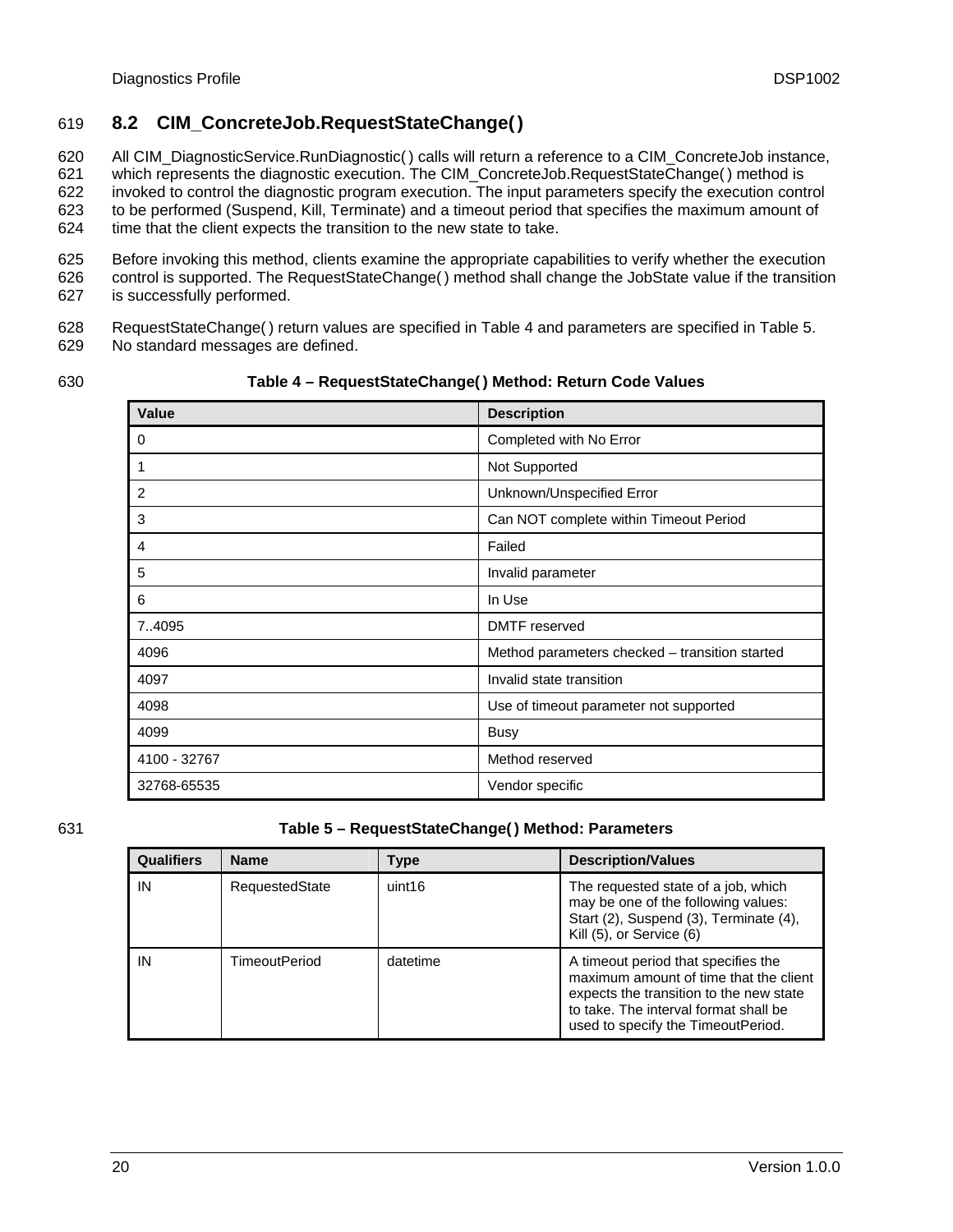#### <span id="page-20-1"></span><span id="page-20-0"></span>632 **8.3 CIM\_Log.ClearLog()**

633 The ClearLog( ) method is invoked to delete all records (instances of CIM\_DiagnosticRecord subclasses) 634 that are associated with the log instance through the CIM\_LogManagesRecord association. This method 635 has no parameters, and no standard messages are defined.

636 ClearLog return values are specified in [Table 6](#page-20-3).

<span id="page-20-3"></span>

#### 637 **Table 6 – ClearLog( ) Method: Return Code Values**

| Value        | <b>Description</b>       |
|--------------|--------------------------|
| 0            | Completed with no error  |
|              | Not supported            |
| 2            | <b>Unspecified Error</b> |
| 3            | Timeout                  |
| 4            | Failed                   |
| 5            | Invalid parameter        |
| "60x0FFF"    | <b>DMTF</b> reserved     |
| 0x10000x7FFF | Method_Reserved          |
| 0x80000xFFFF | Vendor Reserved          |

#### <span id="page-20-2"></span>638 **8.4 CIM\_HelpService.GetHelp()**

639 The GetHelp() method is invoked to obtain documentation about a diagnostic service. The input 640 parameters provide the name, format, and delivery type of a document.

641 The CIM HelpService class has some attributes that publish the available documents, supported delivery 642 types, and formats. See [Table 8](#page-21-3) for additional information. Before invoking this method, clients check 643 these attributes in order to request an available document, format, and delivery type.

644 GetHelp() return values are specified in [Table 7](#page-20-4) and parameters are specified in [Table 8.](#page-21-3) No standard 645 messages are defined.

<span id="page-20-4"></span>646 **Table 7 – GetHelp() Method: Return Code Values** 

| Value          | <b>Description</b>              |
|----------------|---------------------------------|
| - 0            | Document returned with no error |
| $\overline{1}$ | Not supported                   |
| $\overline{2}$ | <b>Unspecified Error</b>        |
| -3             | Timeout                         |
| $\overline{4}$ | Failed                          |
| 5              | Invalid parameter               |
| 60x0FFF        | <b>DMTF</b> reserved            |
| 0x1000         | <b>Busy</b>                     |
| 0x1001         | Requested Document not found    |
| 0x10020x7FFF   | <b>Method Reserved</b>          |
| 0x80000xFFFF   | <b>Vendor Reserved</b>          |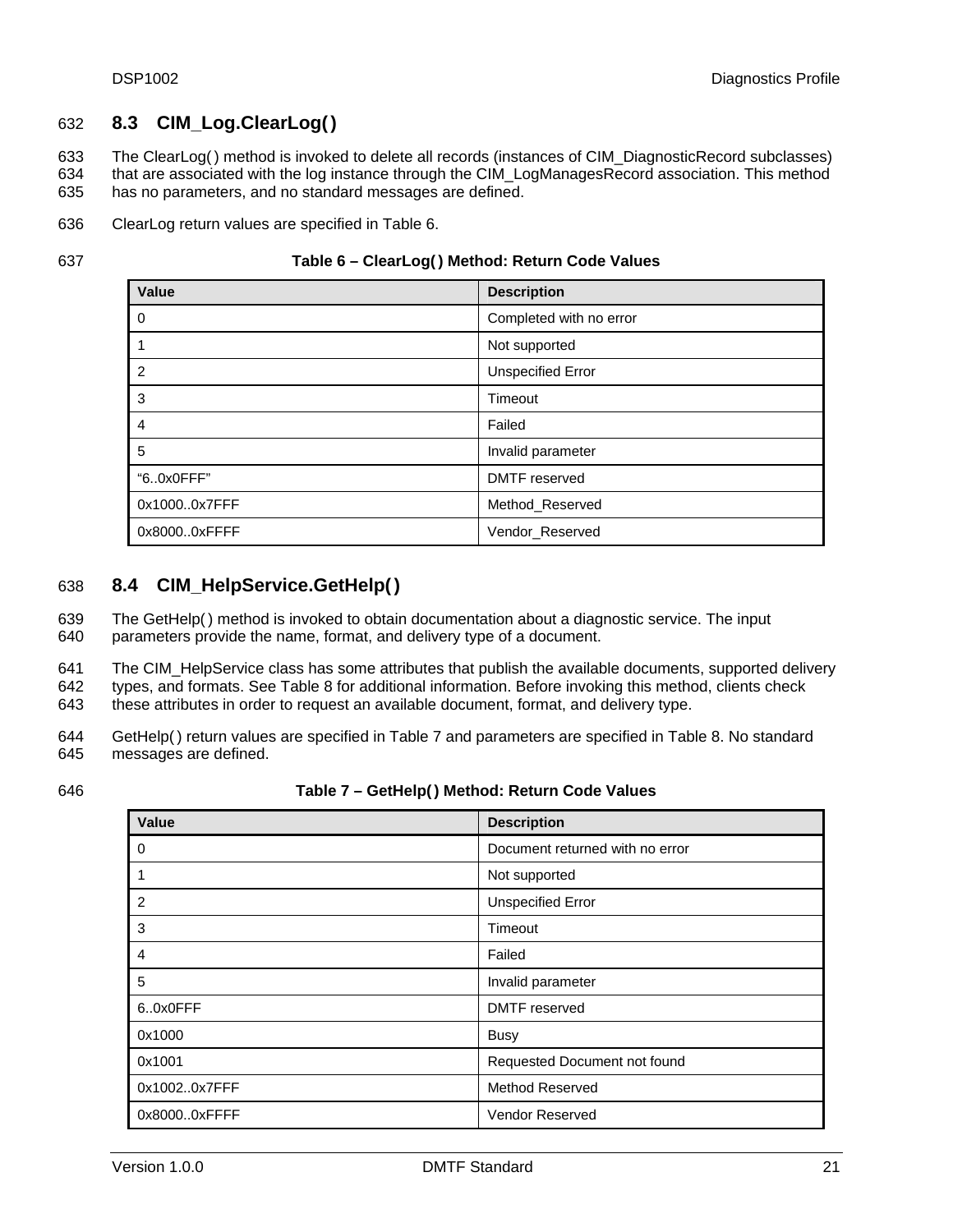#### <span id="page-21-3"></span><span id="page-21-0"></span>647 **Table 8 – GetHelp() Method: Parameters**

| <b>Qualifiers</b> | <b>Name</b>              | <b>Type</b> | <b>Description/Values</b>                                                                                                                   |
|-------------------|--------------------------|-------------|---------------------------------------------------------------------------------------------------------------------------------------------|
| IN                | <b>RequestedDocument</b> | string      | The document that should be made available to<br>the client. The available documents are published<br>in the Documents Available attribute. |
| IN                | Format                   | uint16      | The format that the document should have. The<br>supported formats are published in the<br>DocumentFormat attribute.                        |
| IN                | RequestedDelivery        | uint16      | The way in which the document should be made<br>available (fully specified path, launch a program,<br>file contents, and so on)             |
| <b>OUT</b>        | DocumentInfo             | string      | This parameter returns information about the<br>document. The format and content will depend on<br>the RequestedDelivery parameter.         |

## <span id="page-21-1"></span>648 **8.5 Profile Conventions for Operations**

649 Support for operations for each Profile class (including associations) is specified in the following 650 subclauses. Each subclause includes either the statement "All operations in the default list in section [8.5](#page-21-1) 651 are supported as described by [DSP0200](#page-8-0) version 1.2" or a table listing all of the operations that are not 652 supported by this Profile or where the Profile requires behavior other than that described by [DSP0200](#page-8-0) 653 version 1.2.

- 654 The default list of operations is as follows:
- 655 GetInstance
- 656 Associators
- 657 AssociatorNames
- 658 References
- 659 ReferenceNames
- 660 EnumerateInstances
- 661 EnumerateInstanceNames

662 A compliant implementation shall support all of the operations in the default list for each class, unless the 663 "Requirement" column states something other than *Mandatory*.

## <span id="page-21-2"></span>664 **8.6 CIM\_DiagnosticTest**

665 [Table 9](#page-21-4) lists operations that either have special requirements beyond those from [DSP0200](#page-8-0) version 1.2 or 666 shall not be supported.

#### <span id="page-21-4"></span>667 **Table 9 – Operations: CIM\_DiagnosticTest**

| <b>Operation</b> | Requirement | <b>Messages</b> |
|------------------|-------------|-----------------|
| References       | Unspecified | None            |
| ReferenceNames   | Unspecified | None            |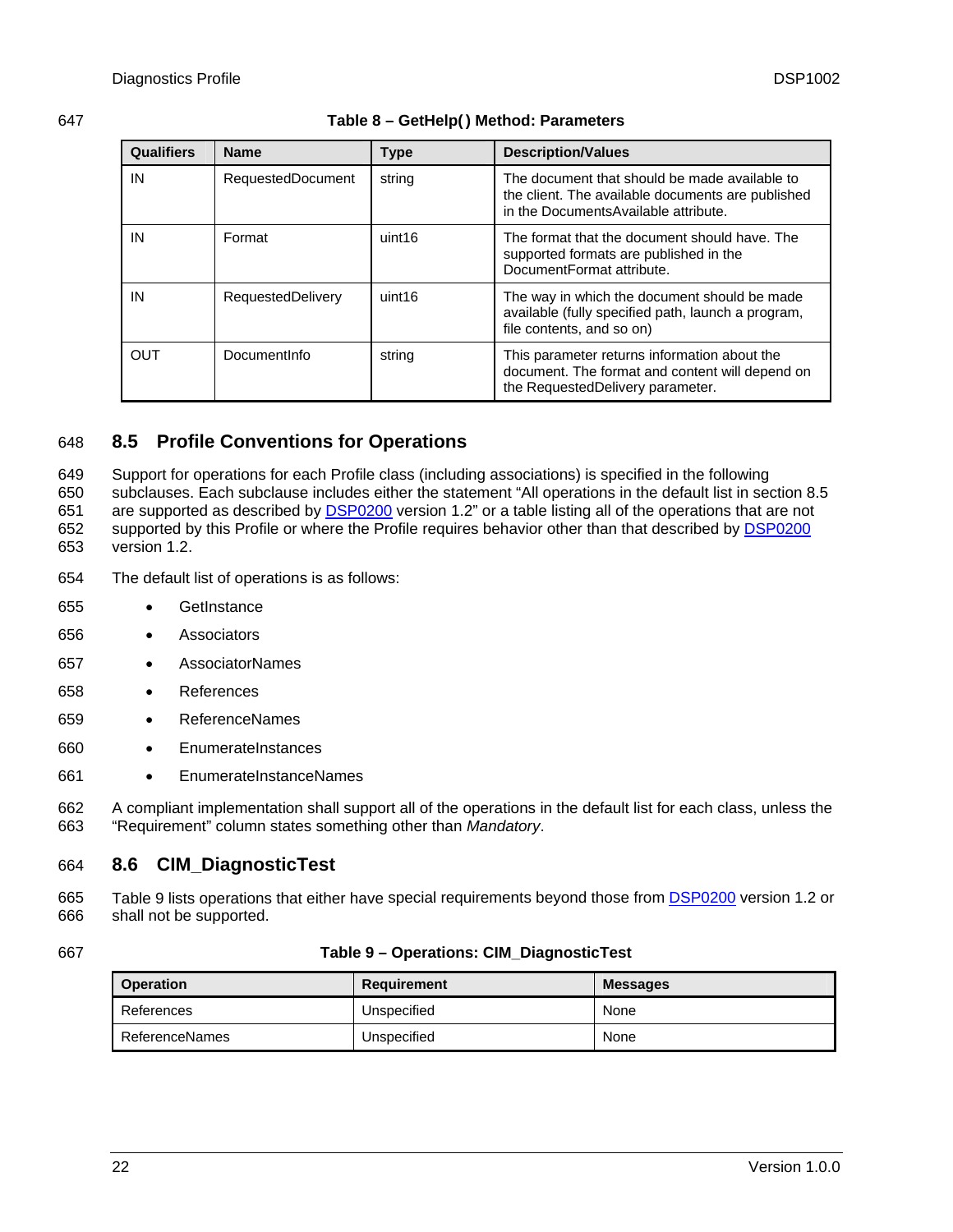#### <span id="page-22-1"></span><span id="page-22-0"></span>668 **8.7 CIM\_AvailableDiagnosticService**

- 669 [Table 10](#page-22-5) lists operations that either have special requirements beyond those from **[DSP0200](#page-8-0)** version 1.2 670 or shall not be supported.
- 

#### <span id="page-22-5"></span>671 **Table 10 – Operations: CIM\_AvailableDiagnosticService**

| <b>Operation</b>       | <b>Requirement</b> | <b>Messages</b> |
|------------------------|--------------------|-----------------|
| Associators            | Unspecified        | None            |
| <b>AssociatorNames</b> | Unspecified        | None            |
| References             | Unspecified        | None            |
| <b>ReferenceNames</b>  | Unspecified        | None            |

#### <span id="page-22-2"></span>672 **8.8 CIM\_ServiceAffectsElement**

673 [Table 11](#page-22-6) lists operations that either have special requirements beyond those from [DSP0200](#page-8-0) version 1.2

- 674 or shall not be supported.
- <span id="page-22-6"></span>

#### 675 **Table 11 – Operations: CIM\_ServiceAffectsElement**

| <b>Operation</b>       | Requirement | <b>Messages</b> |
|------------------------|-------------|-----------------|
| Associators            | Unspecified | None            |
| <b>AssociatorNames</b> | Unspecified | None            |
| References             | Unspecified | None            |
| <b>ReferenceNames</b>  | Unspecified | None            |

#### <span id="page-22-3"></span>676 **8.9 CIM\_HelpService**

677 [Table 12](#page-22-7) lists operations that either have special requirements beyond those from **[DSP0200](#page-8-0)** version 1.2 678 or shall not be supported.

#### <span id="page-22-7"></span>679 **Table 12 – Operations: CIM\_HelpService**

| <b>Operation</b> | Requirement | <b>Messages</b> |
|------------------|-------------|-----------------|
| References       | Unspecified | None            |
| ReferenceNames   | Unspecified | None            |

#### <span id="page-22-4"></span>680 **8.10 CIM\_ServiceAvailableToElement**

681 [Table 13](#page-22-8) lists operations that either have special requirements beyond those from **[DSP0200](#page-8-0)** version 1.2 682 or shall not be supported.

<span id="page-22-8"></span>

| 683 | Table 13 – Operations: CIM ServiceAvailableToElement |
|-----|------------------------------------------------------|
|-----|------------------------------------------------------|

| <b>Operation</b> | Requirement | <b>Messages</b> |
|------------------|-------------|-----------------|
| Associators      | Unspecified | None            |
| AssociatorNames  | Unspecified | None            |
| References       | Unspecified | None            |
| ReferenceNames   | Unspecified | None            |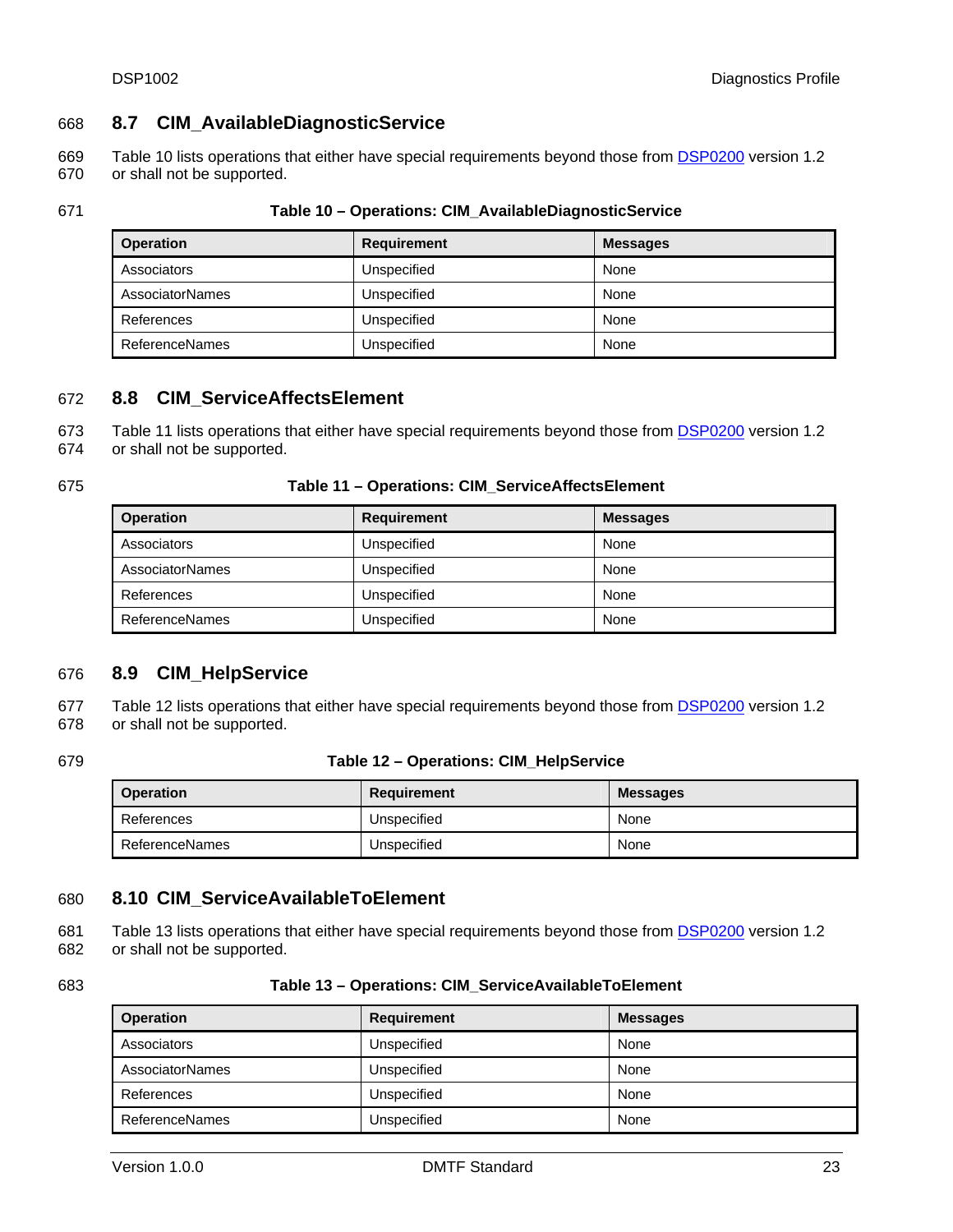### <span id="page-23-1"></span><span id="page-23-0"></span>684 **8.11 CIM\_DiagnosticSetting**

685 [Table 14](#page-23-4) lists operations that either have special requirements beyond those from [DSP0200](#page-8-0) version 1.2 686 or shall not be supported.

687 CreateInstance, DeleteInstance and ModifyInstance shall be supported if the provider supports the

- 688 DiagnosticServiceCapabilities class and the DiagnosticServiceCapabilities class indicates that settings
- 689 other than default are supported. DeleteInstance and ModifyInstance operations shall return
- 690 CIM\_ERR\_ACCESS\_DENIED if the DiagnosticSetting instance is associated to the DiagnosticTest
- 691 instance via the DefaultSetting association.

#### <span id="page-23-4"></span>692 **Table 14 – Operations: CIM\_DiagnosticSetting**

| <b>Operation</b> | <b>Requirement</b> | <b>Messages</b> |
|------------------|--------------------|-----------------|
| CreateInstance   | Conditional        | None            |
| ModifyInstance   | Conditional        | None            |
| DeleteInstance   | Conditional        | None            |
| References       | Unspecified        | None            |
| ReferenceNames   | Unspecified        | None            |

#### <span id="page-23-2"></span>693 **8.12 CIM\_DiagnosticServiceCapabilities**

694 [Table 15](#page-23-5) lists operations that either have special requirements beyond those from [DSP0200](#page-8-0) version 1.2 695 or shall not be supported.

#### <span id="page-23-5"></span>696 **Table 15 – Operations: CIM\_DiagnosticServiceCapabilities**

| <b>Operation</b> | Requirement | <b>Messages</b> |
|------------------|-------------|-----------------|
| References       | Unspecified | None            |
| ReferenceNames   | Unspecified | None            |

#### <span id="page-23-3"></span>697 **8.13 CIM\_ElementCapabilities**

698 [Table 16](#page-23-6) lists operations that either have special requirements beyond those from [DSP0200](#page-8-0) version 1.2 699 or shall not be supported.

#### <span id="page-23-6"></span>700 **Table 16 – Operations: CIM\_ElementCapabilities**

| <b>Operation</b> | Requirement | <b>Messages</b> |
|------------------|-------------|-----------------|
| Associators      | Unspecified | None            |
| AssociatorNames  | Unspecified | None            |
| References       | Unspecified | None            |
| ReferenceNames   | Unspecified | None            |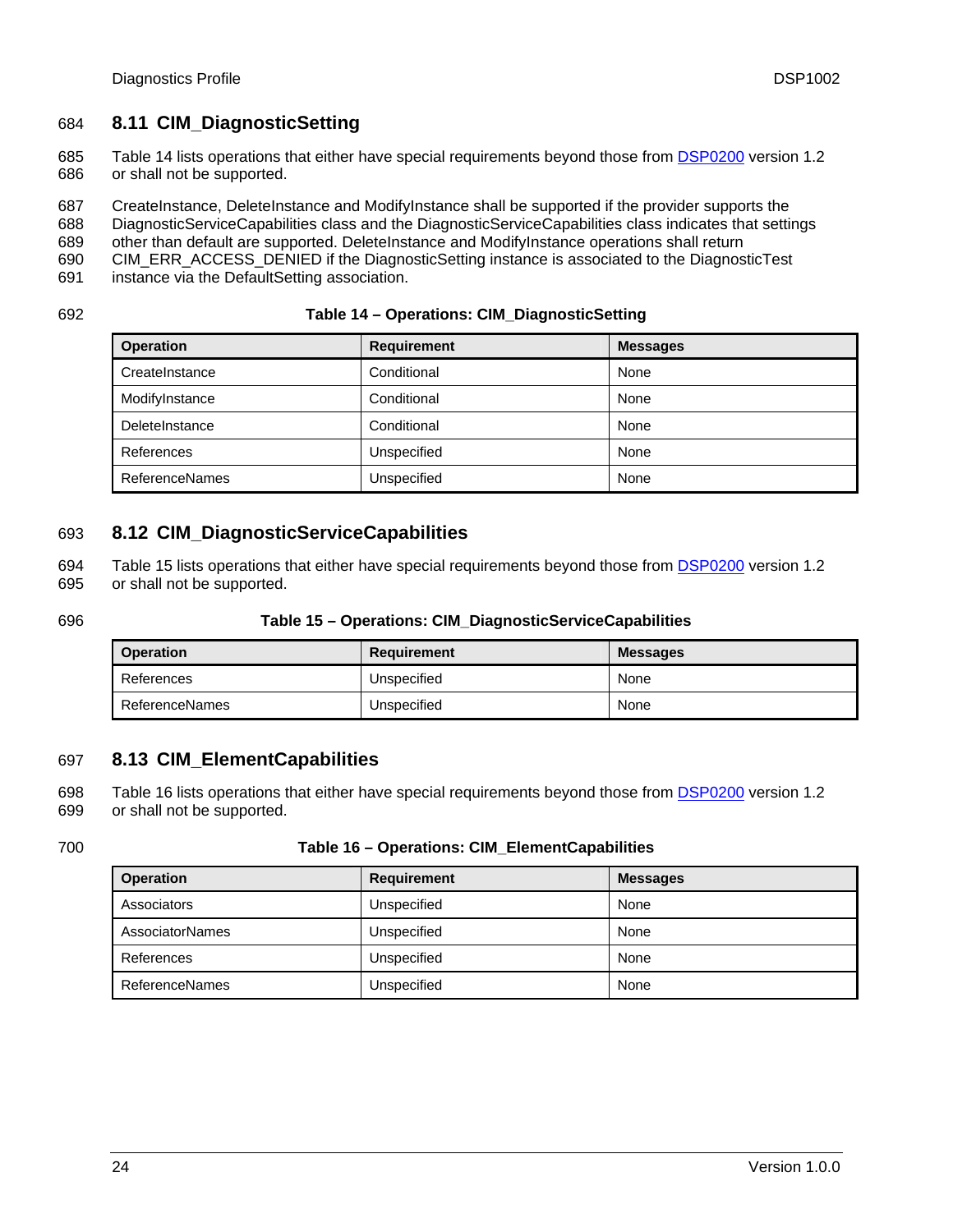#### <span id="page-24-1"></span><span id="page-24-0"></span>701 **8.14 CIM\_ConcreteJob**

702 [Table 17](#page-24-5) lists operations that either have special requirements beyond those from [DSP0200](#page-8-0) version 1.2 703 or shall not be supported.

<span id="page-24-5"></span>

#### 704 **Table 17 – Operations: CIM\_ConcreteJob**

| <b>Operation</b>      | <b>Requirement</b> | <b>Messages</b> |
|-----------------------|--------------------|-----------------|
| ModifyInstance        | Optional           | None            |
| References            | Unspecified        | None            |
| <b>ReferenceNames</b> | Unspecified        | None            |

#### <span id="page-24-2"></span>705 **8.15 CIM\_OwningJobElement**

706 [Table 18](#page-24-6) lists operations that either have special requirements beyond those from **[DSP0200](#page-8-0)** version 1.2 707 or shall not be supported.

#### <span id="page-24-6"></span>708 **Table 18 – Operations: CIM\_OwningJobElement**

| <b>Operation</b>       | <b>Requirement</b> | <b>Messages</b> |
|------------------------|--------------------|-----------------|
| Associators            | Unspecified        | None            |
| <b>AssociatorNames</b> | Unspecified        | None            |
| References             | Unspecified        | None            |
| ReferenceNames         | Unspecified        | None            |

#### <span id="page-24-3"></span>709 **8.16 CIM\_AffectedJobElement**

710 [Table 19](#page-24-7) lists operations that either have special requirements beyond those from [DSP0200](#page-8-0) version 1.2

711 or shall not be supported.

#### <span id="page-24-7"></span>712 **Table 19 – Operations: CIM\_AffectedJobElement**

| <b>Operation</b>       | <b>Requirement</b> | <b>Messages</b> |
|------------------------|--------------------|-----------------|
| Associators            | Unspecified        | None            |
| <b>AssociatorNames</b> | Unspecified        | None            |
| References             | Unspecified        | None            |
| <b>ReferenceNames</b>  | Unspecified        | None            |

#### <span id="page-24-4"></span>713 **8.17 CIM\_JobSettingData**

714 [Table 20](#page-25-4) lists operations that either have special requirements beyond those from [DSP0200](#page-8-0) version 1.2 715 or shall not be supported.

716 CreateInstance, DeleteInstance and ModifyInstance shall be supported if the provider supports job

717 settings other than default. DeleteInstance and ModifyInstance operations shall return

718 CIM\_ERR\_ACCESS\_DENIED if the JobSettingData instance is associated to the DiagnosticTest instance

719 via the ElementSettingData association where ElementSettingData.IsDefault property is True.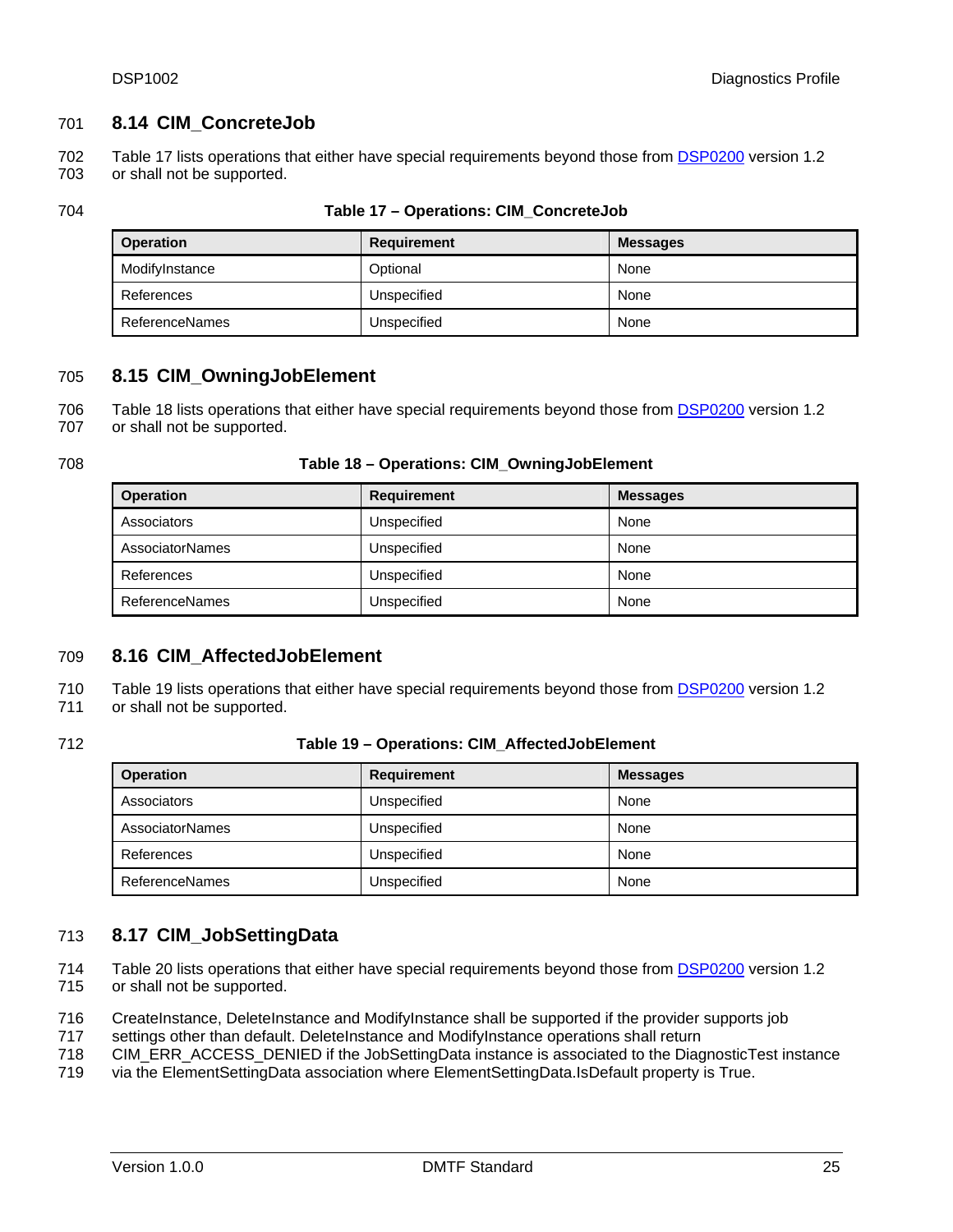#### <span id="page-25-4"></span><span id="page-25-0"></span>720 **Table 20 – Operations: CIM\_JobSettingData**

| <b>Operation</b>      | <b>Requirement</b> | <b>Messages</b> |
|-----------------------|--------------------|-----------------|
| CreateInstance        | Conditional        | None            |
| ModifyInstance        | Conditional        | None            |
| DeleteInstance        | Conditional        | None            |
| References            | Unspecified        | None            |
| <b>ReferenceNames</b> | Unspecified        | None            |

## <span id="page-25-1"></span>721 **8.18 CIM\_DefaultSetting**

722 [Table 21](#page-25-5) lists operations that either have special requirements beyond those from **[DSP0200](#page-8-0)** version 1.2 723 or shall not be supported.

<span id="page-25-5"></span>

#### 724 **Table 21 – Operations: CIM\_DefaultSetting**

| <b>Operation</b>       | <b>Requirement</b> | <b>Messages</b> |
|------------------------|--------------------|-----------------|
| Associators            | Unspecified        | None            |
| <b>AssociatorNames</b> | Unspecified        | None            |
| References             | Unspecified        | None            |
| <b>ReferenceNames</b>  | Unspecified        | None            |

## <span id="page-25-2"></span>725 **8.19 CIM\_DiagnosticsLog**

726 [Table 22](#page-25-6) lists operations that either have special requirements beyond those from **[DSP0200](#page-8-0)** version 1.2 727 or shall not be supported.

#### <span id="page-25-6"></span>728 **Table 22 – Operations: CIM\_DiagnosticsLog**

| <b>Operation</b> | Requirement | <b>Messages</b> |
|------------------|-------------|-----------------|
| References       | Unspecified | None            |
| ReferenceNames   | Unspecified | None            |

## <span id="page-25-3"></span>729 **8.20 CIM\_UseOfLog**

730 [Table 23](#page-25-7) lists operations that either have special requirements beyond those from **[DSP0200](#page-8-0)** version 1.2 731 or shall not be supported.

#### <span id="page-25-7"></span>732 **Table 23 – Operations: CIM\_UseOfLog**

| <b>Operation</b>       | <b>Requirement</b> | <b>Messages</b> |
|------------------------|--------------------|-----------------|
| Associators            | Unspecified        | None            |
| <b>AssociatorNames</b> | Unspecified        | None            |
| References             | Unspecified        | None            |
| <b>ReferenceNames</b>  | Unspecified        | None            |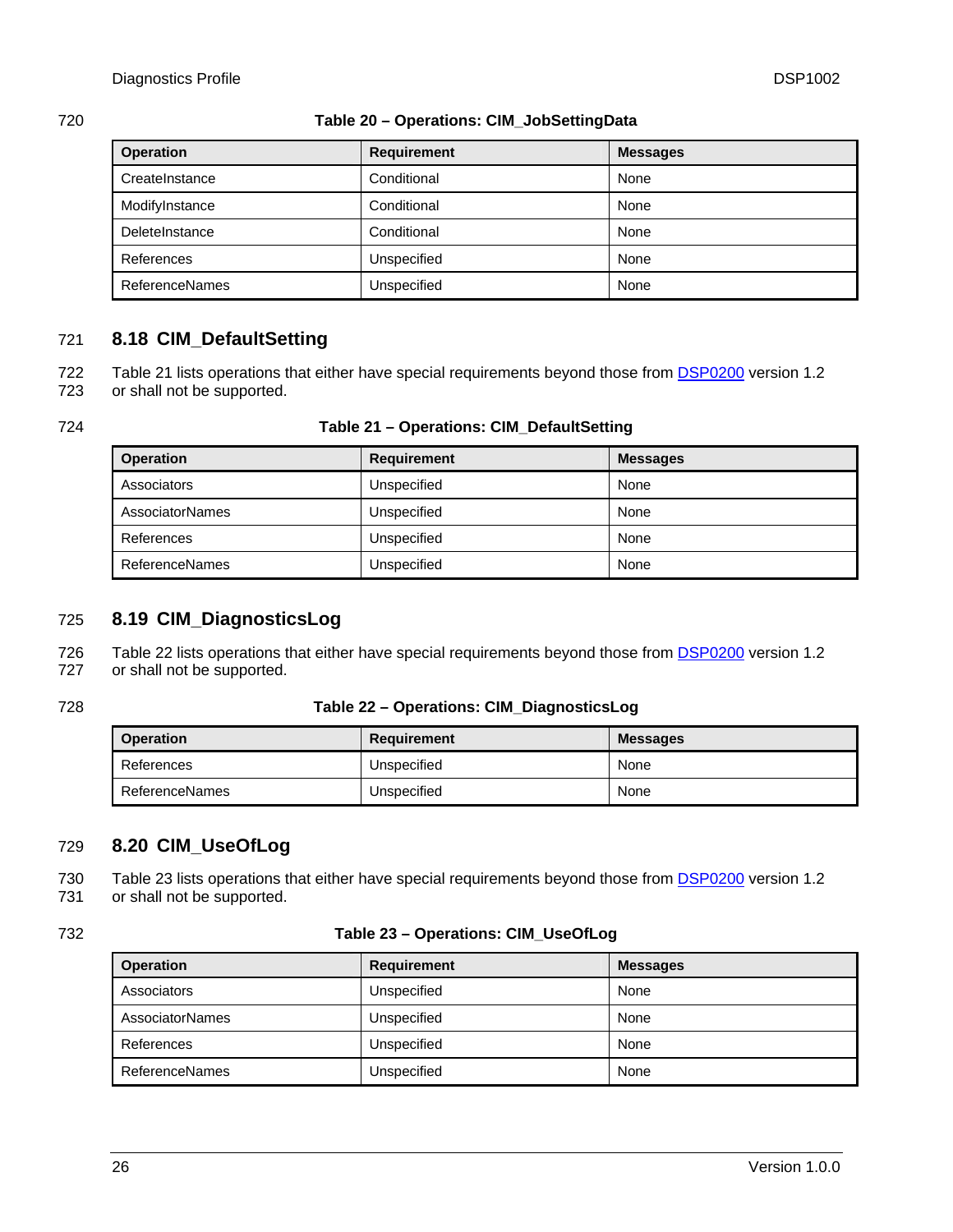#### <span id="page-26-1"></span><span id="page-26-0"></span>733 **8.21 CIM\_DiagnosticServiceRecord**

734 [Table 24](#page-26-5) lists operations that either have special requirements beyond those from **[DSP0200](#page-8-0)** version 1.2 735 or shall not be supported.

<span id="page-26-5"></span>

| ×<br>۰, | ×<br>۰. |
|---------|---------|

#### 736 **Table 24 – Operations: CIM\_DiagnosticServiceRecord**

| <b>Operation</b>      | <b>Requirement</b> | <b>Messages</b> |
|-----------------------|--------------------|-----------------|
| CreateInstance        | Optional           | None            |
| DeleteInstance        | Mandatory          | None            |
| References            | Unspecified        | None            |
| <b>ReferenceNames</b> | Unspecified        | None            |

#### <span id="page-26-2"></span>737 **8.22 CIM\_DiagnosticSettingRecord**

738 [Table 25](#page-26-6) lists operations that either have special requirements beyond those from [DSP0200](#page-8-0) version 1.2

739 or shall not be supported.

#### <span id="page-26-6"></span>740 **Table 25 – Operations: CIM\_DiagnosticSettingRecord**

| <b>Operation</b>      | <b>Requirement</b> | <b>Messages</b> |
|-----------------------|--------------------|-----------------|
| CreateInstance        | Optional           | None            |
| DeleteInstance        | Mandatory          | None            |
| References            | Unspecified        | None            |
| <b>ReferenceNames</b> | Unspecified        | None            |

#### <span id="page-26-3"></span>741 **8.23 CIM\_LogManagesRecord**

742 [Table 26](#page-26-7) lists operations that either have special requirements beyond those from **[DSP0200](#page-8-0)** version 1.2 743 or shall not be supported.

#### <span id="page-26-7"></span>744 **Table 26 – Operations: CIM\_LogManagesRecord**

| <b>Operation</b>       | <b>Requirement</b> | <b>Messages</b> |
|------------------------|--------------------|-----------------|
| Associators            | Unspecified        | None            |
| <b>AssociatorNames</b> | Unspecified        | None            |
| References             | Unspecified        | None            |
| <b>ReferenceNames</b>  | Unspecified        | None            |

## <span id="page-26-4"></span>745 **8.24 CIM\_RecordAppliesToElement**

746 [Table 27](#page-27-4) lists operations that either have special requirements beyond those from [DSP0200](#page-8-0) version 1.2 747 or shall not be supported.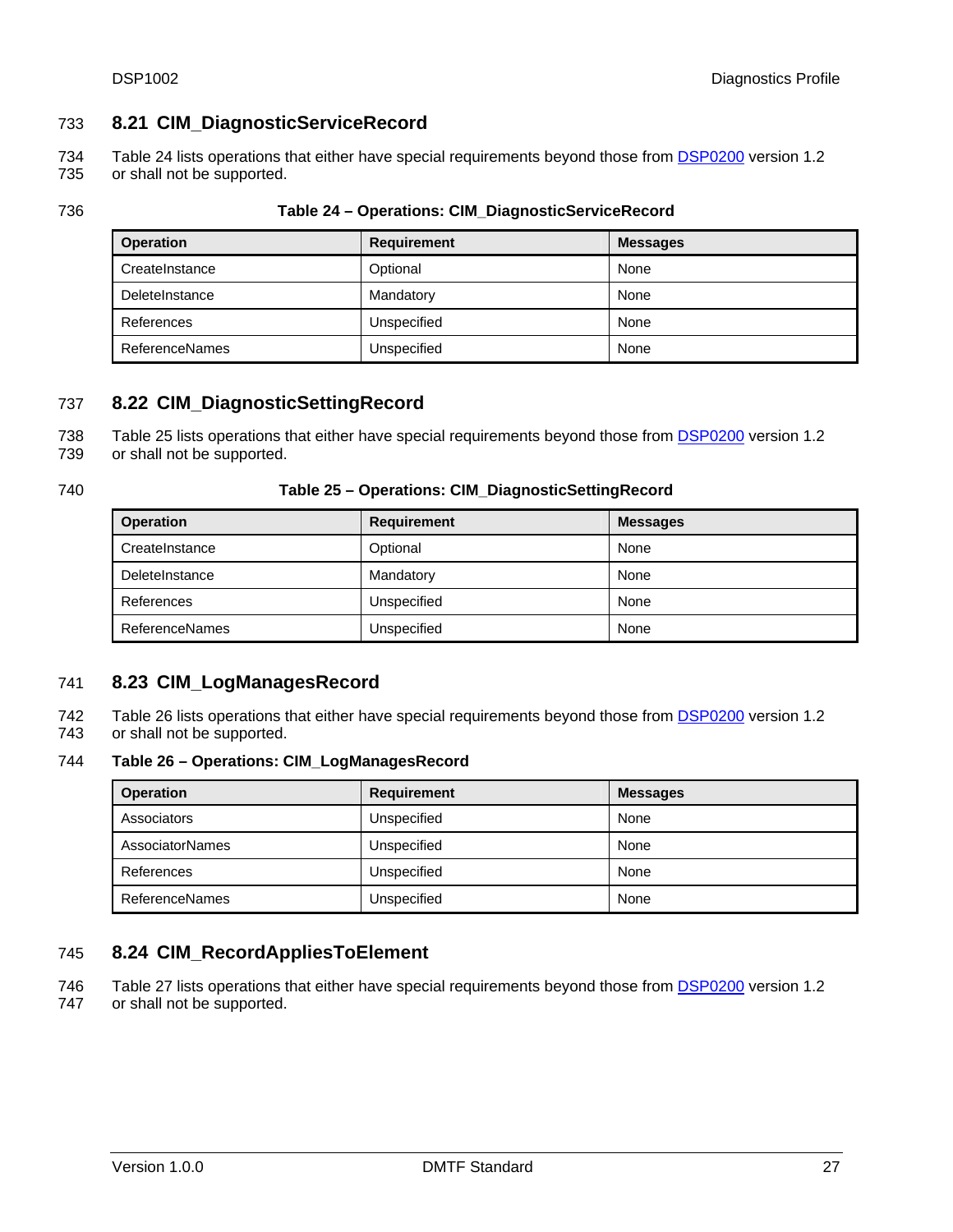<span id="page-27-4"></span>

#### <span id="page-27-0"></span>748 **Table 27 – Operations: CIM\_RecordAppliesToElement**

| <b>Operation</b>       | <b>Requirement</b> | <b>Messages</b> |
|------------------------|--------------------|-----------------|
| Associators            | Unspecified        | None            |
| <b>AssociatorNames</b> | Unspecified        | None            |
| References             | Unspecified        | None            |
| <b>ReferenceNames</b>  | Unspecified        | None            |

### <span id="page-27-1"></span>749 **8.25 CIM\_ServiceComponent**

| 750 | Table 28 lists operations that either have special requirements beyond those from <b>DSP0200</b> version 1.2 |
|-----|--------------------------------------------------------------------------------------------------------------|
| 751 | or shall not be supported.                                                                                   |

#### <span id="page-27-5"></span>752 **Table 28 – Operations: CIM\_ServiceComponent**

| <b>Operation</b>       | <b>Requirement</b> | <b>Messages</b> |
|------------------------|--------------------|-----------------|
| Associators            | Unspecified        | None            |
| <b>AssociatorNames</b> | Unspecified        | None            |
| References             | Unspecified        | None            |
| <b>ReferenceNames</b>  | Unspecified        | None            |

#### <span id="page-27-2"></span>753 **8.26 CIM\_LogRecord**

754 [Table 29](#page-27-6) lists operations that either have special requirements beyond those from **[DSP0200](#page-8-0)** version 1.2 755 or shall not be supported.

#### <span id="page-27-6"></span>756 **Table 29 – Operations: CIM\_LogRecord**

| <b>Operation</b>      | Requirement | <b>Messages</b> |
|-----------------------|-------------|-----------------|
| CreateInstance        | Optional    | None            |
| DeleteInstance        | Mandatory   | None            |
| References            | Unspecified | None            |
| <b>ReferenceNames</b> | Unspecified | None            |

## <span id="page-27-3"></span>757 **8.27 CIM\_ElementSettingData**

758 [Table 30](#page-27-7) lists operations that either have special requirements beyond those from **[DSP0200](#page-8-0)** version 1.2 759 or shall not be supported.

#### <span id="page-27-7"></span>760 **Table 30 – Operations: CIM\_ElementSettingData**

| <b>Operation</b> | <b>Requirement</b> | <b>Messages</b> |
|------------------|--------------------|-----------------|
| Associators      | Unspecified        | None            |
| AssociatorNames  | Unspecified        | None            |
| References       | Unspecified        | None            |
| ReferenceNames   | Unspecified        | None            |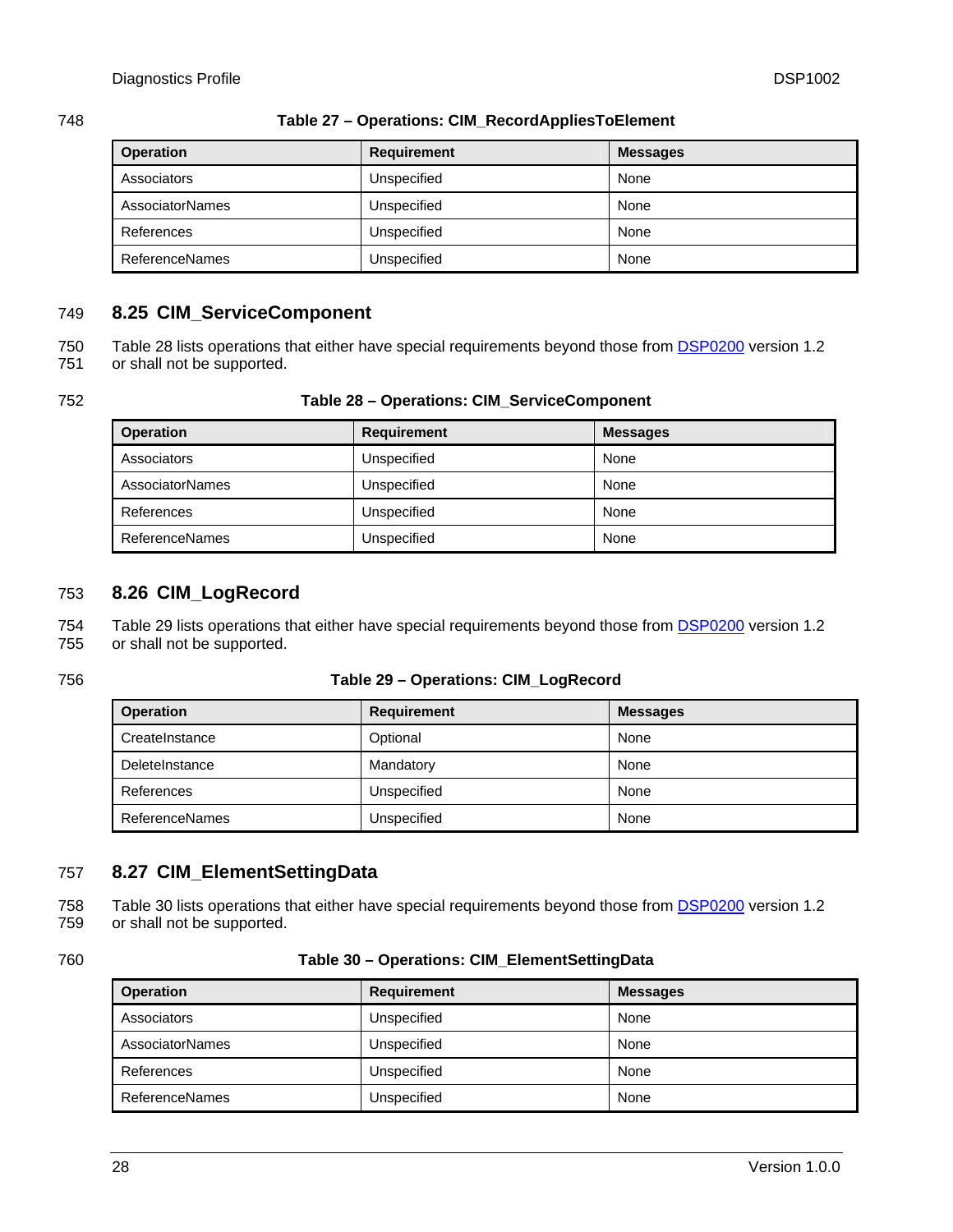### <span id="page-28-1"></span><span id="page-28-0"></span>761 **8.28 CIM\_CorrespondingSettingsRecord**

762 [Table 31](#page-28-5) lists operations that either have special requirements beyond those from [DSP0200](#page-8-0) version 1.2 763 or shall not be supported.

<span id="page-28-5"></span>

| ×<br>۰. |
|---------|

#### 764 **Table 31 – Operations: CIM\_CorrespondingSettingsData**

| <b>Operation</b>      | <b>Requirement</b> | <b>Messages</b> |
|-----------------------|--------------------|-----------------|
| Associators           | Unspecified        | None            |
| AssociatorNames       | Unspecified        | None            |
| References            | Unspecified        | None            |
| <b>ReferenceNames</b> | Unspecified        | None            |

#### <span id="page-28-2"></span>765 **8.29 CIM\_HostedService**

766 [Table 32](#page-28-6) lists operations that either have special requirements beyond those from [DSP0200](#page-8-0) version 1.2 767 or shall not be supported.

#### <span id="page-28-6"></span>768 **Table 32 – Operations: CIM\_HostedService**

| <b>Operation</b>       | <b>Requirement</b> | <b>Messages</b> |
|------------------------|--------------------|-----------------|
| Associators            | Unspecified        | None            |
| <b>AssociatorNames</b> | Unspecified        | None            |
| References             | Unspecified        | None            |
| ReferenceNames         | Unspecified        | None            |

## <span id="page-28-3"></span>769 **9 Use Cases**

770 This section contains object diagrams and use cases for the *Diagnostics Profile*.

#### <span id="page-28-4"></span>771 **9.1 Profile Conformance**

772 Conformance of a central class instance and its associated instances to a particular profile may be 773 identified by examining instances of the CIM\_ElementConformsToProfile association class according to 774 the Central Class Methodology. In some environments, an alternative method that relies on the Scoping

775 Class Methodology through the scoping class instance may be desirable.

776 With CIM ComputerSystem as the Scoping Class of this profile, the object diagram in [Figure 2](#page-29-2) shows

777 how instances of CIM\_RegisteredProfile may be used to identify the version of the *Diagnostics Profile* to 778 which an instance of CIM\_DiagnosticTest and its associated instances conform. In this example (using

779 BaseServer as the system configuration), one instance of CIM\_RegisteredProfile identifies the "*Base* 

780 *Server Profile v1.0"* and the other instance identifies the "*Diagnostics Profile v1.0*."

781 To support the Scoping Class Methodology for advertising profile implementation conformance, a

782 CIM\_DiagnosticTest instance is associated to an instance of the Scoping Class, CIM\_ComputerSystem,

783 through an instance of CIM\_HostedService. This instance of CIM\_ComputerSystem is advertised as

784 being in implementation conformance with the *Base Server Profile v1.0* as indicated by the

785 CIM\_ElementConformsToProfile association to the "server" CIM\_RegisteredProfile instance. The

786 CIM\_ReferencedProfile relationship between "server" and "diagnostic" places the CIM\_DiagnosticTest

787 instance within the scope of "diagnostic." Thus, the CIM\_DiagnosticTest instance is conformant with the

788 *Diagnostics Profile v1.0*.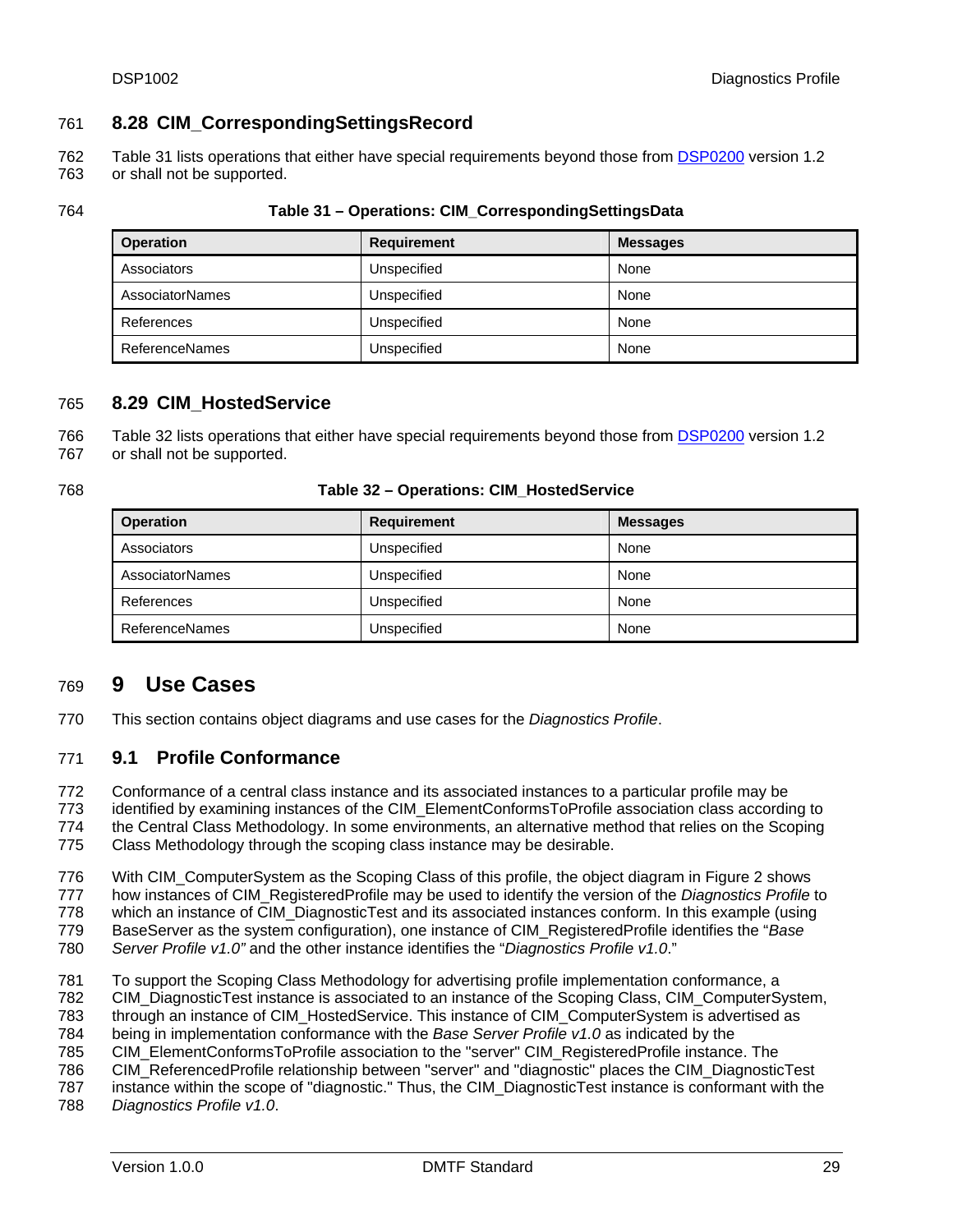- <span id="page-29-0"></span>789 To support the Central Class Methodology for advertising profile implementation conformance, a
- 790 CIM\_ElementConformsToProfile association is established between the CIM\_DiagnosticTest central
- 791 class instance and the instance of CIM\_RegisteredProfile that represents the *Diagnostics Profile*.
- 792 For these methodologies to be successful, profiles for systems that can support diagnostics need to
- 793 reference the *Diagnostics Profile*. In this example, the *Base Server Profile* would need to include the
- 794 *Diagnostics Profile* in its "Related Profiles" table.
- 795 The CIM\_ prefix has been omitted from the class names in [Figure 2](#page-29-2) for simplicity and readability.



#### <span id="page-29-2"></span>798 **Figure 2 – Registered Profile**

#### <span id="page-29-1"></span>799 **9.2 Use Case Summary**

800 [Table 33](#page-30-0) summarizes the use cases that are described in this section. The use cases are categorized 801 and named, and references are provided to the body text that describes the use case.

802 **Note**: Although use case names follow the convention for naming classes, properties, and methods in the 803 schema, this naming was done for readability only and does not imply any functionality attached to the 804 name.

805 The CIM\_ prefix has been omitted from the class names in the use cases for readability.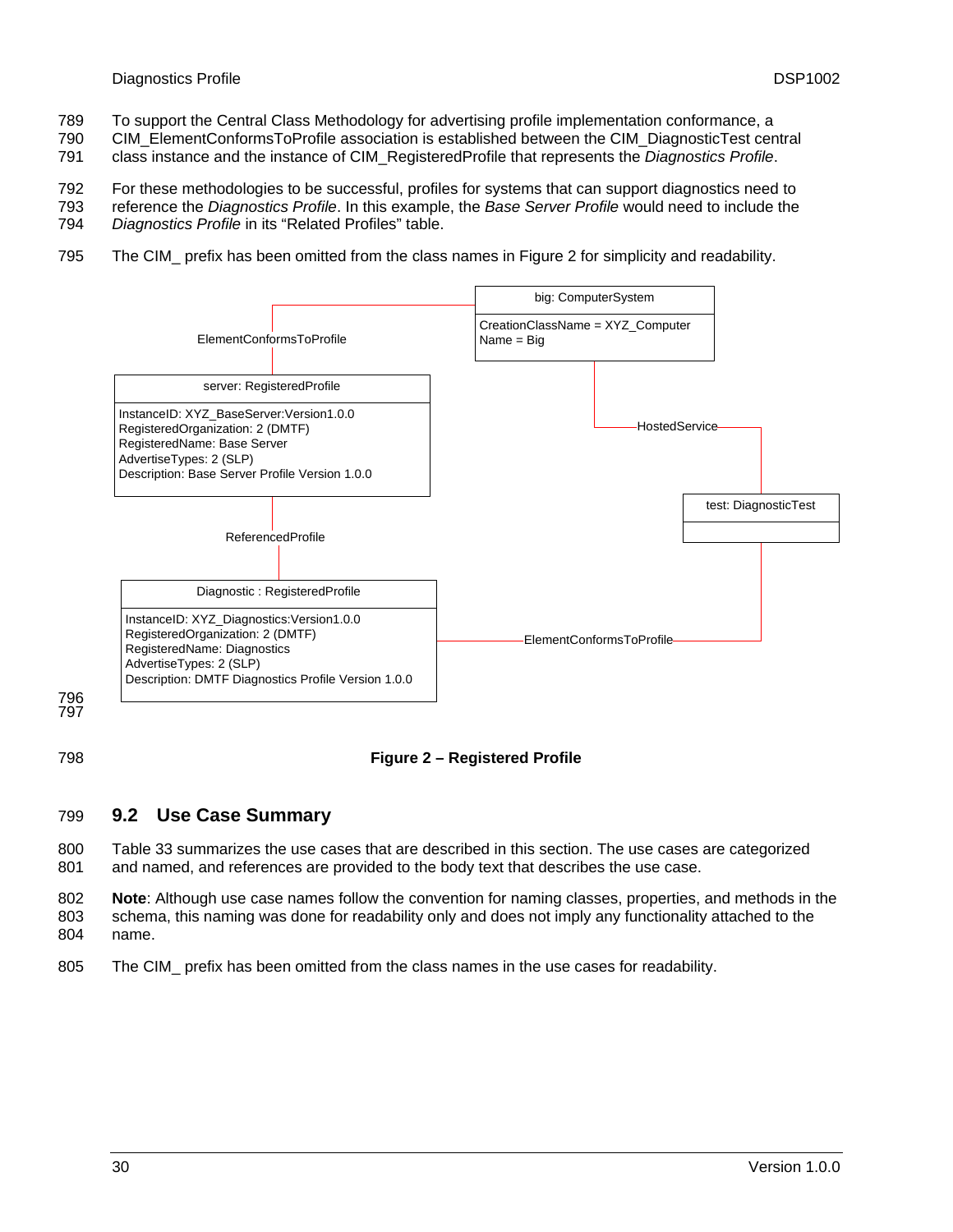<span id="page-30-0"></span>

| Category                                    | Name                                   | <b>Description</b>                                                                                                                                   |
|---------------------------------------------|----------------------------------------|------------------------------------------------------------------------------------------------------------------------------------------------------|
| <b>Discover</b><br>Available                | GetAllDiagnostics                      | Find all diagnostics available on a system.<br>See section 9.4.                                                                                      |
| Diagnostics<br>See section 9.4.             | GetAllDiagnosticMEPairs                | Find all diagnostic/managed elements pairs<br>available on a system.<br>See section 9.4.2.                                                           |
|                                             | GetDiagnosticsForME                    | Find all the diagnostics available on a system, for<br>a managed element.<br>See section 9.4.3.                                                      |
|                                             | GetMEsForDiagnostic                    | Find all the managed elements that support a<br>particular diagnostic.<br>See section 9.4.4.                                                         |
|                                             | GetCapabilitiesOfDiagnostic            | Find the capabilities of a particular diagnostic.<br>See section 9.4.5.                                                                              |
|                                             | GetCharacteristicsOfDiagnostic         | Find the characteristics of a particular diagnostic.<br>See section 9.4.6.                                                                           |
|                                             | GetDiagnosticsWithCharacteristicsForME | Find all the diagnostics available on a system, for<br>a managed element, with certain characteristics.<br>See section 9.4.7.                        |
|                                             | GetDiagnosticsWithCapabilitiesForME    | Find all the diagnostics available on a system, for<br>a managed element, with certain capabilities.<br>See section 9.4.8.                           |
|                                             | <b>GetPackageSubtests</b>              | Find the subtests for a diagnostic test with the<br>value of the DiagnosticTest.Characteristics<br>property set to Is Package.<br>See section 9.4.9. |
| Configure<br>Diagnostic<br>See section 9.5. | GetDefaultDiagnosticSettings           | Find the default diagnostic settings for a<br>diagnostic.<br>See section 9.5.1.                                                                      |
|                                             | CreateDiagnosticSettings               | Create a unique setting for a diagnostic.<br>See section 9.5.2.                                                                                      |
|                                             | GetDefaultJobSettings                  | Find the default job settings for a diagnostic.<br>See section 9.5.3.                                                                                |
|                                             | CreateJobSettings                      | Create a unique setting for a diagnostic job.<br>See section 9.5.4.                                                                                  |
| Execute and<br>Control<br>Diagnostic        | RunDiagnostic                          | Run a diagnostic with default and unique<br>settings.<br>See section 9.6.1.                                                                          |
| See section 9.6.                            | SuspendDiagnostic                      | Suspend a running diagnostic.<br>See section 9.6.2.                                                                                                  |
|                                             | ResumeDiagnostic                       | Resume a running diagnostic.<br>See section 9.6.3.                                                                                                   |
|                                             | AbortDiagnostic                        | Abort a running diagnostic.<br>See section 9.6.4.                                                                                                    |
|                                             | KillDiagnostic                         | Abort a running diagnostic immediately, with no<br>attempt to perform a clean shutdown.<br>See section 9.6.5.                                        |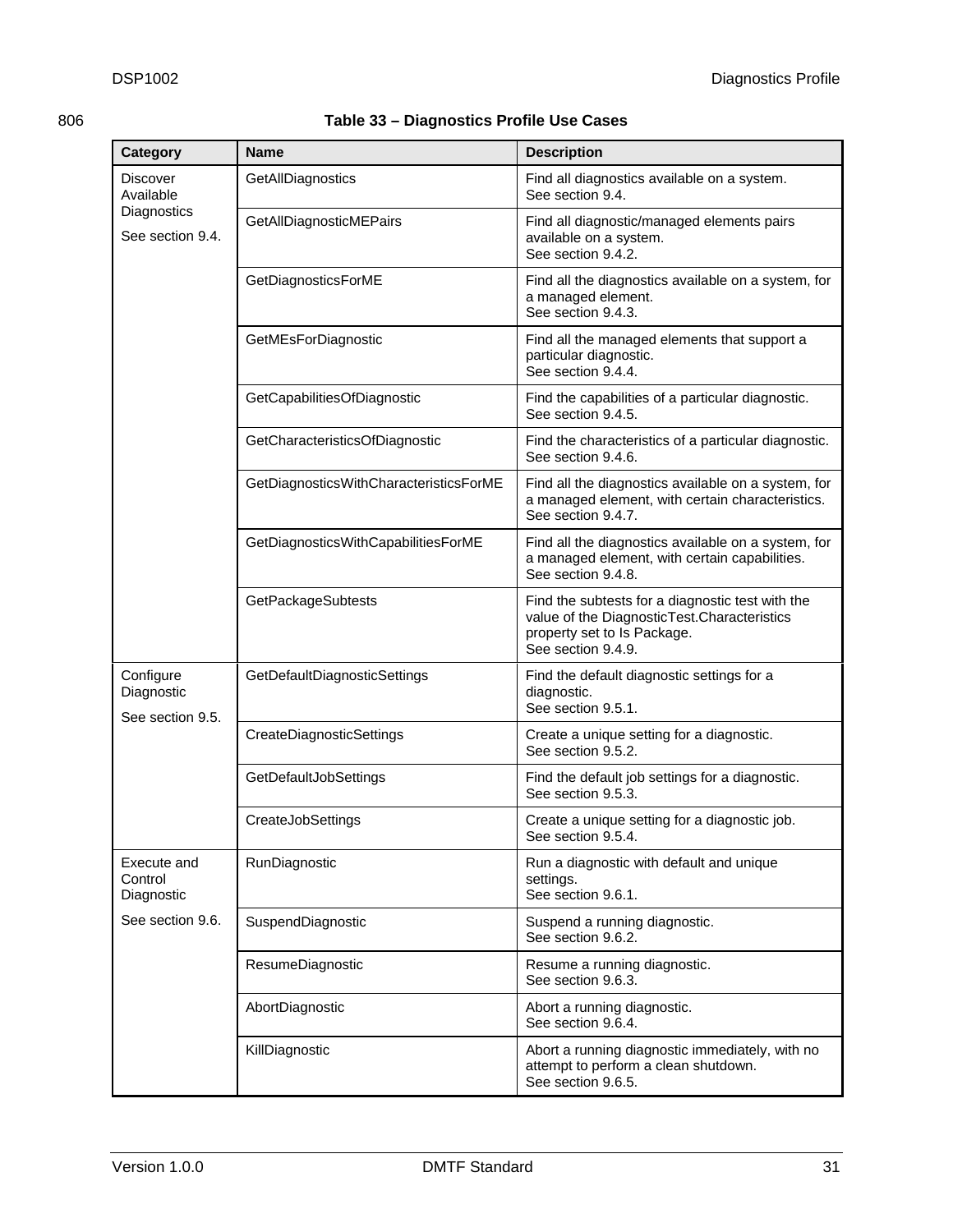| Category                                      | <b>Name</b>                          | <b>Description</b>                                                                                                            |
|-----------------------------------------------|--------------------------------------|-------------------------------------------------------------------------------------------------------------------------------|
| <b>Discover</b><br>Diagnostic<br>Executions   | GetAffectedMEs                       | Find all the managed elements affected by a<br>running diagnostic.<br>See section 9.7.1.                                      |
| See section 9.7.                              | GetAllDiagnosticExecutionsForME      | Find all the diagnostic executions on a system for<br>a managed element.<br>See section 9.7.2.                                |
|                                               | GetSpecificDiagnosticExecutions      | Find all the executions of a specific diagnostic.<br>See section 9.7.3.                                                       |
|                                               | GetSpecificDiagnosticExecutionsForME | Find all the executions of a specific diagnostic for<br>a particular managed element.<br>See section 9.7.4.                   |
| <b>Discover</b><br>Diagnostic<br>Results (in- | GetLogRecordsForDiagnostic           | Find all the diagnostic log records for a particular<br>diagnostic.<br>See section 9.8.1.                                     |
| progress and<br>final)<br>See section 9.8.    | GetLogRecordsForME                   | Find all the diagnostic log records for a particular<br>managed element.<br>See section 9.8.2.                                |
|                                               | GetLogRecordsForMEAndDiagnostic      | Find all the diagnostic log records for a particular<br>diagnostic run on a particular managed element.<br>See section 9.8.3. |
|                                               | GetDiagnosticExecutionResults        | Find all diagnostic log records for a particular<br>execution (job).<br>See section 9.8.4.                                    |
|                                               | GetDiagnosticExecutionSettings       | Find the settings used in a diagnostic execution.<br>See section 9.8.5.                                                       |
|                                               | GetDiagnosticProgress                | Get the progress of a running diagnostic.<br>See section 9.8.6.                                                               |
|                                               | GetDiagnosticExecutionFinalResults   | Find the diagnostic log record with final results for<br>a particular execution (job).<br>See section 9.8.7.                  |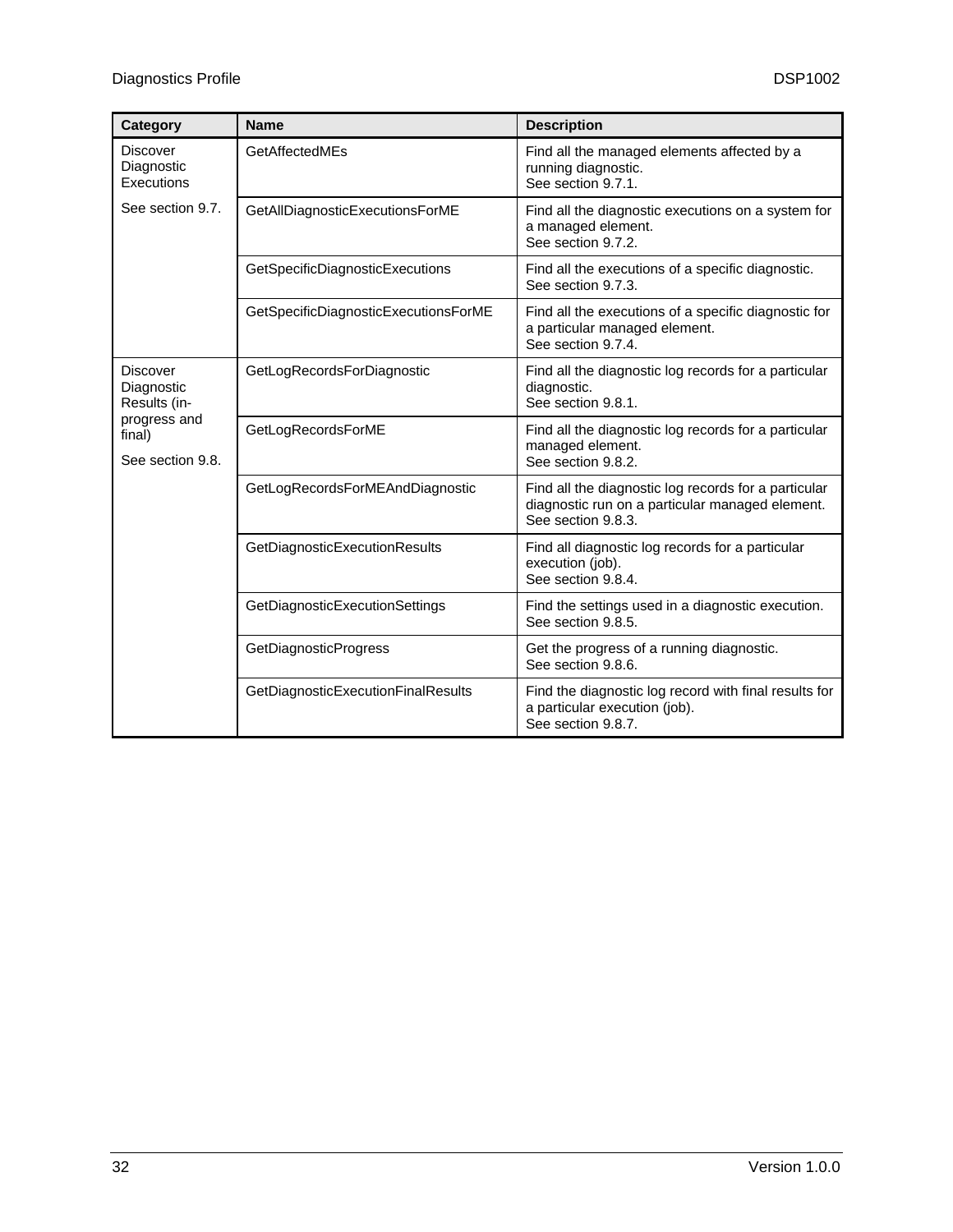#### <span id="page-32-1"></span><span id="page-32-0"></span>807 **9.3 Diagnostic Services Object Diagram**

808 [Figure 3](#page-32-2) is an object diagram for diagnostic services for a fictitious device called "Widget." Only classes, 809 properties, and methods that are of particular interest for the diagnostic model are shown. Refer to this

- 810 diagram for the use cases in this section.
- 811 The CIM\_ prefix has been omitted from the class names in the diagram for readability.
- 812



813

<span id="page-32-2"></span>814 **Figure 3 – Diagnostic Services Object Diagram**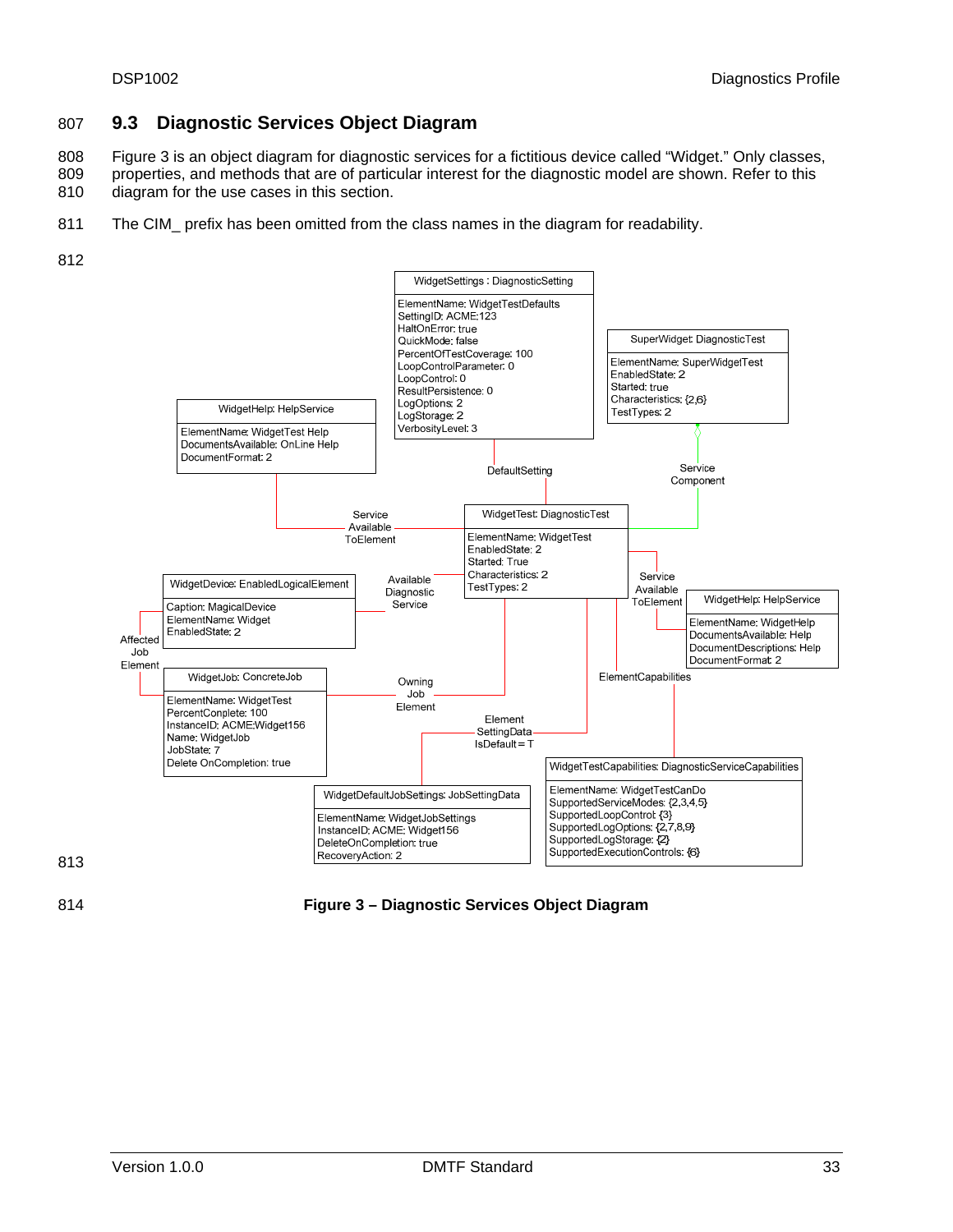#### <span id="page-33-1"></span><span id="page-33-0"></span>815 **9.4 Discover Available Diagnostics**

816 The use cases in this section describe how the client can find available diagnostics. The CIM\_ prefix has 817 been omitted from the class names in the use cases for readability.

#### <span id="page-33-2"></span>818 **9.4.1 GetAllDiagnostics**

- 819 The client can find all of the diagnostics that are available on a system as follows:
- 820 1) The client calls the EnumerateInstances (or EnumerateInstanceNames) operation using the 821 DiagnosticTest class.
- 822 2) The operation returns DiagnosticTest instances that represent a diagnostic that is available on 823 the system.

#### <span id="page-33-3"></span>824 **9.4.2 GetAllDiagnosticMEPairs**

825 The client can find all of the diagnostics/managed element pairs that are available on a system as follows. 826 Each pair comprises a diagnostic and a ManagedElement (device) that is supported by the diagnostic.

- 827 1) The client calls the EnumerateInstances (or EnumerateInstanceNames) operation using the 828 AvailableDiagnosticService class.
- 829 2) The operation returns AvailableDiagnosticService instances that have a reference to the 830 DiagnosticTest instance and another reference to the ManagedElement instance.

#### <span id="page-33-4"></span>831 **9.4.3 GetDiagnosticsForME**

832 The client can find all of the diagnostics on a system that can be launched against a specific device 833 (managed element) as follows. Assume that the client starts at a known ManagedElement instance, 834 which represents the device to be tested.

- 835 1) From the ManagedElement instance, the client calls the Associators operation 836 using AvailableDiagnosticService as the association class.
- 837 2) The operation returns DiagnosticTest instances that represent a diagnostic that can be 838 launched against the ManagedElement.

#### <span id="page-33-5"></span>839 **9.4.4 GetMEsForDiagnostic**

840 The client can find all managed elements (devices) that are supported by a specific diagnostic as follows. 841 Assume that the client starts at a known DiagnosticTest instance.

- 842 1) From the DiagnosticTest instance, the client calls the Associators operation 843 using AvailableDiagnosticService as the association class.
- 844 2) The operation returns ManagedElement instances that represent a device that is supported by 845 the DiagnosticTest.

#### <span id="page-33-6"></span>846 **9.4.5 GetCapabilitiesOfDiagnostic**

847 A diagnostic service publishes its support for various options—in particular, settings—through a 848 DiagnosticServiceCapabilities instance. If a setting is supported, the client can assign it, usually to satisfy 849 a user request. The client should be able to find the capabilities of a diagnostic as follows. Assume that 850 the client starts at a known DiagnosticTest instance.

- 851 1) From the DiagnosticTest instance, the client calls the Associators operation 852 using ElementCapabilities as the association class and DiagnosticServiceCapabilities as the 853 result class.
- 854 2) The operation should return only one DiagnosticServiceCapabilities instance, which represents 855 the diagnostic capabilities.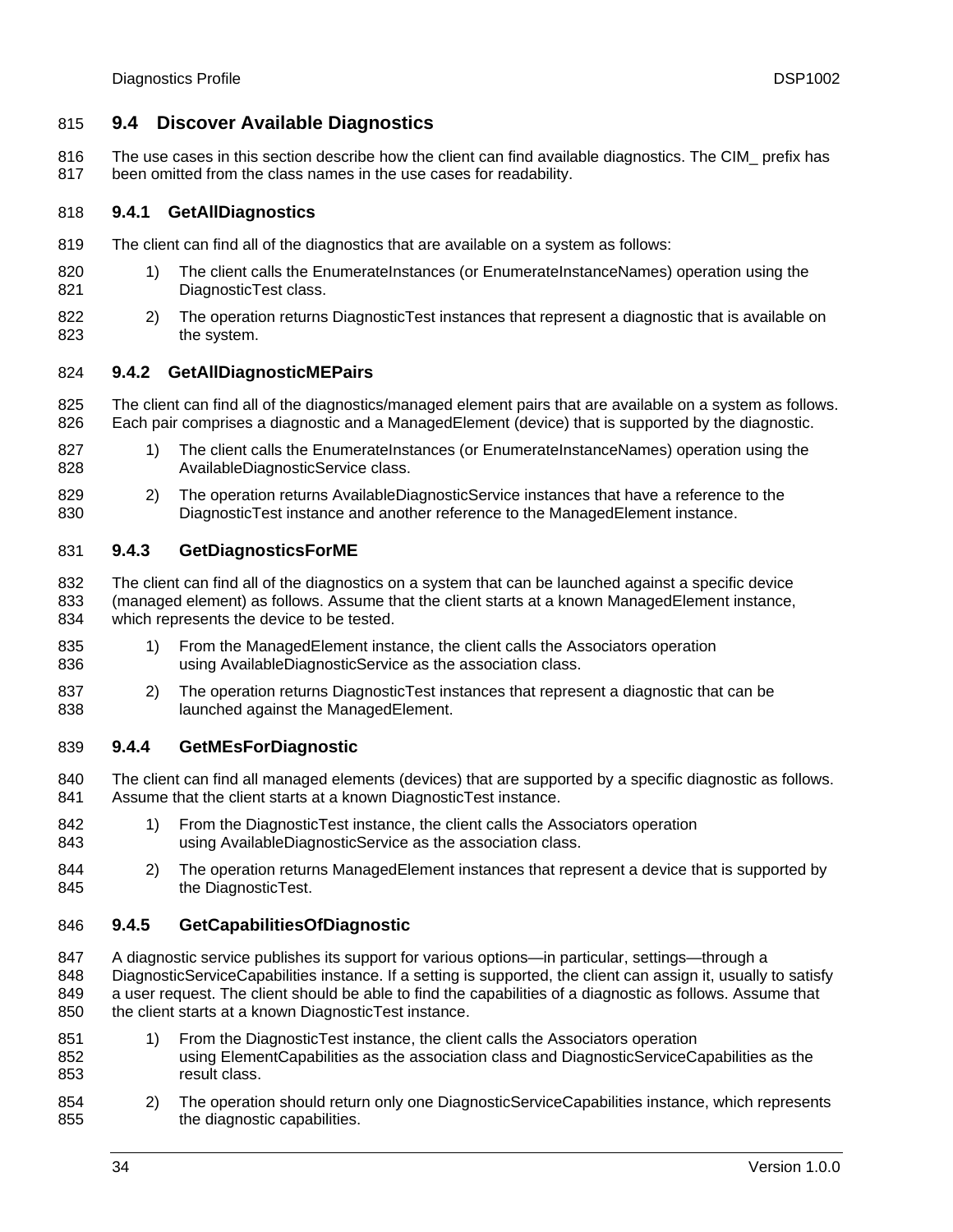<span id="page-34-0"></span>856 **Note:** Because the implementation of DiagnosticServiceCapabilities is optional, it may not be available. In 857 this case, no assumptions should be made regarding the diagnostic capabilities.

#### <span id="page-34-1"></span>858 **9.4.6 GetCharacteristicsOfDiagnostic**

859 The client can discover all of the characteristics (is destructive, is interactive, is synchronous, and so on) 860 of a diagnostic. From the DiagnosticTest instance, the client reads just the Characteristics and 861 OtherCharacteristicsDescriptions attributes, which contain the diagnostic characteristics.

# <span id="page-34-2"></span>862 **9.4.7 GetDiagnosticswithCharacteristicsForME**

863 The client can find all of the diagnostics that can be launched against a specific device (managed 864 element) and have specific characteristics as follows. Assume that the client starts at a known 865 ManagedElement instance, which represents the device to be tested.

- 866 1) The client discovers all of the diagnostics that are available for the specific ManagedElement. 867 The GetDiagnosticsForME use case (section [9.4.3\)](#page-33-4) describes the necessary steps.
- 868 2) For each DiagnosticTest instance, the client checks the diagnostic characteristics. The 869 GetCharacteristicsOfDiagnostic use case (section [9.4.6](#page-34-1)) describes the necessary steps.
- 870 3) If the characteristics of the DiagnosticTest instance match the desired characteristics, the 871 DiagnosticTest instance is the one desired.

#### <span id="page-34-3"></span>872 **9.4.8 GetDiagnosticswithCapabilitiesForME**

873 The client can find all of the diagnostics that can be launched against a specific device (managed 874 element) and have specific capabilities as follows. Assume that the client starts at a known 875 ManagedElement instance, which represents the device to be tested.

- 876 1) The client discovers all of the diagnostics that are available for the specific ManagedElement. 877 The GetDiagnosticsForME use case (section [9.4.3\)](#page-33-4) describes the necessary steps.
- 878 2) For each DiagnosticTest instance, the client checks the diagnostic capabilities. The 879 GetCapabilitiesOfDiagnostic use case (section [9.4.5\)](#page-33-6) describes the necessary steps.
- 880 3) If the capabilities of the DiagnosticTest instance match the desired capabilities, the 881 DiagnosticTest instance is the one desired.

#### <span id="page-34-4"></span>882 **9.4.9 GetPackageSubtests**

883 The client can find the subtests for a diagnostic test with the IsPackage value set in the

884 DiagnosticTest.Characteristics property, using the following procedure. Assume that the client starts at a 885 known DiagnosticTest instance.

- 886 1) The client checks the DiagnosticTest.Characteristics property for the IsPackage value.
- 887 2) If the IsPackage value is present, the client calls the Associators operation using 888 ServiceComponent as the association class and DiagnosticTest as the result class.
- 889 3) The operation returns the DiagnosticTest instances that are subtests of the known 890 DiagnosticTest.

#### <span id="page-34-5"></span>891 **9.5 Configure Diagnostic**

892 The use cases in this section describe how the client can find and create settings for diagnostics. The 893 CIM\_ prefix has been omitted from the class names in the use cases for readability.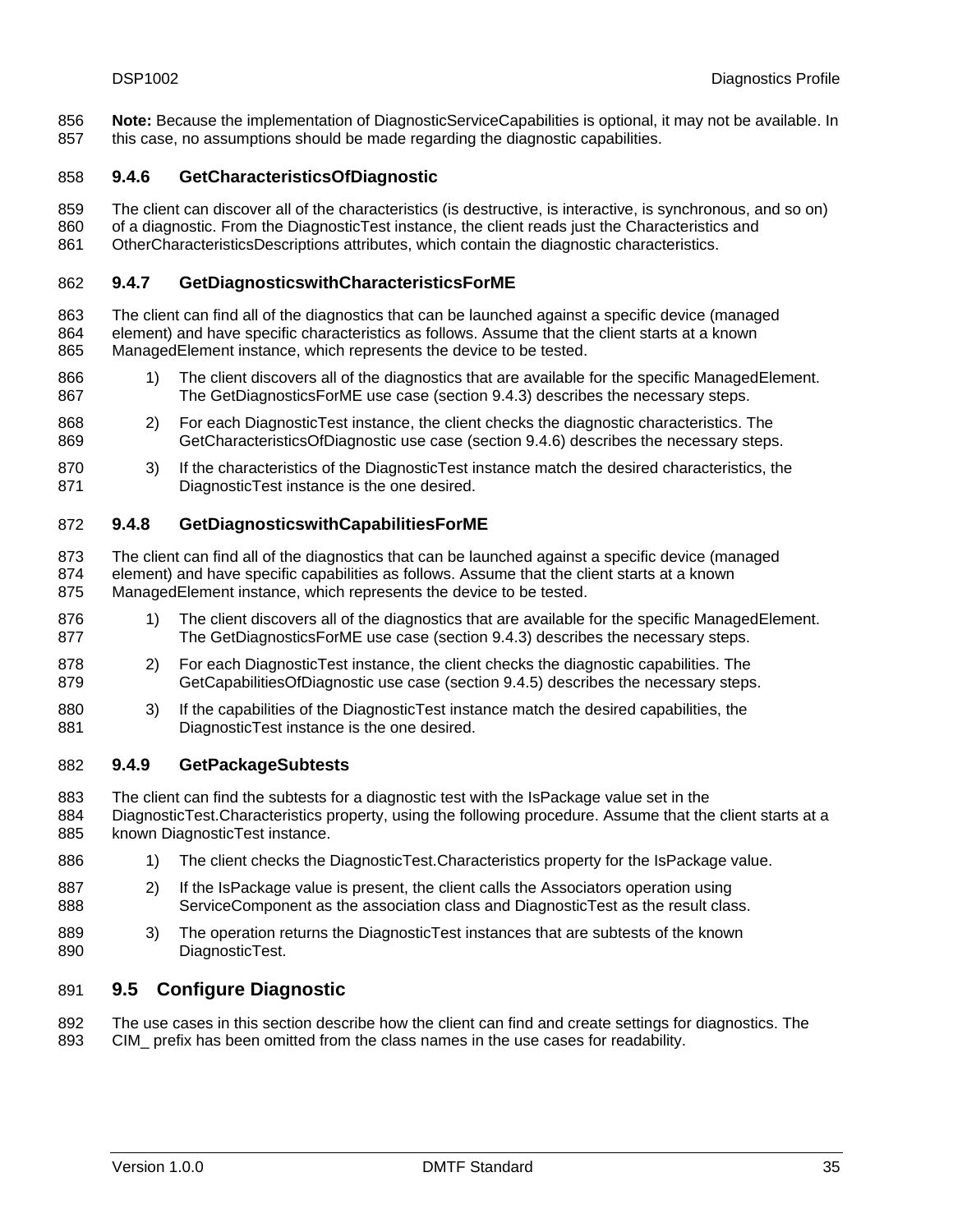#### <span id="page-35-1"></span><span id="page-35-0"></span>894 **9.5.1 GetDefaultDiagnosticSettings**

- 895 The client can obtain the default settings for a diagnostic service as follows. Assume that the client starts 896 at a known DiagnosticTest instance.
- 897 1) From the DiagnosticTest instance, the client calls the Associators operation 898 using DefaultSetting as the association class and DiagnosticSetting as the result class.
- 899 2) The operation should return only one DiagnosticSetting instance, which represents the default 900 settings of the diagnostic.
- 901 **Note:** Because the implementation of DiagnosticSetting is optional, it may not be available. In this case, 902 no assumptions should be made regarding the default settings of diagnostic.

#### <span id="page-35-2"></span>903 **9.5.2 CreateDiagnosticSettings**

904 The client may modify the diagnostic settings as follows if it wants to use settings different than the 905 default settings. Note that the diagnostic default settings are represented by a DiagnosticSetting subclass 906 that may have extensions. If the client is aware of the extensions, they may be modified as well. If the 907 client is unaware, the default values should be used. Assume that the client starts at a known 908 DiagnosticTest instance.

- 909 1) The client discovers the diagnostic capabilities of the DiagnosticTest instance. The 910 GetCapabilitiesOfDiagnostic use case (section [9.4.5\)](#page-33-6) describes the necessary steps. If no 911 capability information is available, the client shall use the default settings (empty string or NULL) 912 because it cannot assume any diagnostic capability.
- 913 2) The client discovers the diagnostic default settings of the DiagnosticTest instance. The 914 GetDefaultDiagnosticSettings use case (section [9.5.1](#page-35-1)) describes the necessary steps. If no 915 instance is returned, the client shall use the default settings (empty string or NULL) because it 916 cannot assume support for any diagnostic setting..
- 917 3) The client modifies the created DiagnosticSetting instance as necessary. However, the client 918 should consider the diagnostic capabilities during the changes and shall modify the SettingID 919 attribute.
- 920 4) Finally, the client calls CreateInstance operation passing the instance modified on step 3.

#### <span id="page-35-3"></span>921 **9.5.3 GetDefaultJobSettings**

- 922 The client can obtain the default job settings for a diagnostic service as follows. Assume that the client 923 starts at a known DiagnosticTest instance.
- 924 1) From the DiagnosticTest instance, the client calls the Associators operation 925 using ElementSettingData as the association class and JobSettingData as the result class. The 926 operation returns JobSettingData instances.
- 927 2) For each JobSettingData instance, the client calls the References operation using 928 ElementSettingData as the result class. The operation returns ElementSettingData instances.
- 929 3) For each ElementSettingData instance, the client determines whether the value of the 930 ElementSettingData.ManagedElement property matches the reference to the instance of 931 DiagnosticTest and the value of the ElementSettingData.IsDefault property is 1 ("Is Default"). If 932 so, the JobSettingData instance represents the default job settings. The name of this 933 JobSettingData instance may also be retrieved from ElementSettingData.SettingData property.

934 **Note:** Because the implementation of JobSettingData is optional, it may not be available. In this case, no 935 assumptions should be made regarding the default job settings of diagnostic.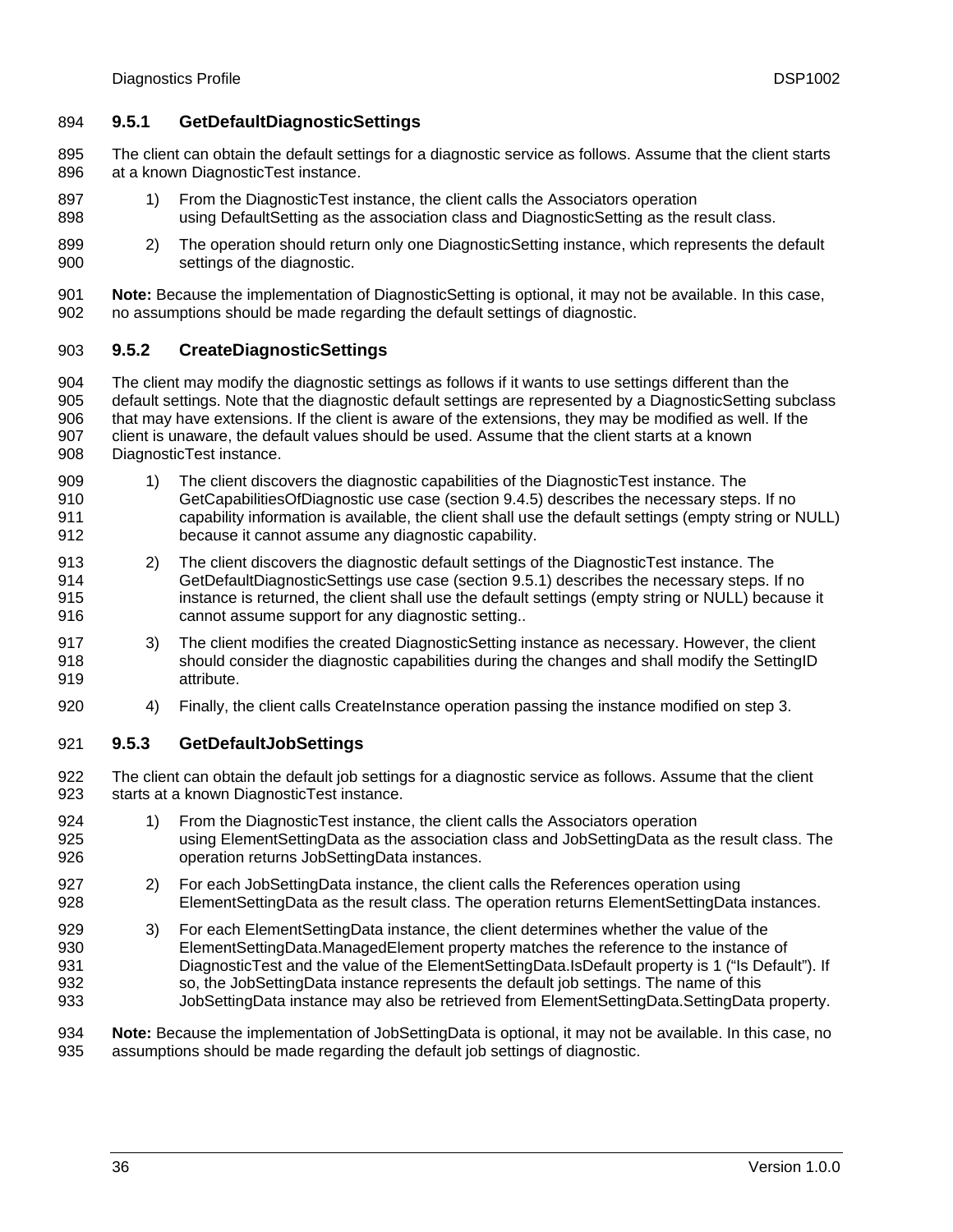#### <span id="page-36-1"></span><span id="page-36-0"></span>936 **9.5.4 CreateJobSettings**

937 The client can modify the diagnostic job settings as follows if it wants to use settings different than the 938 default job settings. Note that the diagnostic default job settings are represented by a JobSettingData 939 subclass that may have extensions. If the client is aware of the extensions, they may be modified as well. 940 If the client is unaware, the default values should be used. Assume that the client starts at a known 941 DiagnosticTest instance.

- 942 1) The client discovers the diagnostic capabilities of the DiagnosticTest instance. The 943 GetCapabilitiesOfDiagnostic use case (section [9.4.5\)](#page-33-6) describes the necessary steps. If no 944 capability information is available, the client shall use the default settings (empty string or NULL) 945 because it cannot assume any diagnostic capability.
- 946 2) The client discovers the diagnostic default settings of the DiagnosticTest instance. The 947 GetDefaultJobSettings use case (section [9.5.3\)](#page-35-3) describes the necessary steps. If no instance is 948 returned, the client shall use the default settings (empty string or NULL) because it cannot 949 assume support for any job setting.
- 950 3) The client modifies the created JobSettingData instance as necessary. However, the client 951 should consider the diagnostic capabilities during the changes and shall modify the InstanceID 952 attribute.
- 953 4) Finally, the client calls CreateInstance operation passing the instance modified on step 3.

#### <span id="page-36-2"></span>954 **9.6 Execute and Control Diagnostic**

955 The RunDiagnostic() method is invoked to start the diagnostic service. Input parameters are the 956 ManagedElement being tested and the settings (optional). A reference to a ConcreteJob instance is 957 returned.

958 An instance of ConcreteJob is created by the diagnostic provider to allow monitoring and control of the 959 running service. By invoking the RequestStateChange method, the client may start, stop, suspend, and 960 resume the job. By inspecting the value of PercentComplete, the client may determine the job's progress.

961 The ManagedElement being tested and the DiagnosticTest instance that launched the test are related to 962 the job instance through the OwningJobElement and the AffectedJobElement associations. The client 963 may find jobs associated with services or managed elements of interest by using these associations.

- 964 [Figure 4](#page-37-3) is an object diagram that shows the state of instances when a DiagnosticTest RunDiagnostic() 965 method has been called three times. Two of the times were to run a test on the same device, 966 ManagedElement2.
- 967 **Note:** Not all diagnostic tests are capable of running on the same device simultaneously. If this had been 968 the case in this example, the DiagnosticTest would have returned an error on the second
- 969 RunDiagnostic() method call to run a test on ManagedElement2.
- 970 **Note:** Diagnostic tests that do not return a reference to a ConcreteJob instance are assumed to have
- 971 completed the execution of the test upon return from the RunDiagnostic() method and thus there is no
- 972 need for a ConcreteJob reference to provide execution status or control execution. In this case, only the
- 973 RunDiagnostic use case is valid.
- 974 The CIM\_ prefix has been omitted from the class names in the diagram and the use cases for readability.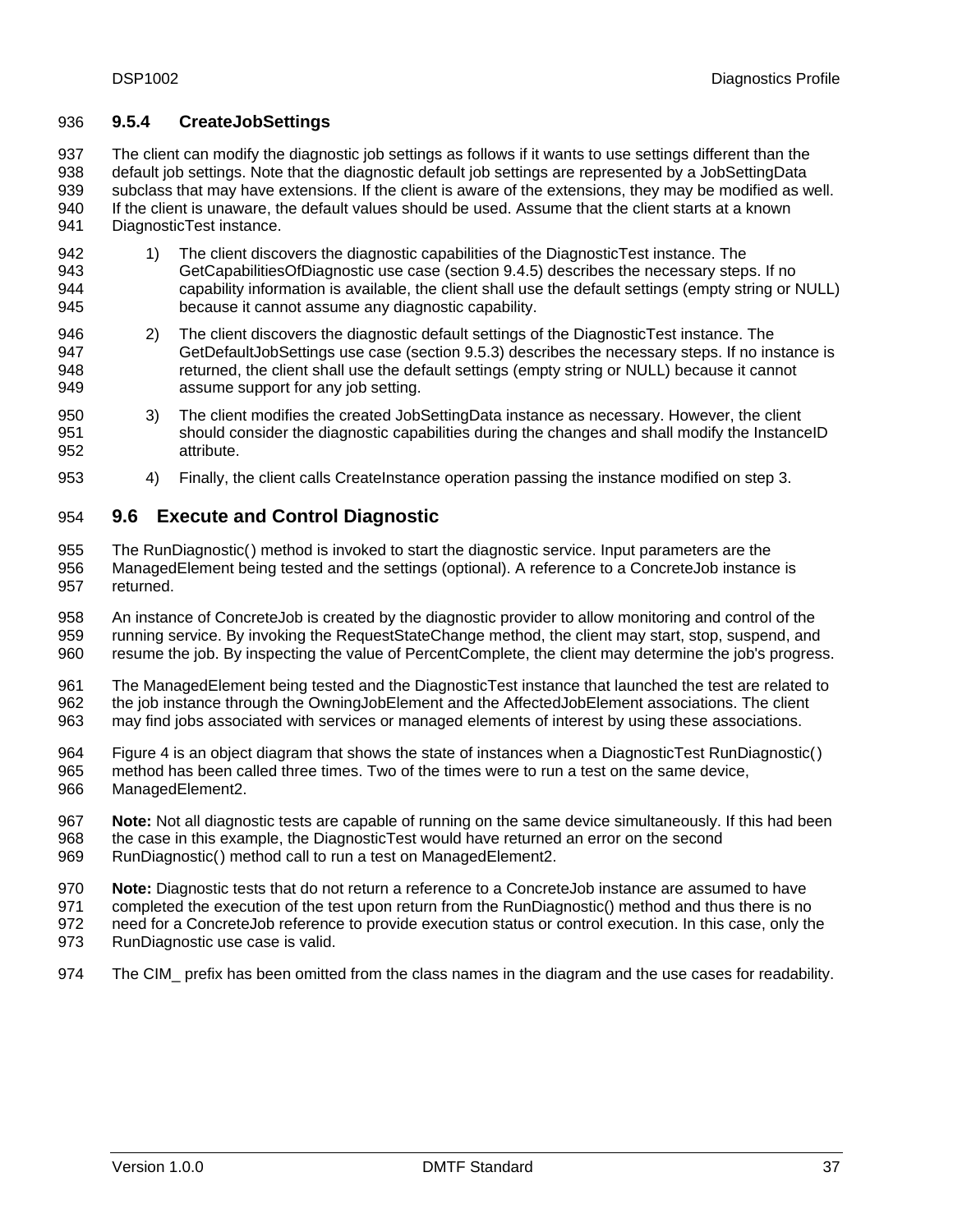<span id="page-37-0"></span>

<span id="page-37-3"></span>

976 **Figure 4 – Job Example** 

#### <span id="page-37-1"></span>977 **9.6.1 RunDiagnostic**

978 The client can run a diagnostic with default and unique settings as follows. (See section [9.4](#page-33-1) for use cases 979 related to finding diagnostics that can be initiated. See section [9.5](#page-34-5) for use cases related to creating and 980 modifying diagnostic settings to configure diagnostic execution.)

- 981 1) The client calls the RunDiagnostic() method, passing in references of DiagnosticSetting and 982 JobSetting to use to execute the test as well as the reference to the ManagedElement to test. If 983 the client passes in NULL or an empty string for these classes, the default values are used.
- 984 2) The diagnostic service creates a Job instance to represent that test running on that managed 985 element and returns a reference to it in the return call from RunDiagnostic(). In addition, the 986 diagnostic service creates the OwningJobElement association between the Job and the Service 987 **and the AffectedJobElement association between the Job and the ManagedElement.**
- 988 3) If the diagnostic service does not create and return a Job instance, the test is assumed to have 989 completed execution upon return from the RunDiagnostic() method.

#### <span id="page-37-2"></span>990 **9.6.2 SuspendDiagnostic**

991 The client can suspend the execution of the test by using the RequestStateChange() method call on the 992 Job instance that is returned from the RunDiagnostic() method, as shown in the following procedure. 993 Assume that the client starts at a known DiagnosticTest instance.

- 994 1) The client follows the ElementCapabilities association from the DiagnosticTest to the 995 DiagnosticServiceCapabilities for the service.
- 996 2) The client checks the DiagnosticServiceCapabilities.SupportedExecutionControls() property for 997 the value of "Suspend Job". If the value exists, the Job supports suspending.
- 998 3) The client finds the appropriate Job instances. The GetSpecificDiagnosticExecutions use case 999 (section [9.7.3](#page-39-4)) describes the necessary steps.
- 1000 4) The client calls the RequestStateChange() method, passing in a RequestedState value of 1001 "Suspend".
- 1002 5) When the transition completes successfully, the ConcreteJob that represents the test will set the 1003 value of the JobState property to "Suspended" and set the value of TimeOfLastStateChange to 1004 the current time.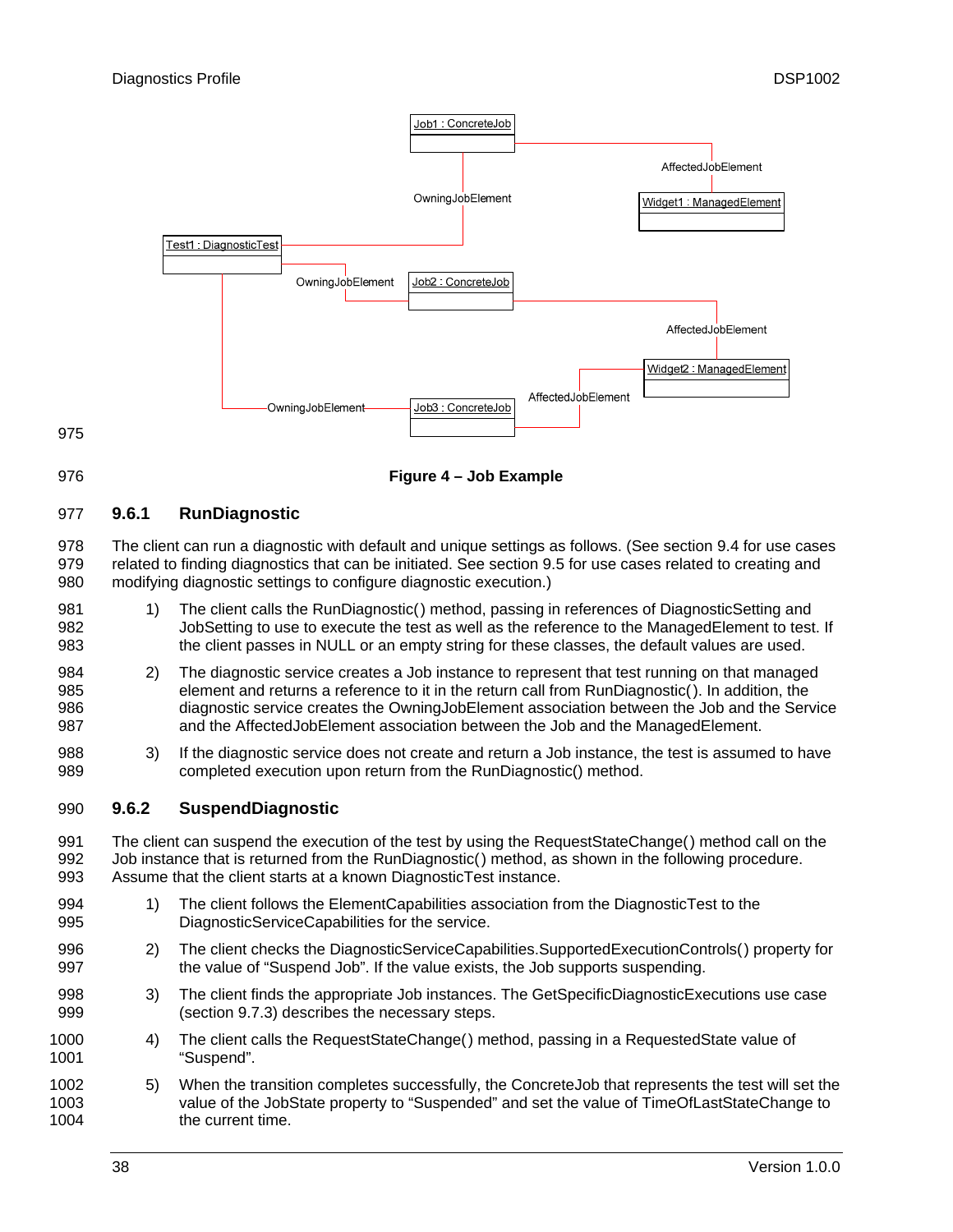#### <span id="page-38-1"></span><span id="page-38-0"></span>1005 **9.6.3 ResumeDiagnostic**

1006 The client can resume the execution of a test by using the RequestStateChange() method call on the Job 1007 instance that is returned from the RunDiagnostic() method, as shown in the following procedure. Assume 1008 that the client starts at a known DiagnosticTest instance.

- 1009 1009 1) The client follows the ElementCapabilities association from the DiagnosticTest to the 1010 DiagnosticServiceCapabilities for the service.
- 1011 2) The client checks the DiagnosticServiceCapabilities.SupportedExecutionControls() property for 1012 the value of "Resume Job". If the value exists, the Job supports resuming.
- 1013 3) The client finds the appropriate Job instances. The GetSpecificDiagnosticExecutions use case 1014 (section [9.7.3](#page-39-4)) describes the necessary steps.
- 1015 4) The client calls the RequestStateChange() method, passing in a RequestedState value of 1016 "Start".
- 1017 5) When the transition completes successfully, the ConcreteJob that represents the test will set the 1018 value of the JobState property to "Running" and set the value of TimeOfLastStateChange to the 1019 current time.
- 1020 **Note:** The JobState property may transition to "Starting" before the final transition to "Running".

#### <span id="page-38-2"></span>1021 **9.6.4 AbortDiagnostic**

1022 The client can cleanly abort the execution of a test by using the RequestStateChange() method call on 1023 the Job instance that is returned from the RunDiagnostic() method, as shown in the following procedure. 1024 Assume that the client starts at a known DiagnosticTest instance.

- 1025 1) The client follows the ElementCapabilities association from the DiagnosticTest to the 1026 DiagnosticServiceCapabilities for the service.
- 1027 2) The client checks the DiagnosticServiceCapabilities.SupportedExecutionControls() property for 1028 the value of "Terminate Job". If the value exists, the Job supports termination.
- 1029 3) The client finds the appropriate Job instances. The GetSpecificDiagnosticExecutions use case 1030 (section [9.7.3](#page-39-4)) describes the necessary steps.
- 1031 4) The client calls the RequestStateChange() method, passing in a RequestedState value of 1032 "Terminate".
- 1033 5) When the transition completes successfully, the ConcreteJob that represents the test will set the 1034 value of the EnabledState property to "Terminated" and set the value of 1035 TimeOfLastStateChange to the current time.
- 1036 **Note:** The JobState property may transition to "Shutting Down" before the final transition to "Terminated".

#### <span id="page-38-3"></span>1037 **9.6.5 KillDiagnostic**

- 1038 The client can immediately abort the execution of a test, with no attempt to perform a clean shutdown, by
- 1039 using the RequestStateChange() method call on the Job instance that is returned from the
- 1040 RunDiagnostic() method, as shown in the following procedure. Assume that the client starts at a known 1041 DiagnosticTest instance.
- 1042 1042 100 10 10 10 10 10 The client follows the ElementCapabilities association from the DiagnosticTest to the 1043 DiagnosticServiceCapabilities for the service.
- 1044 2) The client checks the DiagnosticServiceCapabilities.SupportedExecutionControls() property for<br>1045 the value of "Kill Job". If the value exists, the Job supports kill. the value of "Kill Job". If the value exists, the Job supports kill.
- 1046 3) The client finds the appropriate Job instances. The GetSpecificDiagnosticExecutions use case 1047 (section [9.7.3](#page-39-4)) describes the necessary steps.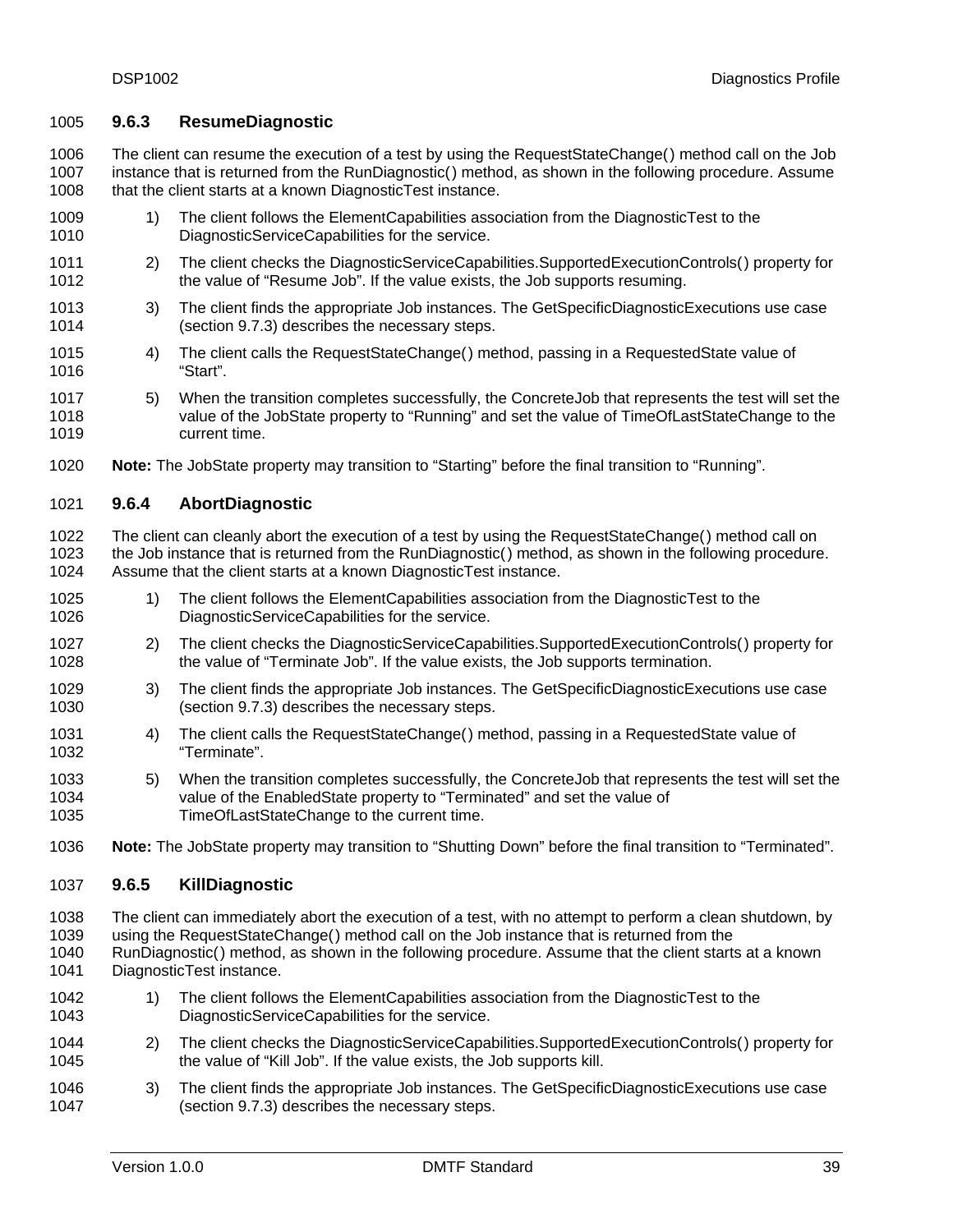- <span id="page-39-0"></span>1048 4) The client calls the RequestStateChange() method, passing in a RequestedState value of "Kill".
- 1049 5) When the transition completes successfully, the ConcreteJob that represents the test will set the 1050 value of the EnabledState property to "Killed" and set the value of TimeOfLastStateChange to 1051 the current time.

#### <span id="page-39-1"></span>1052 **9.7 Discover Diagnostic Executions**

1053 In the following use cases, the term *execution* refers to an instance of the ConcreteJob class created to control a diagnostic service that was started on a managed element. The job may be in any of the states 1055 represented by the JobState property value, not necessarily active and running. The use cases in this 1056 section only apply to implementations that return a reference to ConcreteJob upon execution of the 1057 RunDiagnostic() method.

1058 The CIM\_ prefix has been omitted from the class names in the use cases for readability.

#### <span id="page-39-2"></span>1059 **9.7.1 GetAffectedMEs**

1060 The client can find all of the managed elements that are affected by a diagnostic execution as follows. 1061 Assume that the client starts at a known DiagnosticTest instance.

- 1062 1) From the DiagnosticTest instance, the client calls the Associators operation using 1063 OwningJobElement as the association class and ConcreteJob as the result class. The operation 1064 returns the ConcreteJob instances launched by the DiagnosticTest.
- 1065 2) For each ConcreteJob instance, the client calls the Associators operation using 1066 **AffectedJobElement as the association class and ManagedElement as the result class. The 1067**<br>1067 **Convertion cettion on ManagedElement instances that this DiagnosticTest affects.** operation returns the ManagedElement instances that this DiagnosticTest affects.

1068 **Note**: This use case depends on the optional AffectedJobElement association. If that association does 1069 not exist, this use case is invalid.

#### <span id="page-39-3"></span>1070 **9.7.2 GetAllDiagnosticExecutionsForME**

1071 The client can find all of the diagnostic executions on a system for a managed element as follows. 1072 Assume that the client starts at a known ManagedElement instance.

- 1073 1) From the ManagedElement instance, the client calls the Associators operation 1074 using AffectedJobElement as the association class. The operation returns the ConcreteJob 1075 instances launched against this ManagedElement.
- 1076 2) For each ConcreteJob instance, the client calls the AssociatorNames operation using 1077 OwningJobElement as the association class and DiagnosticTest as the result class. The 1078 operation returns the instance paths to the DiagnosticTest instances that launched the 1079 ConcreteJob against this ManagedElement.
- 1080 3) Each ConcreteJob instance that is associated with a DiagnosticTest represents an execution of 1081 a diagnostic service on that ManagedElement.
- 1082 **Note**: This use case depends on the optional AffectedJobElement association. If that association does not exist, this use case is invalid.

#### <span id="page-39-4"></span>1084 **9.7.3 GetSpecificDiagnosticExecutions**

1085 The client can find all of the executions of a specific diagnostic as follows. Assume that the client starts at 1086 a known DiagnosticTest instance.

- 1087 1) From the DiagnosticTest instance, the client calls the Associators operation 1088 using OwningJobElement as the association class. The operation returns the ConcreteJob 1089 instances launched by the DiagnosticTest.
- 1090 2) Each ConcreteJob instance represents an execution of that diagnostic service.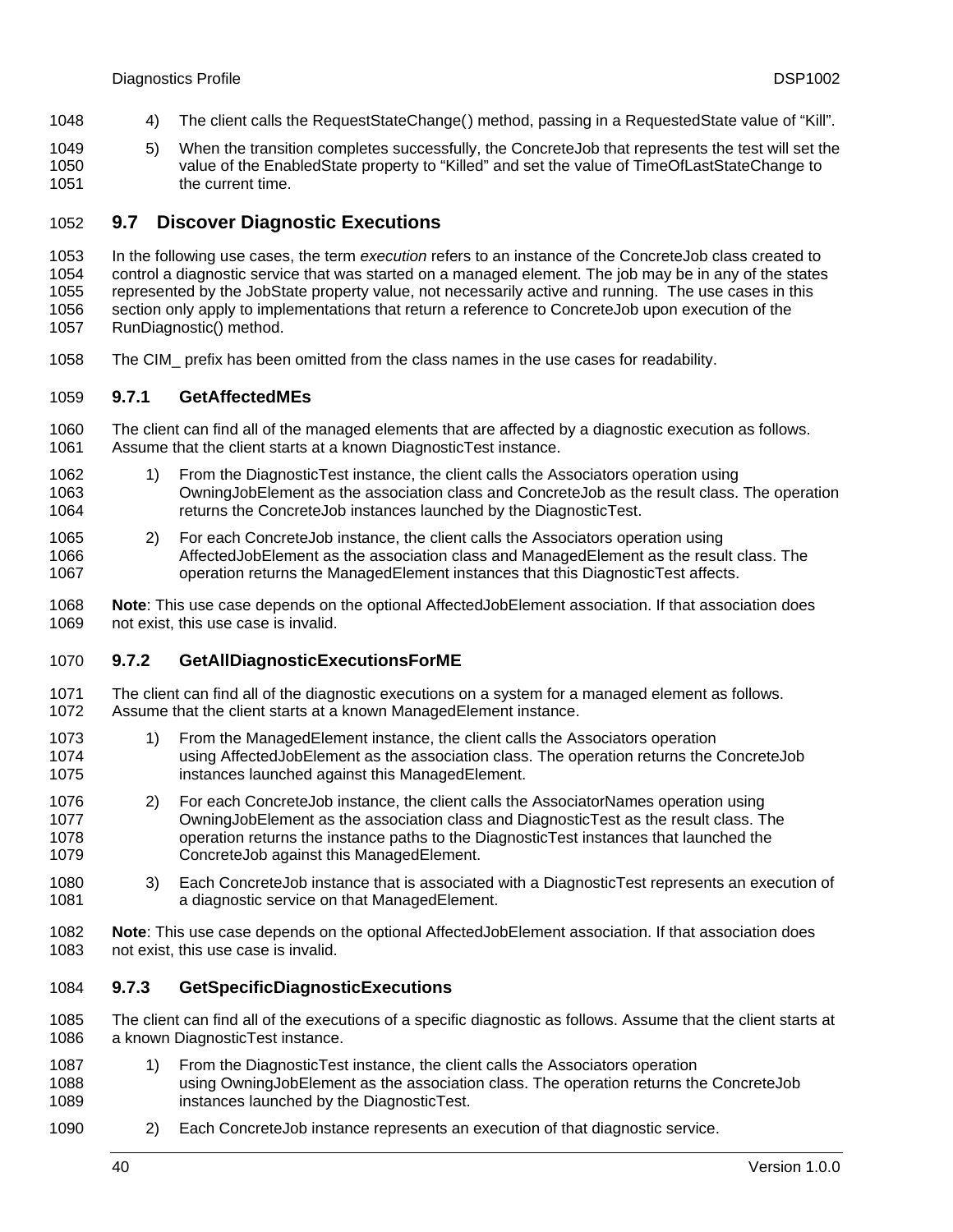#### <span id="page-40-1"></span><span id="page-40-0"></span>1091 **9.7.4 GetSpecificDiagnosticExecutionsForME**

- 1092 The client can find all of the executions of a specific diagnostic for a particular managed element using 1093 either of the following methods:
- 1094 starting at the known ManagedElement instance
- 1095 starting at the known DiagnosticTest instance

#### 1096 **9.7.4.1 Starting at the Managed Element**

- 1097 **Note:** This use case depends on the optional AffectedJobElement association. If that association does 1098 not exist, this use case is invalid.
- 1099 Assume that the client starts at the known ManagedElement instance and knows the particular 1100 DiagnosticTest instance.
- 1101 1) From the ManagedElement instance, the client calls the Associators operation 1102 using AffectedJobElement as the association class and ConcreteJob as the result class. The 1103 operation returns the ConcreteJob instances that are running against this ManagedElement.
- 1104 2) For each ConcreteJob instance, the client calls the AssociatorNames operation using 1105 OwningJobElement as the association class and DiagnosticTest as the result class. The 1106 operation returns the instance paths to the DiagnosticTest instances that launched the 1107 ConcreteJob instances against this ManagedElement.
- 1108 3) For each DiagnosticTest instance path returned, the client determines if it is the instance path of 1109 the known DiagnosticTest instance. If the instance path matches, the ConcreteJob instance 1110 represents an execution of that diagnostic service on that ManagedElement.
- 1111 **9.7.4.2 Starting at the DiagnosticTest**
- 1112 **Note:** This use case depends on the optional AffectedJobElement association. If that association does not exist, this use case is invalid.
- 1114 Assume that the client starts at the known DiagnosticTest instance and knows the particular 1115 ManagedElement instance.
- 1116 1116 1) From the DiagnosticTest instance, the client calls the Associators operation using 1117 OwningJobElement as the association class and ConcreteJob as the result class. The operation 1118 returns the ConcreteJob instances launched by the DiagnosticTest.
- 1119 2) For each ConcreteJob instance, the client calls the AssociatorNames operation using 1120 AffectedJobElement as the association class and ManagedElement as the result class. The 1121 operation returns the instance paths to the ManagedElement instances against which this 1122 DiagnosticTest launched the ConcreteJob instances.
- 1123 3) For each ManagedElement instance path returned, the client determines if it is the instance 1124 path of the known ManagedElement instance. If the instance path matches, the ConcreteJob 1125 instance represents an execution of that diagnostic service on that ManagedElement.

#### <span id="page-40-2"></span>1126 **9.8 Discover Diagnostic Results (In Progress and Final)**

1127 In the following use cases, the term *execution* refers to an instance of the ConcreteJob class created to 1128 control a diagnostic service that was started on a managed element. The job may be in any of the states 1129 represented by the JobState property value, not necessarily active and running. Some of the use cases in 1130 this section only apply to implementations that return a reference to ConcreteJob upon execution of the 1131 RunDiagnostic() method.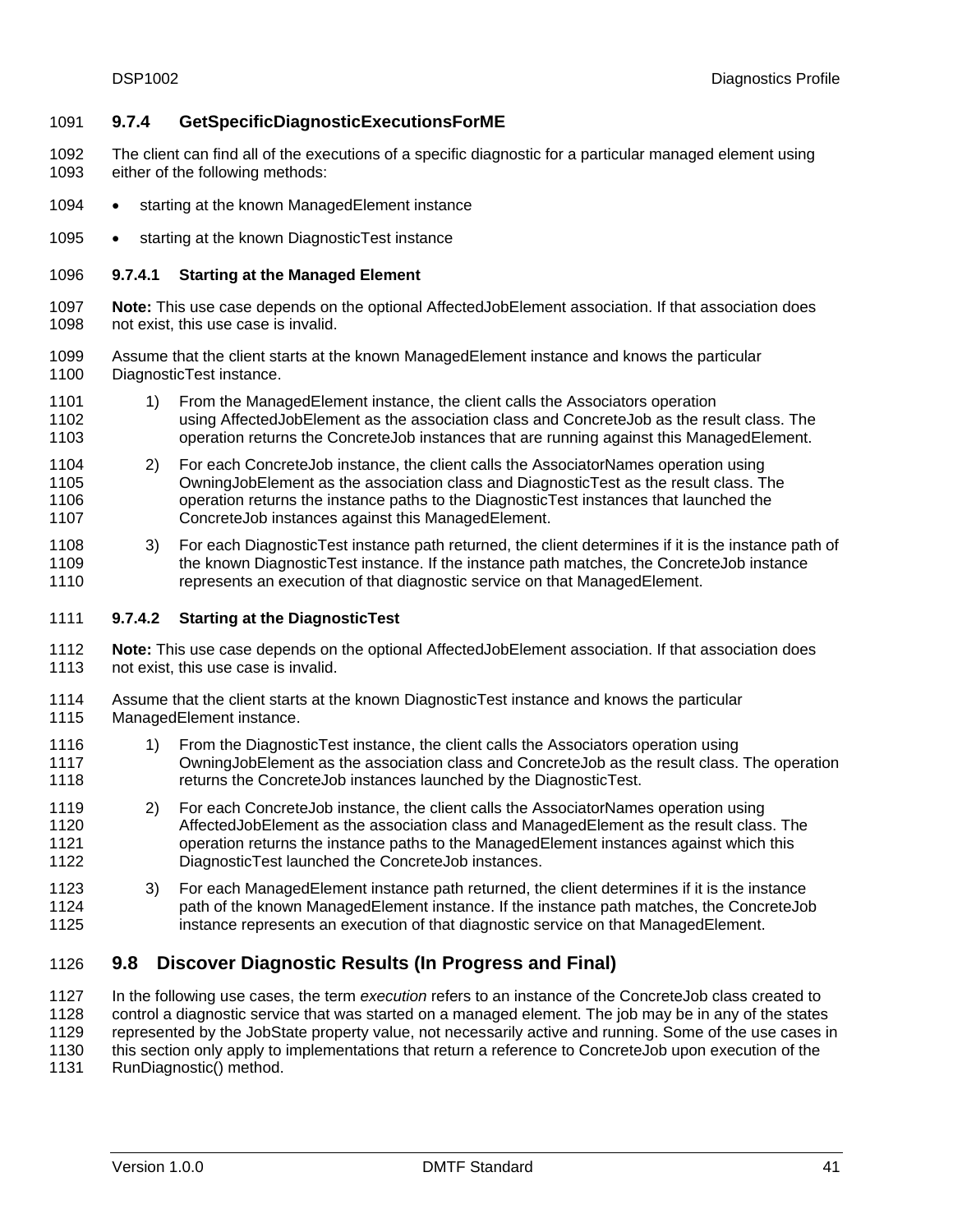- 1132 [Figure 5](#page-42-2) is an object diagram that represents the results logging process for a diagnostic service on a
- 1133 fictitious device called "Widget". Only classes, properties, and methods that are of particular interest for<br>1134 the diagnostic model are shown. the diagnostic model are shown.
- 1135 [Figure 5](#page-42-2) shows the logging implementation, using the DiagnosticsLog class. DiagnosticsLog is a special
- 1136 subclass of RecordLog that supports a standard mechanism for organizing and retrieving the records that
- 1137 diagnostics services generate. Use of this common logging mechanism can substantially increase 1138 interoperability and simplify client design.
- 
- 1139 The diagnostic provider will store the results of running the diagnostic in the manner selected through the 1140 LogStorage setting. The most common mechanism is for the provider to create instances of
- 1141 DiagnosticRecord to record the results and status of running diagnostic services. DiagnosticRecord has
- 1142 two subclasses: DiagnosticServiceRecord for recording test results, and DiagnosticSettingRecord for
- 1143 preserving the test settings. The providers for these classes can implement ExecQuery to simplify the
- 1144 retrieval of records. The use cases below provide alternatives that use ExecQuery as well as do not.
- 1145 The records are aggregated to a log by the LogManagesRecord association.
- 1146 The CIM\_ prefix has been omitted from the class names in the diagram and use cases for readability.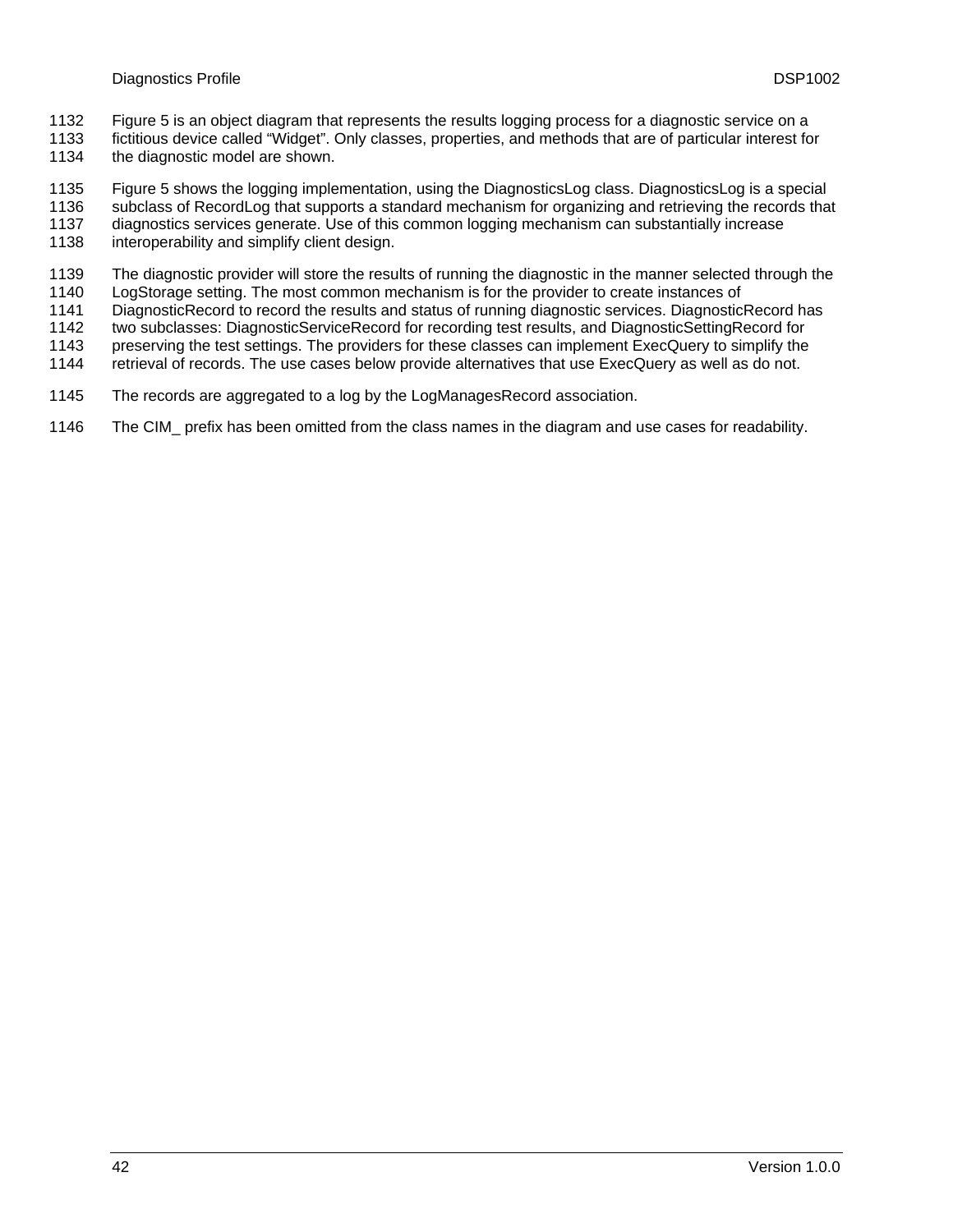<span id="page-42-0"></span>

#### <span id="page-42-2"></span>1148 **Figure 5 – Diagnostic Logging Object Diagram**

#### <span id="page-42-1"></span>1149 **9.8.1 GetLogRecordsForDiagnostic**

1150 The client can find all of the diagnostic log records for a particular diagnostic as follows. Assume that the<br>1151 Client starts at the known DiagnosticTest instance and that the DiagnosticRecord.ServiceName property 1151 client starts at the known DiagnosticTest instance and that the DiagnosticRecord.ServiceName property<br>1152 is implemented according to this Profile. is implemented according to this Profile.

- 1153 10 1) The client calls the ExecQuery operation as follows:
- 1154 SELECT \* FROM CIM\_DiagnosticRecord
- 1155 WHERE ServiceName = '<DiagnosticTest.Name>'
- 1156 2) The operation returns the DiagnosticRecord instances created for the specific DiagnosticTest, 1157 independently if they are related to different managed elements or executions.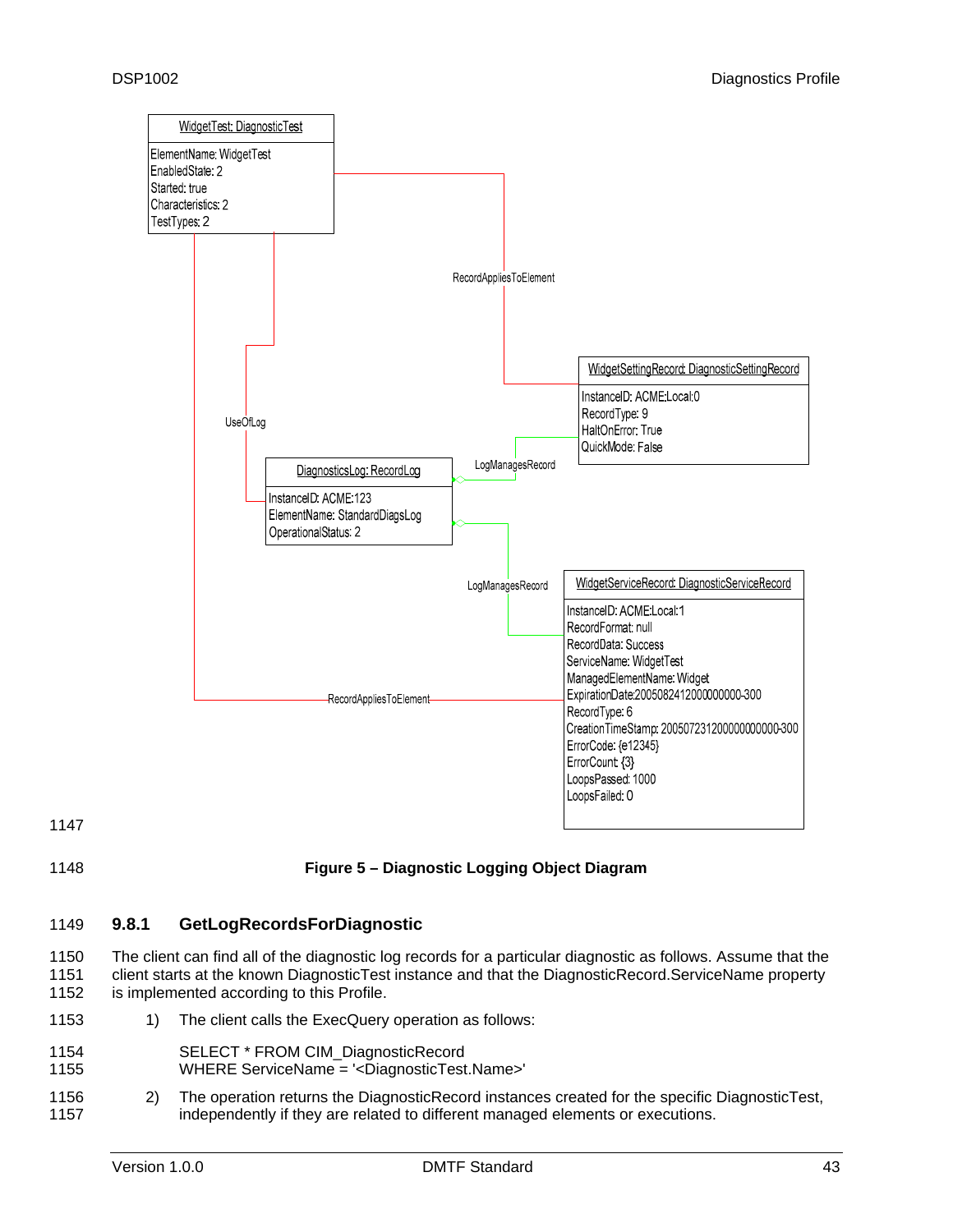- <span id="page-43-0"></span>1158 An alternate method without using ExecQuery can be done by the following:
- 1159 Assume that the client starts at the known DiagnosticTest instance.
- 1160 1) From the DiagnosticTest instance, the client calls the Associators operation using UseOfLog as 1161 the association class and DiagnosticsLog as the result class. The operation returns the 1162 DiagnosticsLog instances that contain records for the DiagnosticTest.
- 1163 2) For each DiagnosticsLog instance, the client calls the Associators operation using 1164 LogManagesRecord as the association class and DiagnosticRecord as the result class. The 1165 operation returns the DiagnosticRecord instances in the Log.
- 1166 3) For each returned instance, the client compares DiagnosticRecord.ServiceName with 1167 DiagnosticTest.Name to determine if the instance is one created for the specific DiagnosticTest.

#### <span id="page-43-1"></span>1168 **9.8.2 GetLogRecordsForME**

- 1169 The client can find all of the diagnostic log records for a particular managed element as follows. Assume
- 1170 that the client starts at the known ManagedElement instance and that the<br>1171 DiagnosticRecord.ManagedElementName property is implemented accord DiagnosticRecord.ManagedElementName property is implemented according to this Profile.
- 1172 1) The client calls the ExecQuery operation as follows:
- 1173 **SELECT \* FROM CIM DiagnosticRecord**
- 1174 WHERE ManagedElementName = '<ManagedElement.ElementName>'
- 1175 2) The operation returns the DiagnosticRecord instances created for the specific 1176 ManagedElement, independently if they are related to different diagnostics or executions.
- 1177 An alternate method without using ExecQuery can be done by the following:
- 1178 Assume that the client starts at the known ManagedElement instance.
- 1179 1) From the ManagedElement instance, the client calls the Associators operation using 1180 ServiceAvailableToElement as the association class and DiagnosticTest as the result class. The 1181 operation returns the DiagnosticTest instances for the ManagedElement.
- 1182 2) For each DiagnosticTest instance, the client calls the Associators operation using UseOfLog as 1183 the association class and DiagnosticsLog as the result class. The operation returns the 1184 DiagnosticsLog instances that contain records for the DiagnosticTest.
- 1185 3) For each DiagnosticsLog instance, the client calls the Associators operation using<br>1186 LogManagesRecord as the association class and DiagnosticRecord as the result c LogManagesRecord as the association class and DiagnosticRecord as the result class. The 1187 operation returns the DiagnosticRecord instances in the Log.
- 1188 4) For each returned instance, the client compares DiagnosticRecord.ManagedElementName with 1189 ManagedElement.ElementName to determine if the instance is one created for the specific 1190 ManagedElement.

#### <span id="page-43-2"></span>1191 **9.8.3 GetLogRecordsForMEAndDiagnostic**

- 1192 The client can find all of the diagnostic log records for a particular diagnostic run on a particular managed 1193 element as follows.
- 1194 Assume that the client starts at the known DiagnosticTest and ManagedElement instances and that the 1195 DiagnosticRecord.ServiceName and DiagnosticRecord.ManagedElementName properties are
- 1196 implemented according to this Profile.
- 1197 10 1) The client calls the ExecQuery operation as follows:
- 1198 SELECT \* FROM CIM\_DiagnosticRecord
- 1199 WHERE ManagedElementName = '<ManagedElement.ElementName>' and ServiceName = 1200 '<DiagnosticTest.Name>'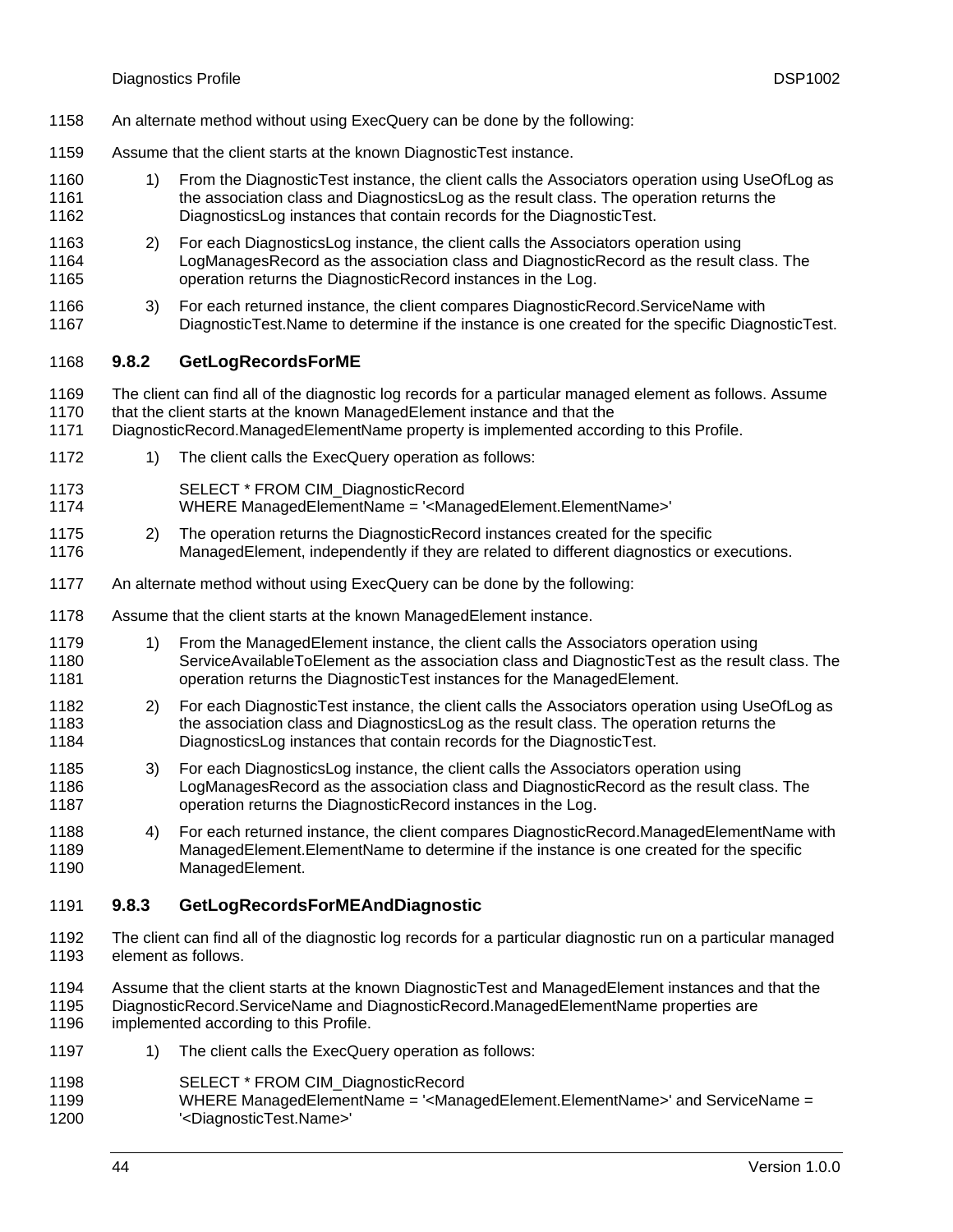- <span id="page-44-0"></span>1201 2) The operation returns the DiagnosticRecord instances created for the specific ManagedElement 1202 and DiagnosticTest, independently if they were created in different executions.
- 1203 An alternate method without using ExecQuery can be done by the following:
- 1204 Assume that the client starts at the known DiagnosticTest instance.
- 1205 1) From the DiagnosticTest instance, the client calls the Associators operation using UseOfLog as 1206 the association class and DiagnosticsLog as the result class. The operation returns the the association class and DiagnosticsLog as the result class. The operation returns the 1207 DiagnosticsLog instances that contain records for the DiagnosticTest.
- 1208 2) For each DiagnosticsLog instance, the client calls the Associators operation using<br>1209 1209 LogManagesRecord as the association class and DiagnosticRecord as the result c LogManagesRecord as the association class and DiagnosticRecord as the result class. The 1210 operation returns the DiagnosticRecord instances in the Log.
- 1211 3) For each returned instance, the client compares DiagnosticRecord.ServiceName with 1212 DiagnosticTest.Name and DiagnosticRecord.ManagedElementName with 1213 ManagedElement.ElementNameto determine if the instance is one created for the specific 1214 DiagnosticTest and ManagedElement.
- <span id="page-44-1"></span>1215 **9.8.4 GetDiagnosticExecutionResults**
- 1216 The client can find all diagnostic log records for a particular execution (job) as follows.
- 1217 Assume that the client starts at the known ConcreteJob instance and that the
- 1218 DiagnosticRecord.InstanceID property follows the format defined in this Profile
- 1219 (CIM\_DiagnosticRecord.InstanceID *should* be <ConcreteteJob.InstanceID>:<n>). This use case is also
- applicable after the job completes and is removed if the client knows the original ConcreteJob.InstanceID.
- 1221 1) The client calls the ExecQuery operation as follows:
- 1222 SELECT \* FROM CIM\_DiagnosticRecord
- 1223 WHERE InstanceID LIKE '<ConcreteJob.InstanceID>%'
- 1224 2) The operation returns the DiagnosticRecord instances created for the specific ConcreteJob.
- 1225 An alternate method without using ExecQuery can be done as follows:
- 1226 Assume that the client starts at the known DiagnosticTest instance.
- 1227 1) From the DiagnosticTest instance, the client calls the Associators operation using UseOfLog as the association class and DiagnosticsLog as the result class. The operation returns the the association class and DiagnosticsLog as the result class. The operation returns the 1229 DiagnosticsLog instances that contain records for the DiagnosticTest.
- 1230 2) For each DiagnosticsLog instance, the client calls the Associators operation using 1231 LogManagesRecord as the association class and DiagnosticRecord as the result class. The 1232 operation returns the DiagnosticRecord instances in the Log.
- 1233 3) For each returned instance, the client compares portion of DiagnosticRecord.InstanceID that 1234 contains the ConcreteJob.InstanceID with ConcreteJob.InstanceID to determine if the instance 1235 is one created for the specific execution of the DiagnosticTest.
- 1236 An alternate method without using ExecQuery can be done as follows:
- 1237 **Note**: This alternative use case depends upon the implementation of DiagnosticSettingRecord 1238 and CorrespondingSettingsRecord.
- 1239 Assume that the client starts at the known DiagnosticTest instance.
- 1240 1) From the DiagnosticTest instance, the client calls the Associators operation using UseOfLog as 1241 the association class and DiagnosticsLog as the result class. The operation returns the 1242 DiagnosticsLog instances that contain records for the DiagnosticTest.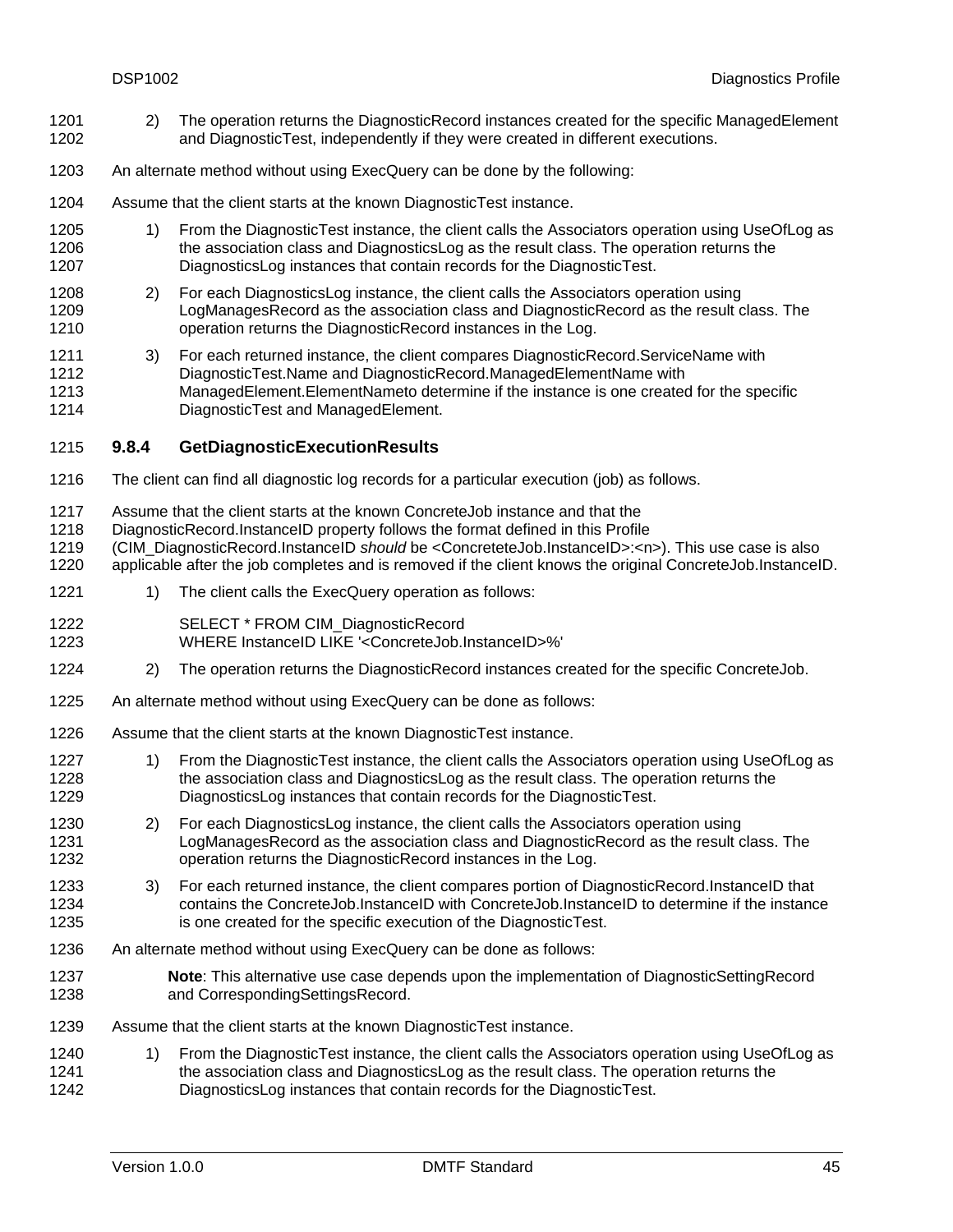- <span id="page-45-0"></span>1243 2) For each DiagnosticsLog instance, the client calls the Associators operation using 1244 LogManagesRecord as the association class and DiagnosticSettingRecord as the result class. 1245 The operation returns the DiagnosticSettingRecord instances in the Log.
- 1246 3) For each returned instance, the client compares portion of DiagnosticSettingRecord.InstanceID 1247 that contains the ConcreteJob.InstanceID with ConcreteJob.InstanceID to determine if the 1248 instance is the one created for the specific execution of the DiagnosticTest.
- 1249 4) From the DiagnosticSettingRecord instance, the client calls the Associators operation using 1250 CorrespondingSettingsRecord as the association class and DiagnosticServiceRecord as the 1251 result class. The operation returns the DiagnosticServiceRecord instances created for the 1252 specific execution of the DiagnosticTest
- 1253 **Note**: All these alternatives only apply to implementations that return a reference to ConcreteJob 1254 from the RunDiagnostic() method.

#### <span id="page-45-1"></span>1255 **9.8.5 GetDiagnosticExecutionSettings**

- 1256 The client can find the settings used to execute a diagnostic as follows.
- 1257 Assume that the client starts at the known ConcreteJob instance and that the
- 1258 DiagnosticRecord.InstanceID property follows the format defined in this Profile<br>1259 (CIM DiagnosticRecord.InstanceID should be <ConcreteteJob.InstanceID>:<n
- 1259 (CIM\_DiagnosticRecord.InstanceID *should* be <ConcreteteJob.InstanceID>:<n>). This use case is also
- 1260 applicable after the job completes and is removed if the client knows the original ConcreteJob.InstanceID.
- 1261 10 1) The client calls the ExecQuery operation as follows:
- 1262 SELECT \* FROM CIM\_DiagnosticSettingRecord
- 1263 WHERE InstanceID LIKE '<ConcreteJob.InstanceID>%'
- 1264 2) The operation returns the DiagnosticSettingRecord instance created for the specific 1265 ConcreteJob.
- 1266 3) The client reads the DiagnosticSettingRecord properties, such as HaltOnError or QuickMode, 1267 which are a copy of the properties from the DiagnosticSetting instance that passed as a 1268 parameter in the RunDiagnostic() method.
- 1269 An alternate method without using ExecQuery can be done as follows:
- 1270 Assume that the client starts at the known DiagnosticTest instance.
- 1271 1) From the DiagnosticTest instance, the client calls the Associators operation using UseOfLog as 1272 the association class and DiagnosticsLog as the result class. The operation returns the 1273 DiagnosticsLog instances that contain records for the DiagnosticTest.
- 1274 2) For each DiagnosticsLog instance, the client calls the Associators operation using 1275 LogManagesRecord as the association class and DiagnosticSettingRecord as the result class. 1276 The operation returns the DiagnosticSettingRecord instances in the Log.
- 1277 3) For each returned instance, the client compares portion of DiagnosticSettingRecord.InstanceID 1278 that contains the ConcreteJob.InstanceID with ConcreteJob.InstanceID to determine if the<br>1279 instance is the one created for the specific execution of the DiagnosticTest. instance is the one created for the specific execution of the DiagnosticTest.
- 1280 **Note**: This use case only applies to implementations that return a reference to ConcreteJob from the 1281 RunDiagnostic() method.

#### <span id="page-45-2"></span>1282 **9.8.6 GetDiagnosticProgress**

- 1283 The client can get the progress of a running diagnostic as follows.
- 1284 The client may poll the ConcreteJob.PercentComplete property to determine test progress or register for 1285 an indication that this property has changed. The value of this property shall be kept current to be useful.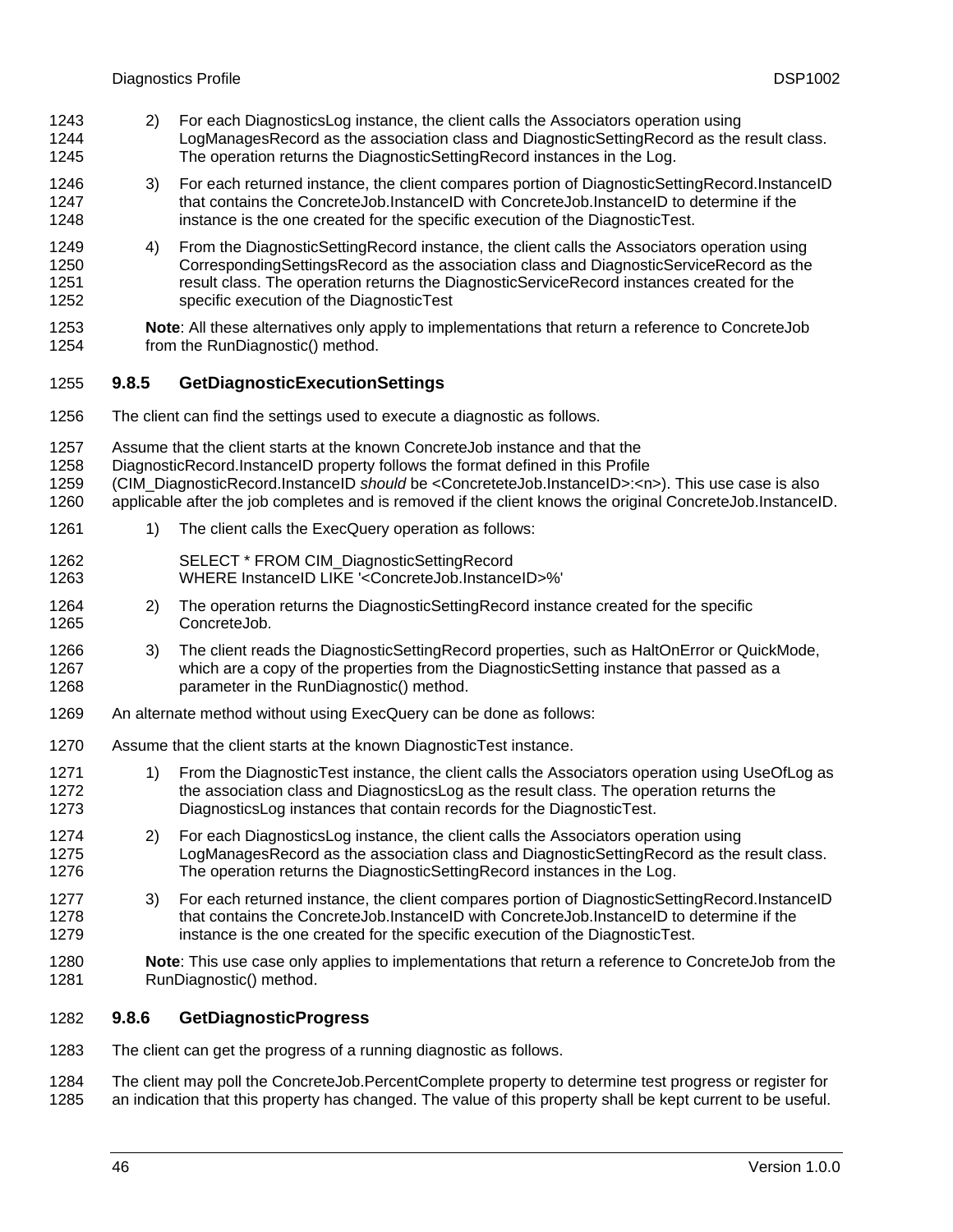- <span id="page-46-0"></span>1286 Service providers should update this property within one second of becoming aware of a progress 1287 change.
- 1288 1) The client may use any of the Discover Diagnostic Execution use cases (section [9.7\)](#page-39-1) to find the 1289 desired ConcreteJob instances.
- 1290 2) The client reads the ConcreteJob.PercentComplete property to determine test progress.
- 1291 Assuming CIM\_InstModification indications are supported, the client may register to receive indications 1292 when the particular ConcreteJob.PercentComplete property changes value.
- 1293 1) The client can use any of the Discover Diagnostic Execution use cases (section [9.7](#page-39-1)) to find the 1294 desired ConcreteJob instances.
- 1295 2) The client can register to receive a CIM\_InstModification indication by creating an indication 1296 subscription using the following CIM\_IndicationFilter.Query:
- 1297 **SELECT** \* FROM CIM\_InstModification
- 1298 WHERE "SourceInstance.ISA("CIM\_ConcreteJob") and SourceInstance.InstanceID = 1299 <ConcreteJob.InstanceID> and PreviousInstance.PercentComplete <> 1300 SourceInstance.PercentComplete
- 1301 3) The indication received will notify the client that the PercentComplete property for the specific 1302 ConcreteJob has changed. The client can use the SourceInstance property in the indication to 1303 see the actual PercentComplete value to determine test progress.
- 1304 **Note**: This use case only applies to implementations that return a reference to ConcreteJob from the 1305 RunDiagnostic() method.
- <span id="page-46-1"></span>1306 **9.8.7 GetDiagnosticExecutionFinalResults**
- 1307 The client can find the final results log record for a particular execution (job) as follows.
- 1308 Assume that the client starts at the known ConcreteJob instance and that the
- 1309 DiagnosticRecord.InstanceID property follows the format defined in this Profile
- 1310 (CIM\_DiagnosticRecord.InstanceID *should* be <ConcreteteJob.InstanceID>:<n>). This use case is also
- 1311 applicable after the job completes and is removed if the client knows the original ConcreteJob.InstanceID.
- 1312 1) Client determines that the Job has completed by examining ConcreteJob.JobState. Value 1313 should be Completed, Terminated or Killed.
- 1314 2) The client uses GetDiagnosticExecutionResults to get the DiagnosticServiceRecord instances 1315 **for the particular execution of the DiagnosticTest.**
- 1316 3) For each returned DiagnosticServiceRecord, the client reads the 1317 DiagnosticServiceRecord.RecordType to find the instance with RecordType = "Results" to find 1318 the final results record.
- 1319 4) Client reads properties of interest to determine the final result, such as LoopsPassed, 1320 LoopsFailed, ErrorCode[], ErrorCount[] and RecordData.
- 1321 **Note**: This use case only applies to implementations that return a reference to ConcreteJob from the 1322 RunDiagnostic() method.

# <span id="page-46-2"></span>1323 **10 CIM Elements**

1324 [Table 34](#page-47-0) shows the instances of CIM Elements for this Profile. Instances of the CIM Elements shall be 1325 implemented as described in [Table 34](#page-47-0). Section [8](#page-18-1) ("Methods") may impose additional requirements on 1326 these elements.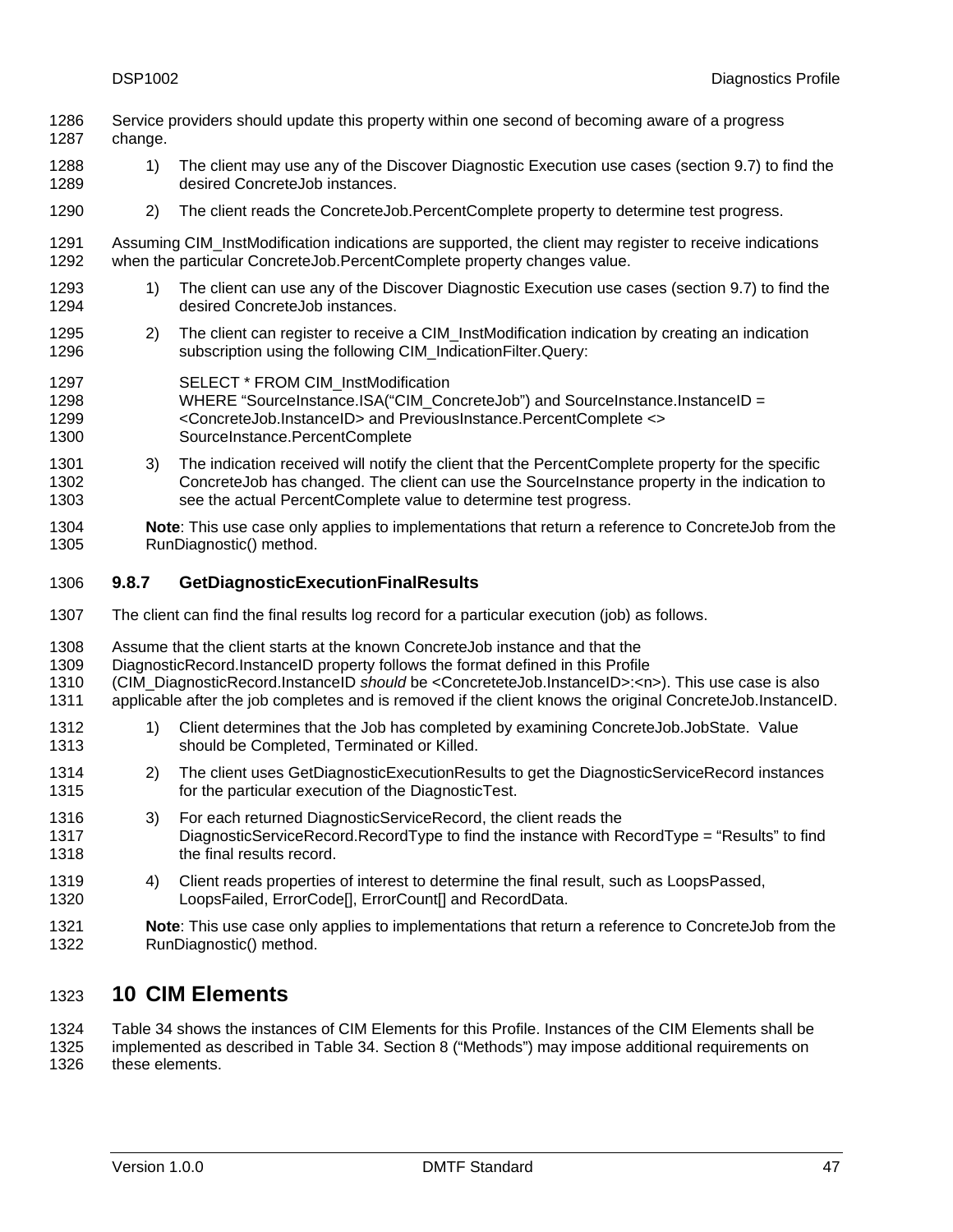#### <span id="page-47-0"></span>1327 **Table 34 – CIM Elements: Diagnostics Profile**

| <b>Element Name</b>                    | <b>Requirement</b> | <b>Description</b>                                                                                                                                                                      |  |
|----------------------------------------|--------------------|-----------------------------------------------------------------------------------------------------------------------------------------------------------------------------------------|--|
| <b>Classes</b>                         |                    |                                                                                                                                                                                         |  |
| CIM_AffectedJobElement                 | Optional           | Association to link a job to a managed<br>element                                                                                                                                       |  |
|                                        |                    | See section 10.1.                                                                                                                                                                       |  |
| CIM_AvailableDiagnosticService         | Mandatory          | Association to link diagnostic services which<br>can be launched against managed elements                                                                                               |  |
|                                        |                    | See section 10.2.                                                                                                                                                                       |  |
| CIM_ConcreteJob                        | Mandatory          | Used by the client to monitor and control the<br>execution of a diagnostic service                                                                                                      |  |
|                                        |                    | See section 10.3.                                                                                                                                                                       |  |
| CIM_DiagnosticsLog                     | Optional           | Although several legitimate mechanisms for<br>logging results exist (see<br>CIM_DiagnosticSetting.LogStorage),<br>aggregation of diagnostic records to a<br>diagnostic log is expected. |  |
|                                        |                    | See section 10.4.                                                                                                                                                                       |  |
| CIM_DiagnosticServiceCapabilities      | Conditional        | This class is mandatory if<br>CIM_DiagnosticSetting is implemented and<br>non-default settings are supported. See<br>sections 7.2 and 10.5.                                             |  |
| CIM_DiagnosticServiceRecord            | Conditional        | Records that contain the results of running a<br>diagnostic service. If CIM_DiagnosticsLog is<br>implemented, this class is mandatory.                                                  |  |
|                                        |                    | See section 10.6.                                                                                                                                                                       |  |
| CIM_DiagnosticSetting                  | Optional           | See section 10.7.                                                                                                                                                                       |  |
| CIM_DiagnosticSettingRecord            | Conditional        | Records that contain the settings that were<br>used by the diagnostic service. If<br>CIM_DiagnosticSetting and<br>CM_DiagnosticsLog are implemented, this<br>class is Mandatory.        |  |
|                                        |                    | See section 10.8.                                                                                                                                                                       |  |
| CIM_DiagnosticTest                     | Mandatory          | See section 10.9.                                                                                                                                                                       |  |
| CIM_ElementCapabilities                | Optional           | Association to link a Capabilities object to a<br>diagnostic service. If Capabilities is<br>implemented, this association is Mandatory.                                                 |  |
|                                        |                    | See section 10.10.                                                                                                                                                                      |  |
| CIM_DefaultSetting (DiagnosticSetting) | Optional           | If CIM_DiagnosticSetting is implemented,<br>this association is Mandatory.                                                                                                              |  |
|                                        |                    | See section 10.11.                                                                                                                                                                      |  |
| CIM_DefaultSetting (JobSettingData)    | Optional           | See section 10.12                                                                                                                                                                       |  |
| CIM_ElementSettingData                 | Optional           | If CIM_JobSettingData is implemented, this<br>association is Mandatory.                                                                                                                 |  |
|                                        |                    | See section 10.21.                                                                                                                                                                      |  |
| CIM_HelpService                        | Optional           | See section 10.13.                                                                                                                                                                      |  |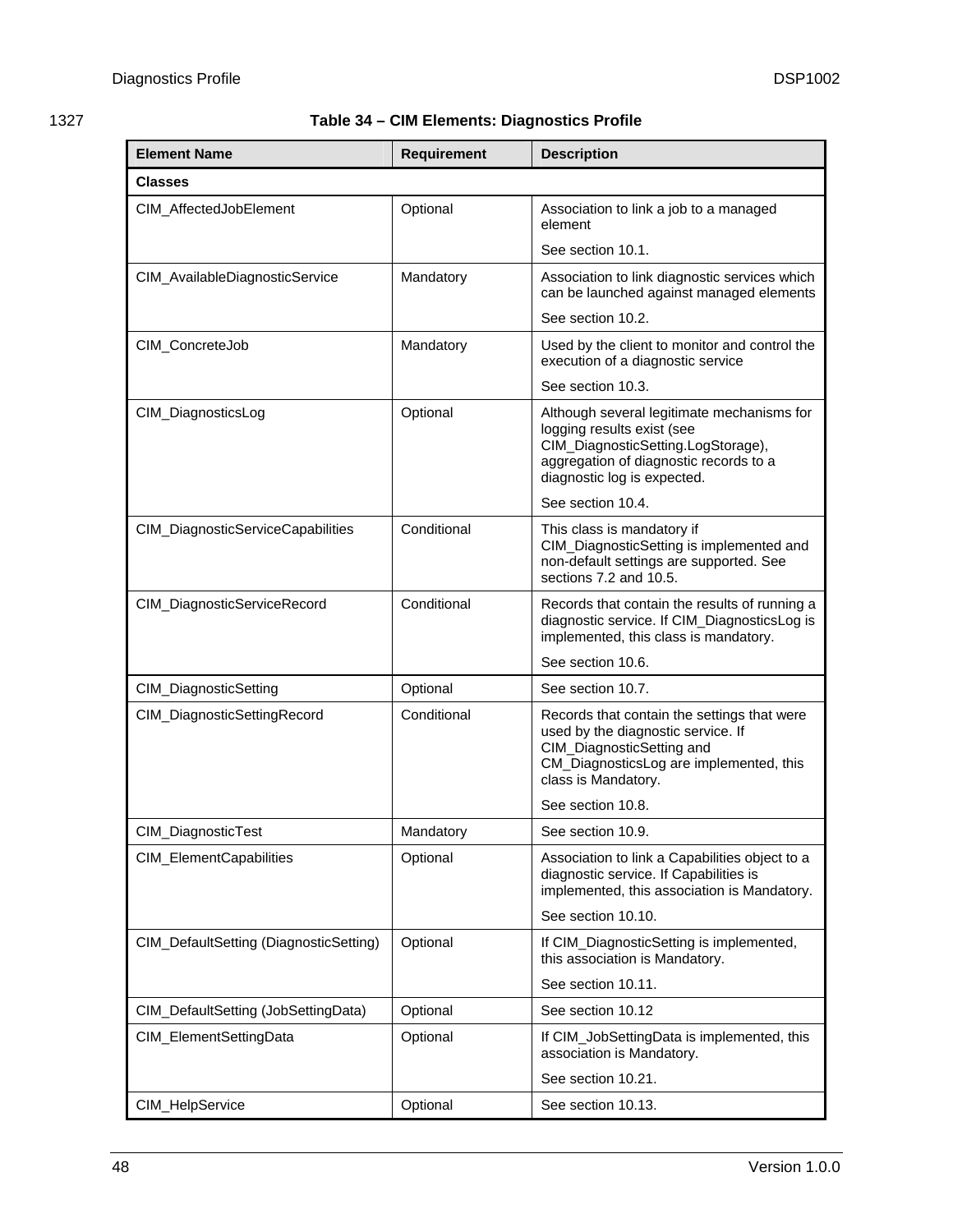| <b>Element Name</b>                | <b>Requirement</b> | <b>Description</b>                                                                                                                                                                                                                                                                                                                       |
|------------------------------------|--------------------|------------------------------------------------------------------------------------------------------------------------------------------------------------------------------------------------------------------------------------------------------------------------------------------------------------------------------------------|
| CIM_JobSettingData                 | Optional           | See section 10.14.                                                                                                                                                                                                                                                                                                                       |
| CIM_LogManagesRecord               | Optional           | If CIM_DiagnosticsLog is implemented, this<br>class is Mandatory.                                                                                                                                                                                                                                                                        |
|                                    |                    | See section 10.15.                                                                                                                                                                                                                                                                                                                       |
| CIM_OwningJobElement               | Mandatory          | Association to link a job to a diagnostic<br>service                                                                                                                                                                                                                                                                                     |
|                                    |                    | See section 10.16.                                                                                                                                                                                                                                                                                                                       |
| CIM_RecordAppliesToElement         | Optional           | Association to link records to the managed<br>element to which they apply                                                                                                                                                                                                                                                                |
|                                    |                    | See section 10.17.                                                                                                                                                                                                                                                                                                                       |
| CIM_ServiceAffectsElement          | Optional           | See section 10.18.                                                                                                                                                                                                                                                                                                                       |
| CIM ServiceAvailableToElement      | Optional           | See section 10.19.                                                                                                                                                                                                                                                                                                                       |
| CIM_ServiceComponent               | Optional           | Association to link a packaging test to its<br>subtests. If a<br>CIM_DiagnosticTest.Characteristic property<br>contains the IsPackage value and the<br>subtests are also instances of<br>CIM_DiagnosticTest, this association shall<br>be used to associate those subtests to the<br>packaging CIM_DiagnosticTest.<br>See section 10.20. |
| CIM_UseOfLog                       | Optional           | See section 10.22.                                                                                                                                                                                                                                                                                                                       |
| CIM_CorrespondingSettingsRecord    | Optional           | If CIM_DiagnosticsLog and<br>CIM_DiagnosticSetting are implemented,<br>this class is Mandatory.<br>See section 10.23.                                                                                                                                                                                                                    |
|                                    |                    |                                                                                                                                                                                                                                                                                                                                          |
| CIM_HostedService (DiagnosticTest) | Mandatory          | The association between<br>CIM_DiagnosticTest and<br>CIM_ComputerSystem instance is<br>Mandatory.                                                                                                                                                                                                                                        |
|                                    |                    | See section 10.24.                                                                                                                                                                                                                                                                                                                       |
| CIM_HostedService (HelpService)    | Optional           | If the HelpService class is implemented for<br>the associated system, this class is<br>mandatory.                                                                                                                                                                                                                                        |
|                                    |                    | See section 10.25.                                                                                                                                                                                                                                                                                                                       |
| CIM_RegisteredProfile              | Mandatory          | See section 10.26.                                                                                                                                                                                                                                                                                                                       |
| <b>Indications</b>                 |                    |                                                                                                                                                                                                                                                                                                                                          |
| None defined in this Profile       |                    |                                                                                                                                                                                                                                                                                                                                          |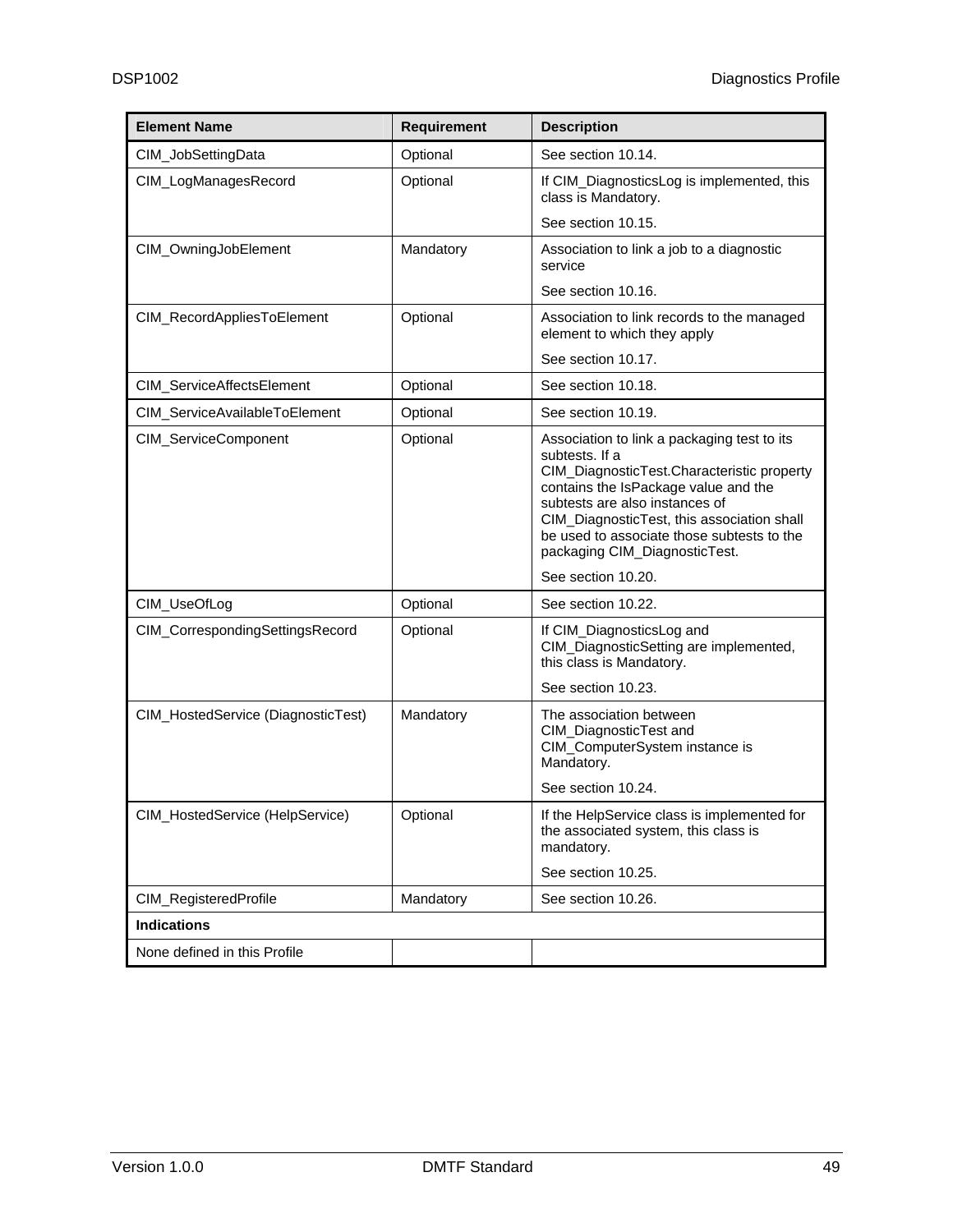#### <span id="page-49-1"></span><span id="page-49-0"></span>1328 **10.1 CIM\_AffectedJobElement**

[1329 CIM\\_AffectedJobElement is used to associate a job with its affected managed elements \(devices\). Table](#page-49-4) 1330 35 provides information about the properties of CIM AffectedJobElement. 35 provides information about the properties of CIM\_AffectedJobElement.

#### <span id="page-49-4"></span>1331 **Table 35 – Class: CIM\_AffectedJobElement**

| <b>Properties</b> | <b>Requirement</b> | <b>Notes</b>                                                                    |
|-------------------|--------------------|---------------------------------------------------------------------------------|
| AffectedElement   | Mandatory          | Key This property shall be a reference to an<br>instance of CIM_ManagedElement. |
| AffectingElement  | Mandatory          | Key This property shall be a reference to an<br>instance of CIM_ConcreteJob.    |

#### <span id="page-49-2"></span>1332 **10.2 CIM\_AvailableDiagnosticService**

- 1333 CIM\_AvailableDiagnosticService is used to discover the diagnostic services that are installed for a
- 1334 particular managed element. [Table 36](#page-49-5) provides information about the properties of
- 1335 CIM\_AvailableDiagnosticService.
- 

<span id="page-49-5"></span>

| 1336 | Table 36 - Class: CIM_AvailableDiagnosticService |
|------|--------------------------------------------------|
|------|--------------------------------------------------|

| <b>Properties</b>      | <b>Requirement</b> | <b>Notes</b>                                                                          |
|------------------------|--------------------|---------------------------------------------------------------------------------------|
| <b>ServiceProvided</b> | Mandatory          | Key This property shall be a reference<br>to an instance of<br>CIM_DiagnosticService. |
| <b>UserOfService</b>   | Mandatory          | Key This property shall be a reference<br>to an instance of<br>CIM_ManagedElement.    |

#### <span id="page-49-3"></span>1337 **10.3 CIM\_ConcreteJob**

1338 Each successful RunDiagnostic( ) call will return a CIM\_ConcreteJob instance. Each CIM\_ConcreteJob 1339 instance represents a diagnostic execution. [Table 37](#page-49-6) provides information about the properties of CIM\_ConcreteJob.

#### <span id="page-49-6"></span>1341 **Table 37 – Class: CIM\_ConcreteJob**

| <b>Properties</b> | <b>Requirement</b> | <b>Notes</b>                                                                                  |
|-------------------|--------------------|-----------------------------------------------------------------------------------------------|
| InstanceID        | Mandatory          | Key                                                                                           |
|                   |                    | Instance ID should be constructed using<br>the following preferred algorithm:                 |
|                   |                    | <orgid>:<localid></localid></orgid>                                                           |
|                   |                    | (See the MOF file for more detail.)                                                           |
|                   |                    | (pattern "^ *[:] *\$")                                                                        |
| Name              | Mandatory          | The property will be formatted as a<br>free-form string of variable length.<br>(pattern ".*") |
| JobState          | Mandatory          | None                                                                                          |
| TimeBeforeRemoval | Mandatory          |                                                                                               |
| StartTime         | Mandatory          | None                                                                                          |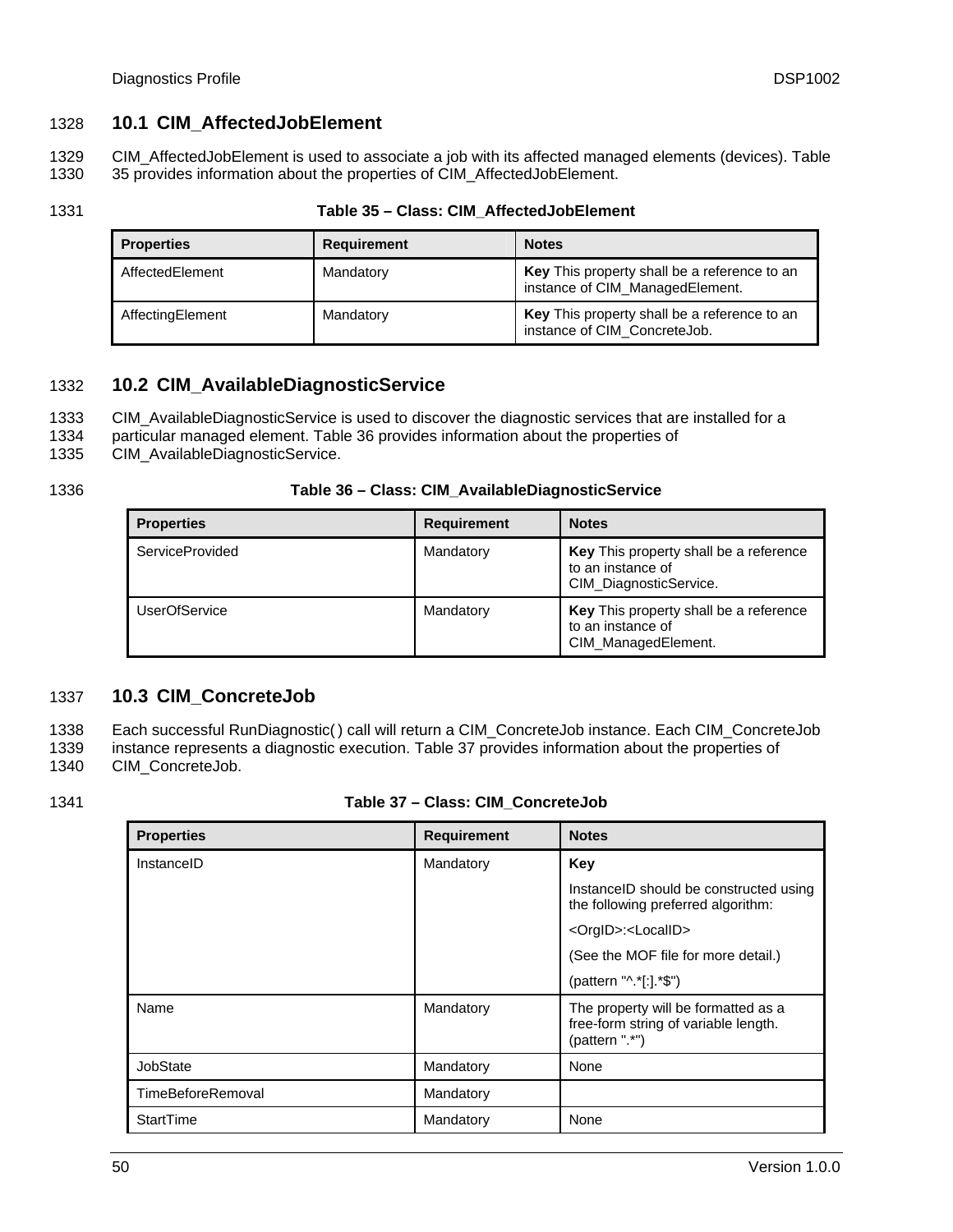<span id="page-50-0"></span>

| <b>Properties</b>         | <b>Requirement</b> | <b>Notes</b>                                                                            |
|---------------------------|--------------------|-----------------------------------------------------------------------------------------|
| ElapsedTime               | Mandatory          | This property should be updated<br>periodically so as to be useful as a<br>"heartbeat." |
| <b>PercentComplete</b>    | Mandatory          |                                                                                         |
| <b>DeleteOnCompletion</b> | Optional           | The default value for this property is<br>TRUE.                                         |
| ErrorCode                 | Optional           | 0 if the Job completed without error.                                                   |
| ErrorDescription          | Conditional        | If ErrorCode has a value other than 0,,<br>ErrorDescription is Mandatory.               |
| RequestStateChange()      | Mandatory          | See section 8.2.                                                                        |

#### <span id="page-50-1"></span>1342 **10.4 CIM\_DiagnosticsLog**

1343 CIM\_DiagnosticsLog represents a log that aggregates all of the results (records) that the execution of a<br>1344 diagnostic generates. Table 38 provides information about the properties of CIM DiagnosticsLog. diagnostic generates. [Table 38](#page-50-3) provides information about the properties of CIM\_DiagnosticsLog.

<span id="page-50-3"></span>

| 1345 | Table 38 - Class: CIM_DiagnosticsLog |
|------|--------------------------------------|
|------|--------------------------------------|

| <b>Properties</b> | <b>Requirement</b> | <b>Notes</b>                                                                  |
|-------------------|--------------------|-------------------------------------------------------------------------------|
| InstanceID        | Mandatory          | Kev                                                                           |
|                   |                    | Instance ID should be constructed using<br>the following preferred algorithm: |
|                   |                    | <orgid>:<localid></localid></orgid>                                           |
|                   |                    | (See the MOF file for more detail.)                                           |
|                   |                    | (pattern "^.*[:].*\$")                                                        |
| ClearLog()        | Mandatory          | See section 8.3.                                                              |

#### <span id="page-50-2"></span>1346 **10.5 CIM\_DiagnosticServiceCapabilities**

1347 CIM\_DiagnosticServiceCapabilities publishes the diagnostic service's capabilities, such as settings and

1348 execution controls that are supported. [Table 39](#page-50-4) provides information about the properties of 1349 CIM DiagnosticServiceCapabilities.

CIM\_DiagnosticServiceCapabilities.

#### <span id="page-50-4"></span>1350 **Table 39 – Class: CIM\_DiagnosticServiceCapabilities**

| <b>Properties</b> | <b>Requirement</b> | <b>Notes</b>                                                                                         |
|-------------------|--------------------|------------------------------------------------------------------------------------------------------|
| InstanceID        | Mandatory          | Key                                                                                                  |
|                   |                    | Instance ID shall be unique and should be<br>constructed using the following preferred<br>algorithm: |
|                   |                    | <orgid>:<localid></localid></orgid>                                                                  |
|                   |                    | (See the MOF file for more detail.)                                                                  |
|                   |                    | (pattern "^.*[:].*\$")                                                                               |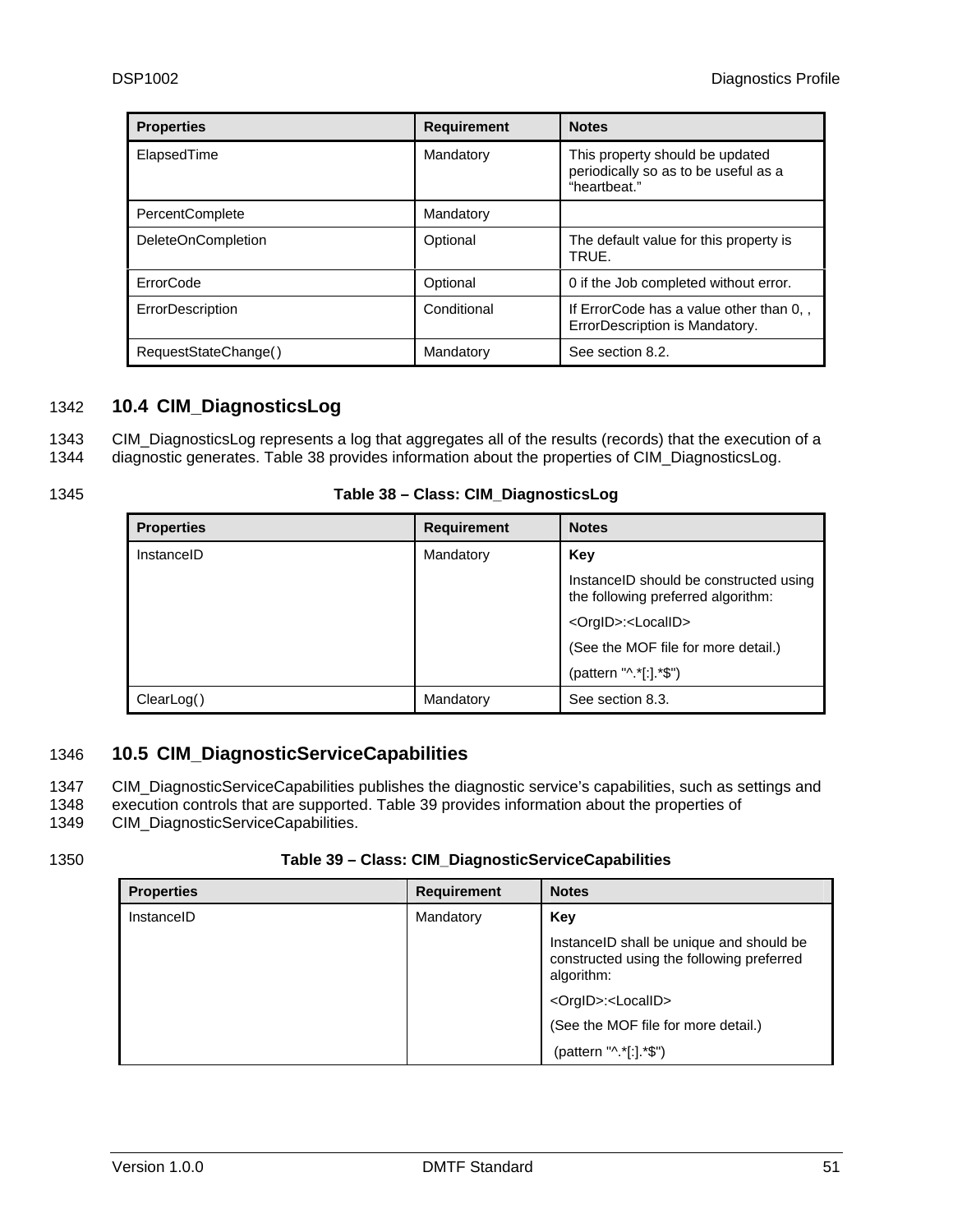<span id="page-51-0"></span>

| <b>Properties</b>                               | <b>Requirement</b> | <b>Notes</b>                                                                              |
|-------------------------------------------------|--------------------|-------------------------------------------------------------------------------------------|
| ElementName                                     | Optional           | This property shall contain the value of the<br>Service's ElementName property.           |
|                                                 |                    | The property will be formatted as a free-<br>form string of variable length.              |
|                                                 |                    | (pattern ".*")                                                                            |
| <b>SupportedServiceModes</b>                    | Optional           | If service modes are supported, they shall<br>be published using this property.           |
| OtherSupportedServiceModesDescriptions          | Conditional        | If SupportedServiceModes has the value 1<br>(Other), this property is Mandatory.          |
| SupportedLoopControl                            | Optional           | If looping is supported, its controls shall be<br>published using this property.          |
| OtherSupportedLoopControlDescriptions           | Conditional        | If SupportedLoopControl has the value 1<br>(Other), this property is Mandatory.           |
| <b>SupportedLogOptions</b>                      | Optional           | If any log options are supported, they shall<br>be published using this property.         |
| OtherSupportedLogOptionsDescriptions            | Conditional        | If SupportedLogOptions has the value<br>1(Other), this property is Mandatory.             |
| SupportedLogStorage                             | Optional           | If any log storage options are supported,<br>they shall be published using this property. |
| OtherSupportedLogStorageDescriptions            | Conditional        | If SupportedLogStorage has the value 1<br>(Other), this property is Mandatory.            |
| SupportedExecutionControls                      | Optional           | If any execution controls are supported,<br>they shall be published using this property.  |
| OtherSupportedExecutionControls<br>Descriptions | Conditional        | If SupportedExecutionControls has the<br>value 1 (Other), this property is Mandatory.     |

# <span id="page-51-1"></span>1351 **10.6 CIM\_DiagnosticServiceRecord**

1352 CIM\_DiagnosticServiceRecord is used to report diagnostic service messages such as results, errors, 1353 varnings, and status when CIM DiagnosticsLog is implemented. Table 40 provides information about warnings, and status when CIM\_DiagnosticsLog is implemented. [Table 40](#page-51-2) provides information about the

1354 properties of CIM\_DiagnosticServiceRecord.

<span id="page-51-2"></span>1355 **Table 40 – Class: CIM\_DiagnosticServiceRecord** 

| <b>Properties</b> | <b>Requirement</b> | <b>Notes</b>                                                                                                                                                                                                                                                                                                                                                                                                                                                                                             |
|-------------------|--------------------|----------------------------------------------------------------------------------------------------------------------------------------------------------------------------------------------------------------------------------------------------------------------------------------------------------------------------------------------------------------------------------------------------------------------------------------------------------------------------------------------------------|
| InstanceID        | Mandatory          | Key                                                                                                                                                                                                                                                                                                                                                                                                                                                                                                      |
|                   |                    | Instance ID should be constructed using the<br>following preferred algorithm:<br><concretejob.instanceid>:<n>Where &lt;<br/>Concrete Job Instance ID &gt; is<br/><orgid>:<localid> as described in<br/>ConcreteJob and <n> is an increment value<br/>that provides uniqueness. <n> should be set<br/>to \"0\" for the first record created by the job,<br/>and incremented for each subsequent record.<br/>(pattern "^.*[:].*[:][0123456789]*\$")</n></n></localid></orgid></n></concretejob.instanceid> |
| CreationTimeStamp | Mandatory          | None                                                                                                                                                                                                                                                                                                                                                                                                                                                                                                     |
| RecordData        | Mandatory          | None                                                                                                                                                                                                                                                                                                                                                                                                                                                                                                     |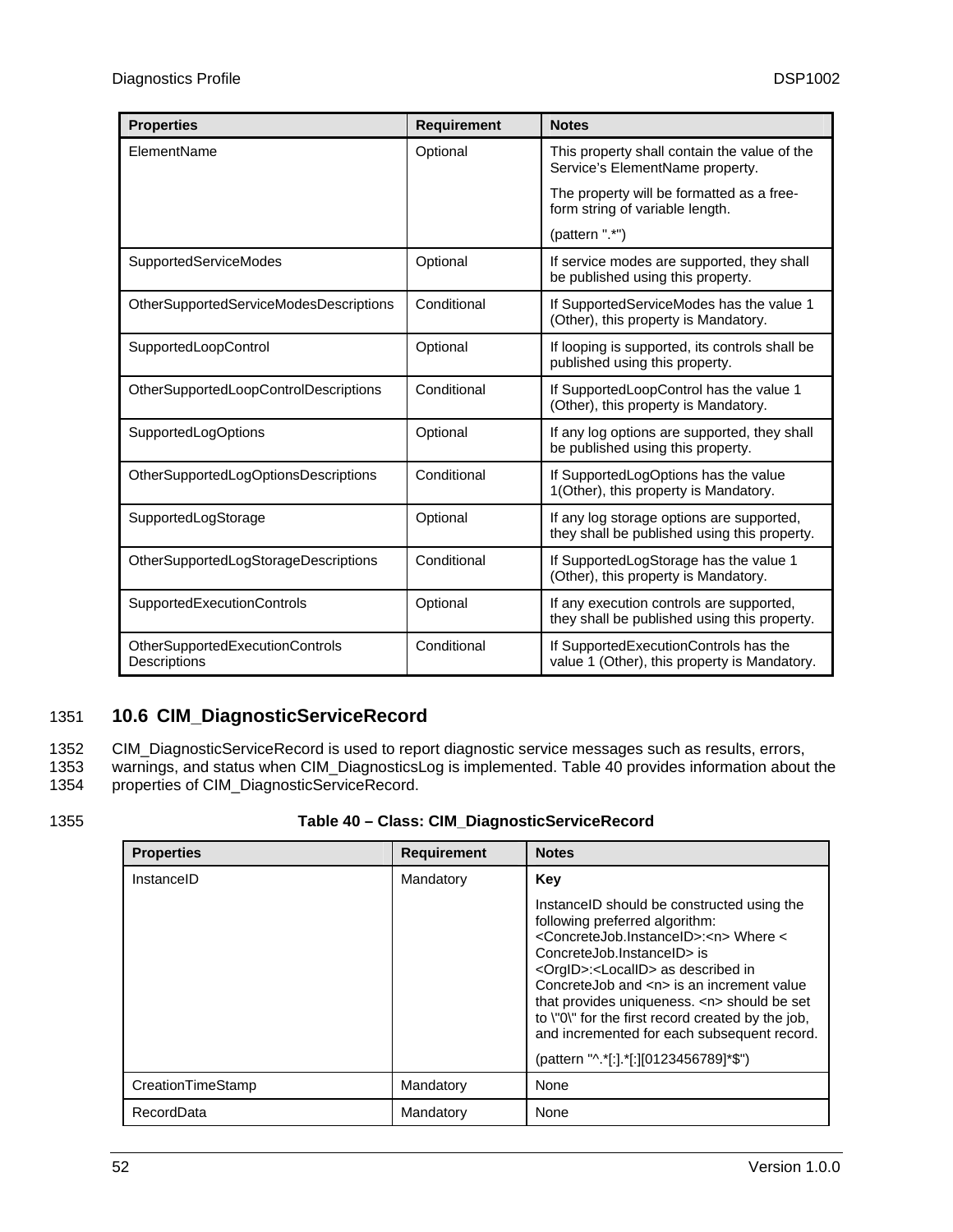| <b>Properties</b> | <b>Requirement</b> | <b>Notes</b>                                                                                                                                                                                                                                                        |
|-------------------|--------------------|---------------------------------------------------------------------------------------------------------------------------------------------------------------------------------------------------------------------------------------------------------------------|
| RecordFormat      | Mandatory          | None                                                                                                                                                                                                                                                                |
| LoopsPassed       | Conditional        | This property shall contain the number of<br>loops passed when RecordType is a<br>"Results", 3 (Subtests), 7 (Device Errors) or 8<br>(Service Errors) at the time when the<br>record was logged.                                                                    |
|                   |                    | This property may be NULL if RecordType is<br>different than the aforementioned record<br>types.                                                                                                                                                                    |
| LoopsFailed       | Conditional        | This property shall contain the number of<br>loops failed when RecordType is a "Results",<br>3 (Subtests), 7 (Device Errors) or 8 (Service<br>Errors) at the time when the record was<br>logged.                                                                    |
|                   |                    | This property may be NULL if RecordType is<br>different than the aforementioned record<br>types.                                                                                                                                                                    |
| ErrorCode         | Conditional        | This property is Mandatory and shall contain<br>only the error code number when<br>RecordType is 7 (Device Errors) or 8 (Service<br>Errors).                                                                                                                        |
|                   |                    | If the RecordType value is 2 (Results), this<br>property shall be an array that contains the<br>error codes of all errors generated by the<br>diagnostic service or subtest execution at the<br>time when the record was logged.                                    |
|                   |                    | This property may be NULL if RecordType is<br>different than the aforementioned record<br>types.                                                                                                                                                                    |
|                   |                    | The property will be formatted as a free-form<br>string of variable length. (pattern ".*")                                                                                                                                                                          |
| ErrorCount        | Conditional        | This property is Mandatory and shall contain<br>only "1" in the first position of that array when<br>RecordType is 7 (Device Errors) or 8 (Service<br>Errors).                                                                                                      |
|                   |                    | This property is Mandatory when the<br>RecordType value is 2 (Results), this property<br>shall be an array where each position shall<br>contain the number of times that an error<br>(which can be identified by the same position<br>of ErrorCode array) happened. |
|                   |                    | This property may be NULL if RecordType is<br>different than the aforementioned record<br>types.                                                                                                                                                                    |
| ServiceName       | Mandatory          | This property shall be constructed as follows:<br><orgid>:<testname>. It should be set to the<br/>value of the associated<br/>DiagnosticTest.Name.</testname></orgid>                                                                                               |
|                   |                    | (pattern "^.*[:].*\$")                                                                                                                                                                                                                                              |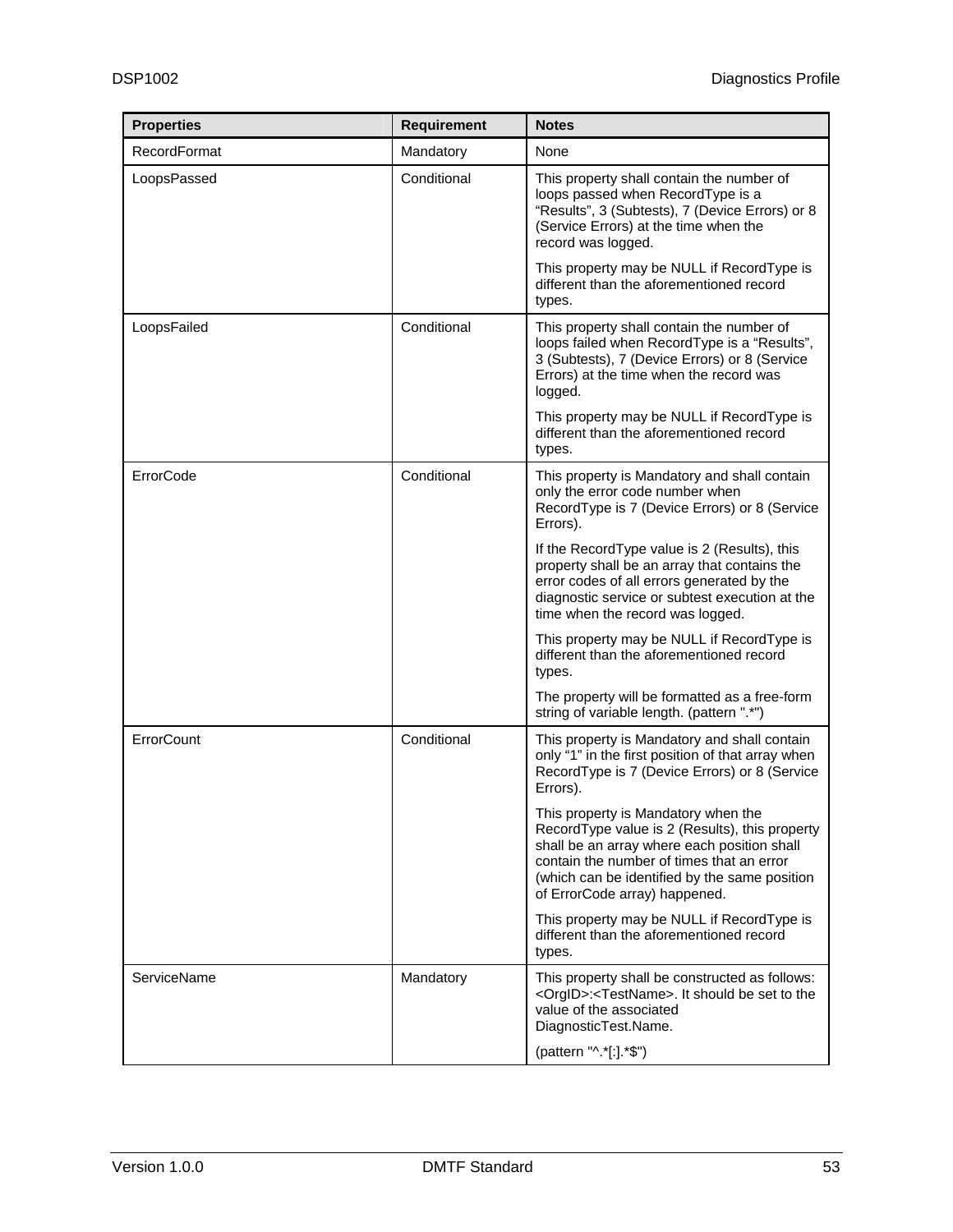<span id="page-53-0"></span>

| <b>Properties</b>          | <b>Requirement</b> | <b>Notes</b>                                                                                                                                                                               |
|----------------------------|--------------------|--------------------------------------------------------------------------------------------------------------------------------------------------------------------------------------------|
| ManagedElementName         | Mandatory          | This property shall be formatted as a free-<br>form string of variable length. It should be set<br>to the value of the associated<br>ManagedElement.ElementName.<br>(pattern ". $\cdot$ ") |
| RecordType                 | Mandatory          | A Record Type value of 2 (Results) shall be<br>used to report the final results.                                                                                                           |
|                            |                    | A RecordType value of 6 (Status) shall be<br>used to report interim results.                                                                                                               |
| OtherRecordTypeDescription | Conditional        | If the RecordType value is 1 (Other), this<br>property is Mandatory.                                                                                                                       |
| ExpirationDate             | Mandatory          |                                                                                                                                                                                            |

# <span id="page-53-1"></span>1356 **10.7 CIM\_DiagnosticSetting**

1357 Diagnostic services use CIM\_DiagnosticSetting to publish default settings, and clients use this class to 1358 change defaults and run a diagnostic service using specific settings. [Table 41](#page-53-2) provides information about 1359 the properties of CIM\_DiagnosticSetting.

#### <span id="page-53-2"></span>1360 **Table 41 – Class: CIM\_DiagnosticSetting**

| <b>Properties</b>            | <b>Requirement</b> | <b>Notes</b>                                                                                                                                                                                        |
|------------------------------|--------------------|-----------------------------------------------------------------------------------------------------------------------------------------------------------------------------------------------------|
| SettingID                    | Mandatory          | Key                                                                                                                                                                                                 |
| ElementName                  | Optional           | This property shall be formatted as a free-<br>form string of variable length. (pattern ".*")                                                                                                       |
| HaltOnError                  | Optional           | When this property is TRUE, the service<br>should halt after finding the first error.                                                                                                               |
| QuickMode                    | Optional           | When this property is TRUE, the service<br>should attempt to run in an accelerated<br>fashion either by reducing the coverage or<br>number of tests performed.                                      |
| PercentOfTestCoverage        | Optional           | This property requests the service to reduce<br>test coverage to the specified percentage.                                                                                                          |
| LoopControl                  | Optional           | This property, which is used in conjunction<br>with LoopControlParameter property, sets<br>one or more loop control mechanisms that<br>limit the number of times that a test should be<br>repeated. |
| LoopControlParameter         | Conditional        | If LoopControl has a value other than null,<br>LoopControlParameter shall be filled in for<br>corresponding LoopControl settings.                                                                   |
|                              |                    | If LoopControl matches "Count", "Timer", or<br>"ErrorCount", LoopControlParameter<br>represents a uint32 numeric value.                                                                             |
|                              |                    | (pattern "^b[01]*   ^d[0123456789]*  <br>^x[0123456789ABCDEFabcdef]*  <br>^[0123456789]*")                                                                                                          |
| OtherLoopControlDescriptions | Conditional        | If LoopControl has the value 1 (Other), this<br>property is Mandatory.                                                                                                                              |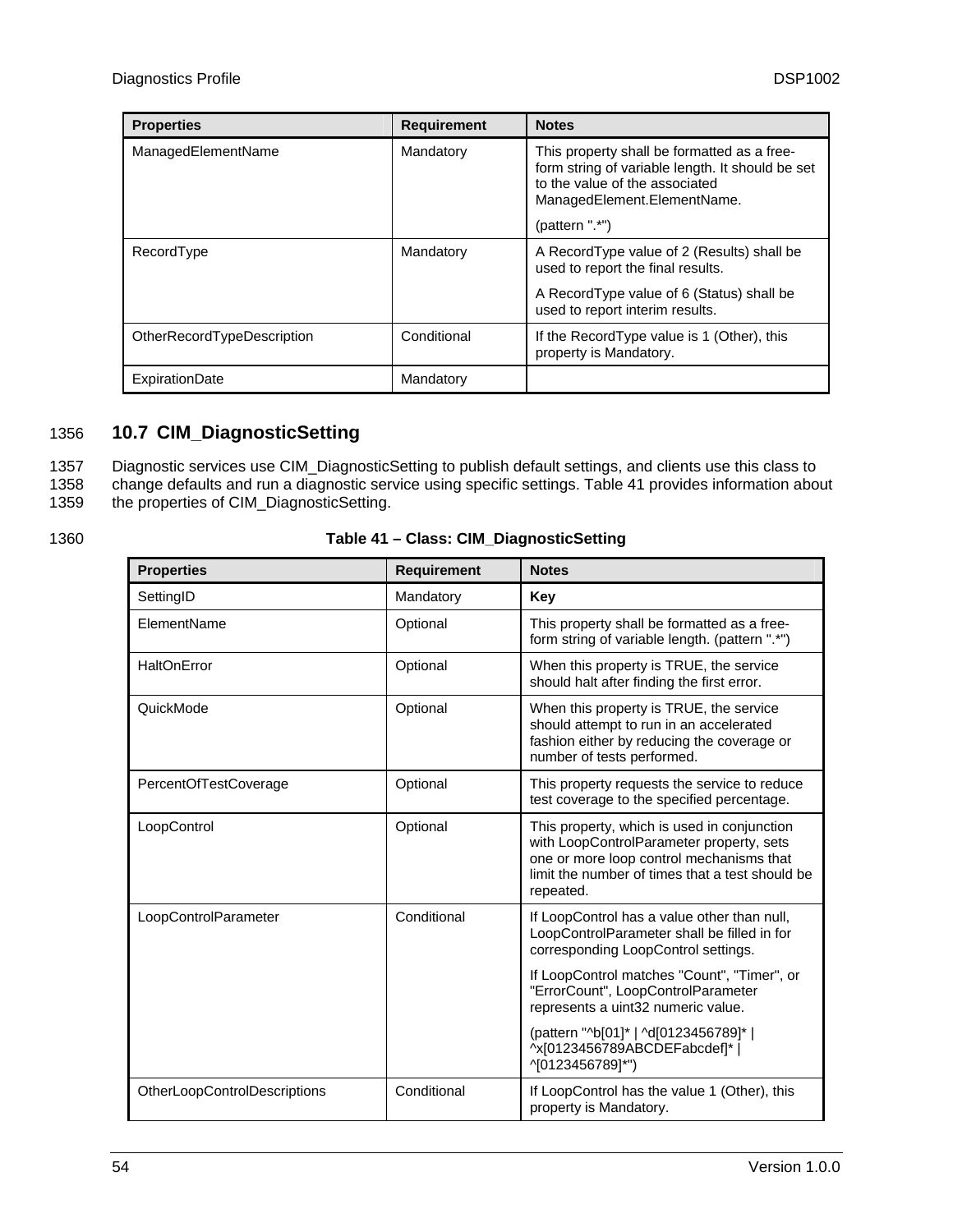<span id="page-54-0"></span>

| <b>Properties</b>                  | <b>Requirement</b> | <b>Notes</b>                                                                                                                                                                                      |
|------------------------------------|--------------------|---------------------------------------------------------------------------------------------------------------------------------------------------------------------------------------------------|
| ResultPersistence                  | Mandatory          | This property specifies how many seconds<br>the records should persist after service<br>execution finishes. 0 (zero) indicates "no<br>persistence" and 0xFFFFFFFF indicates<br>"persist forever". |
| LogOptions                         | Optional           | This property specifies the types of data that<br>should be logged by the diagnostic service.                                                                                                     |
| OtherLogOptionsDescriptions        | Conditional        | If LogOptions has the value 1 (Other), this<br>property is Mandatory.                                                                                                                             |
| LogStorage                         | Optional           | This property specifies the logging<br>mechanism to store the diagnostic results.                                                                                                                 |
| <b>OtherLogStorageDescriptions</b> | Conditional        | If LogStorage has the value 1 (Other), this<br>property is Mandatory.                                                                                                                             |
| VerbosityLevel                     | Optional           | This property specifies the desired volume or<br>detail logged by a diagnostic service.                                                                                                           |
| Locales                            | Optional           | None                                                                                                                                                                                              |

# <span id="page-54-1"></span>1361 **10.8 CIM\_DiagnosticSettingRecord**

1362 CIM\_DiagnosticSettingRecord stores the settings used in a specific diagnostic service execution when 1363 CIM\_DiagnosticsLog is implemented. [Table 42](#page-54-2) provides information about the properties of

1364 CIM\_DiagnosticSettingRecord.

#### <span id="page-54-2"></span>1365 **Table 42 – Class: CIM\_DiagnosticSettingRecord**

| <b>Properties</b>  | <b>Requirement</b> | <b>Notes</b>                                                                                                                                                                                                                                                                                               |
|--------------------|--------------------|------------------------------------------------------------------------------------------------------------------------------------------------------------------------------------------------------------------------------------------------------------------------------------------------------------|
| InstanceID         | Mandatory          | Key                                                                                                                                                                                                                                                                                                        |
|                    |                    | Instance ID should be constructed using the<br>following preferred algorithm:                                                                                                                                                                                                                              |
|                    |                    | <concretejob.instanceid>:<n></n></concretejob.instanceid>                                                                                                                                                                                                                                                  |
|                    |                    | < Concrete Job Instance ID> is<br><orgid>:<localid> as described in<br/>CIM_ConcreteJob, and <n> is an increment<br/>value that provides uniqueness. <n> should be<br/>set to \"0\" for the first record created by the<br/>job, and incremented for each subsequent<br/>record.</n></n></localid></orgid> |
|                    |                    | (pattern "^.*[:].*[:][0123456789]*\$")                                                                                                                                                                                                                                                                     |
| CreationTimeStamp  | Mandatory          | None                                                                                                                                                                                                                                                                                                       |
| ServiceName        | Mandatory          | This property shall be constructed as follows:<br><orgid>:<testname>. It should be set to the<br/>value of the associated DiagnosticTest.Name.</testname></orgid>                                                                                                                                          |
|                    |                    | (pattern "^.*[:].*\$")                                                                                                                                                                                                                                                                                     |
| ManagedElementName | Mandatory          | This property will be formatted as a free-form<br>string of variable length. It should be set to the<br>value of the associated<br>ManagedElement.ElementName.                                                                                                                                             |
|                    |                    | (pattern ".*")                                                                                                                                                                                                                                                                                             |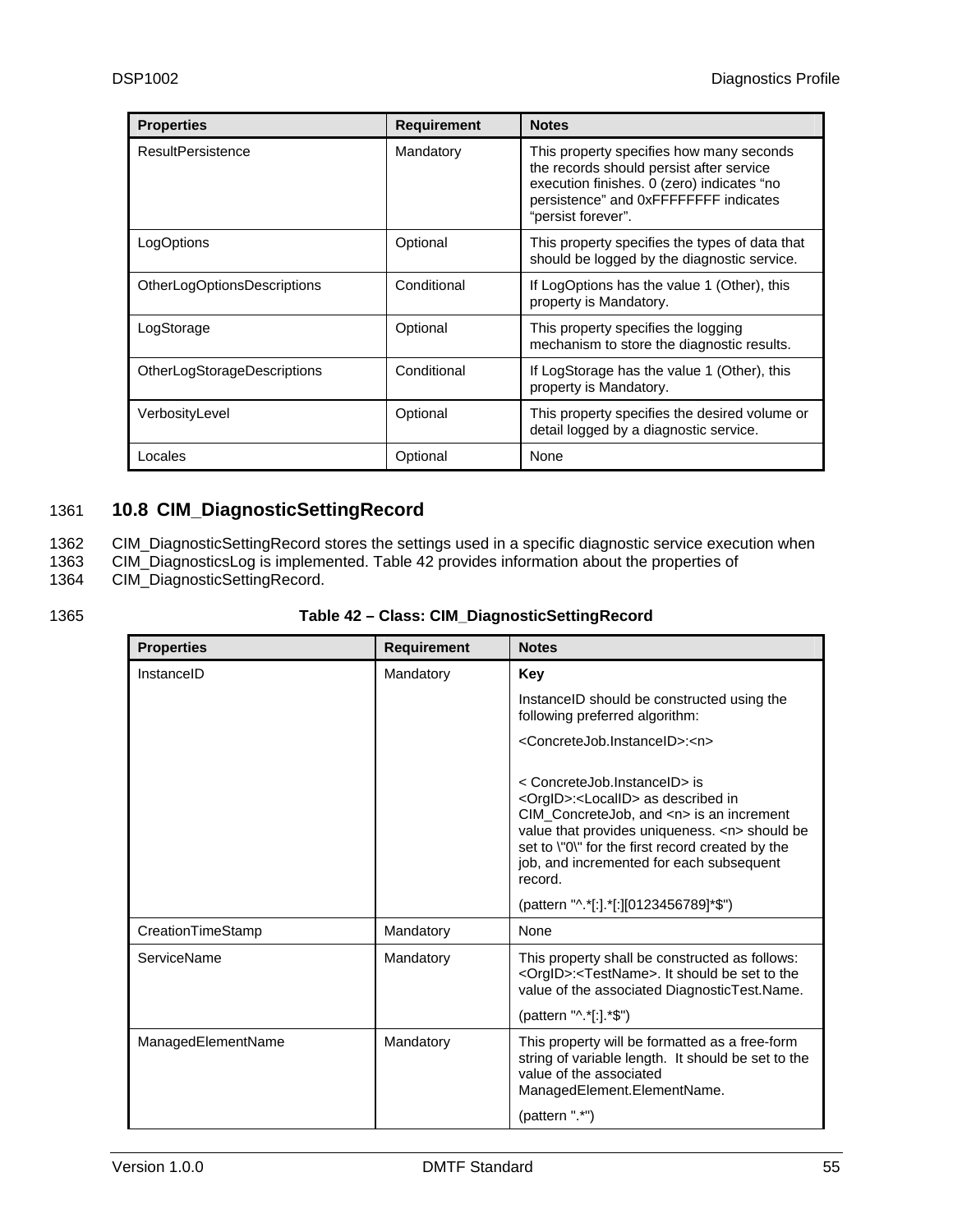<span id="page-55-0"></span>

| <b>Properties</b>            | <b>Requirement</b> | <b>Notes</b>                                                                                                                                                                                         |
|------------------------------|--------------------|------------------------------------------------------------------------------------------------------------------------------------------------------------------------------------------------------|
| ExpirationDate               | Mandatory          |                                                                                                                                                                                                      |
| HaltOnError                  | Optional           | When this property is TRUE, the service should<br>halt after finding the first error.                                                                                                                |
| QuickMode                    | Optional           | When this property is TRUE, the service should<br>attempt to run in an accelerated fashion either<br>by reducing the coverage or number of tests<br>performed.                                       |
| PercentOfTestCoverage        | Optional           | This property requests the service to reduce<br>test coverage to the specified percentage.                                                                                                           |
| LoopControl                  | Optional           | This property, which is used in conjunction with<br>the LoopControlParameter property, sets one<br>or more loop control mechanisms that limit the<br>number of times that a test should be repeated. |
| LoopControlParameter         | Conditional        | If LoopControl has a value other than null,<br>LoopControlParameter shall be filled in for<br>corresponding LoopControl settings.                                                                    |
|                              |                    | If LoopControl matches "Count", "Timer", or<br>"ErrorCount", LoopControlParameter<br>represents a uint32 numeric value.                                                                              |
|                              |                    | (pattern "^b[01]*   ^d[0123456789]*  <br>^x[0123456789ABCDEFabcdef]*  <br>^[0123456789]*")                                                                                                           |
| OtherLoopControlDescriptions | Conditional        | If LoopControl has the value 1 (Other), this<br>property is Mandatory.                                                                                                                               |
| <b>ResultPersistence</b>     | Mandatory          | This property specifies how many seconds the<br>records should persist after service execution<br>finishes. 0 (zero) indicates "no persistence" and<br>0xFFFFFFFF indicates "persist forever".       |
| LogOptions                   | Optional           | This property specifies the types of data that<br>should be logged by the diagnostic service.                                                                                                        |
| OtherLogOptionsDescriptions  | Conditional        | If LogOptions has the value 1 (Other), this<br>property is Mandatory.                                                                                                                                |
| VerbosityLevel               | Optional           | This property specifies the desired volume or<br>detail logged by a diagnostic service.                                                                                                              |

# <span id="page-55-1"></span>1366 **10.9 CIM\_DiagnosticTest**

1367 CIM\_DiagnosticTest is a class that represents a diagnostic service developed to exercise and observe 1368 the behavior of a device that is implicated in some level of system malfunction. It contains properties 1369 useful in test configuration and the RunDiagnostic( ) method, a standard mechanism for invoking the test.

- 1370 [Table 43](#page-55-2) provides information about the properties of CIM\_DiagnosticTest.
- 

#### <span id="page-55-2"></span>1371 **Table 43 – Class: CIM\_DiagnosticTest**

| <b>Properties</b>        | <b>Requirement</b> | <b>Notes</b> |
|--------------------------|--------------------|--------------|
| SystemCreationClassName  | Mandatory          | Kev          |
| SystemName               | Mandatory          | Kev          |
| <b>CreationClassName</b> | Mandatory          | Key          |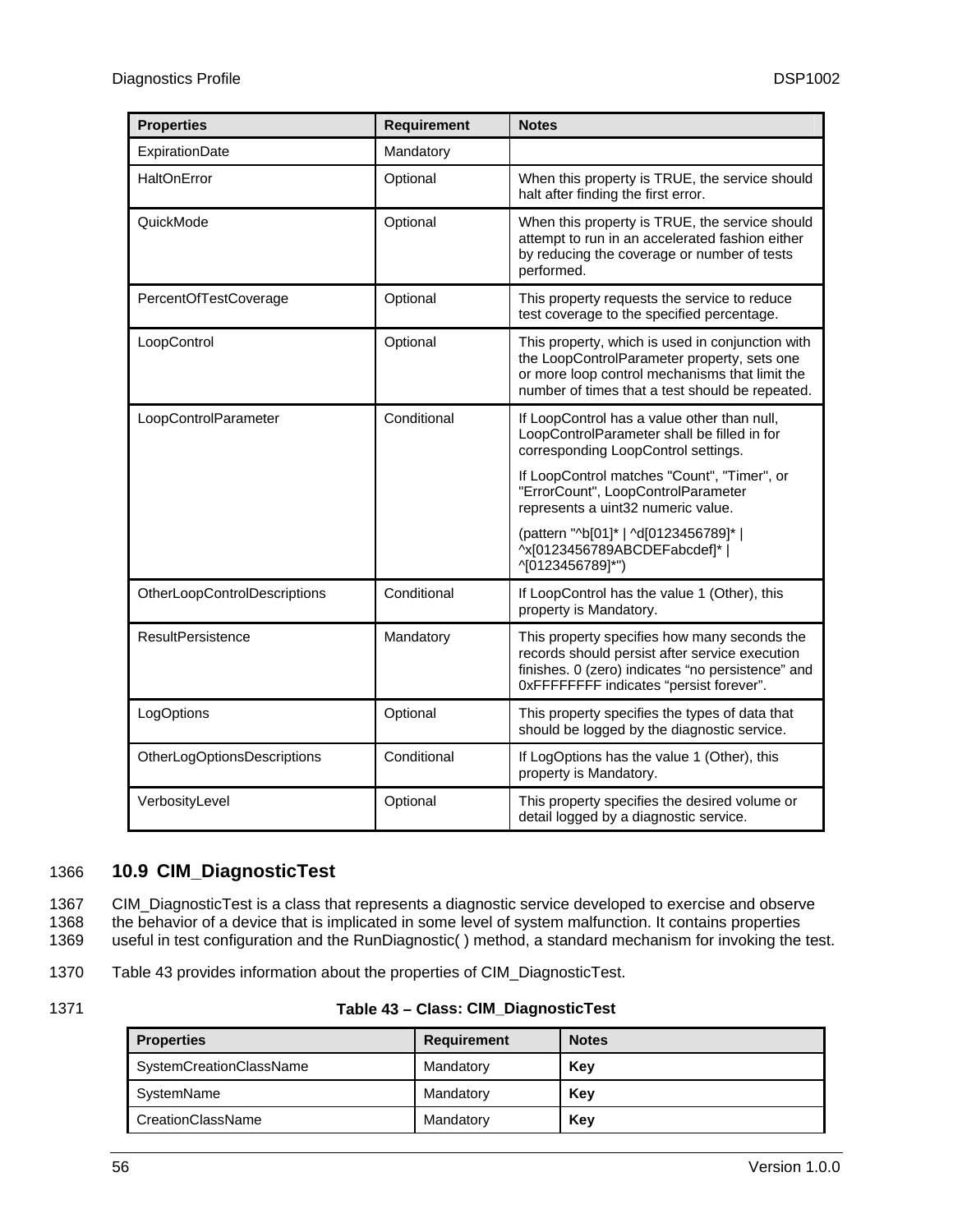<span id="page-56-0"></span>

| <b>Properties</b>                       | <b>Requirement</b> | <b>Notes</b>                                                                                                               |
|-----------------------------------------|--------------------|----------------------------------------------------------------------------------------------------------------------------|
| Name                                    | Mandatory          | Key                                                                                                                        |
|                                         |                    | The Name property shall be<br>constructed as follows:<br><orgid>:<testname>.<br/>(pattern "^.*[:].*\$")</testname></orgid> |
| ElementName                             | Mandatory          | The property will be formatted as a<br>free-form string of variable length.<br>(pattern ".*")                              |
| Characteristics                         | Mandatory          |                                                                                                                            |
| <b>OtherCharacteristicsDescriptions</b> | Conditional        | If Characteristics has the value 1<br>(Other), this property is Mandatory.                                                 |
| RunDiagnostic()                         | Mandatory          | See section 8.1.                                                                                                           |

#### <span id="page-56-1"></span>1372 **10.10 CIM\_ElementCapabilities**

1373 CIM\_ElementCapabilities associates a diagnostic service with its capabilities. [Table 44](#page-56-3) provides

1374 information about the properties of CIM\_ElementCapabilities.

#### <span id="page-56-3"></span>1375 **Table 44 – Class: CIM\_ElementCapabilities**

| <b>Properties</b> | <b>Requirement</b> | <b>Notes</b>                                                                                                        |
|-------------------|--------------------|---------------------------------------------------------------------------------------------------------------------|
| ManagedElement    | Mandatory          | Key This property shall be a reference<br>to an instance of<br>CIM_DiagnosticService.                               |
| Capabilities      | Mandatory          | Key This property shall be a reference<br>to an instance of<br>CIM_DiagnosticServiceCapabilities.<br>Cardinality 01 |

# <span id="page-56-2"></span>1376 **10.11 CIM\_DefaultSetting (DiagnosticSetting)**

1377 CIM\_DefaultSetting associates the diagnostic service with the settings for the service itself and the 1378 resulting job. [Table 45](#page-56-4) provides information about the properties of CIM\_DefaultSetting.

#### <span id="page-56-4"></span>1379 **Table 45 – Class: CIM\_DefaultSetting (DiagnosticSetting)**

| <b>Properties</b> | <b>Requirement</b> | <b>Notes</b>                                                                                            |
|-------------------|--------------------|---------------------------------------------------------------------------------------------------------|
| Element           | Mandatory          | Key This property shall be a reference<br>to an instance of<br>CIM_DiagnosticService.<br>Cardinality 1  |
| Setting           | Mandatory          | Key This property shall be a reference<br>to an instance of<br>CIM_DiagnosticSetting.<br>Cardinality 01 |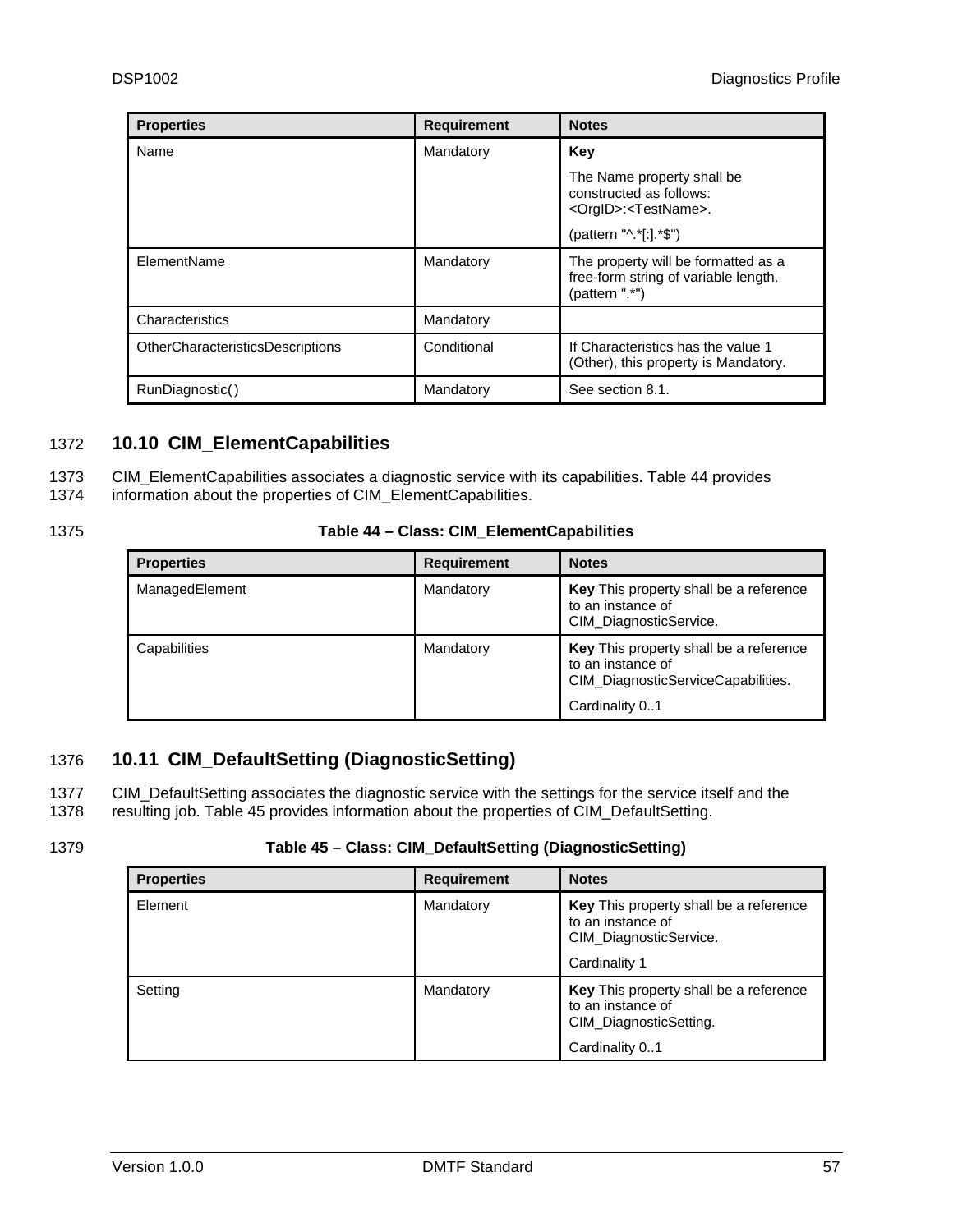# <span id="page-57-1"></span><span id="page-57-0"></span>1380 **10.12 CIM\_DefaultSetting (JobSettingData)**

1381 CIM\_DefaultSetting associates the diagnostic service with the settings for the service itself and the 1382 resulting job. Table 46 provides information about the properties of CIM DefaultSetting. resulting job. [Table 46](#page-57-3) provides information about the properties of CIM\_DefaultSetting.

#### <span id="page-57-3"></span>1383 **Table 46 – Class: CIM\_DefaultSetting (JobSettingData)**

| <b>Properties</b> | <b>Requirement</b> | <b>Notes</b>                                                                                             |
|-------------------|--------------------|----------------------------------------------------------------------------------------------------------|
| Element           | Mandatory          | Key This property shall be a reference<br>to an instance of<br>CIM_DiagnosticService.<br>Cardinality 1   |
| Setting           | Mandatory          | <b>Key</b> This property shall be a reference<br>to an instance of CIM_JobSettingData.<br>Cardinality 01 |

# <span id="page-57-2"></span>1384 **10.13 CIM\_HelpService**

1385 CIM\_HelpService is the preferred way for a service to publish online help information. [Table 47](#page-57-4) provides 1386 information about the properties of CIM HelpService. information about the properties of CIM\_HelpService.

#### <span id="page-57-4"></span>1387 **Table 47 – Class: CIM\_HelpService**

| <b>Properties</b>              | <b>Requirement</b> | <b>Notes</b>                                                                                   |
|--------------------------------|--------------------|------------------------------------------------------------------------------------------------|
| SystemCreationClassName        | Mandatory          | Key                                                                                            |
| SystemName                     | Mandatory          | Key                                                                                            |
| CreationClassName              | Mandatory          | Key                                                                                            |
| Name                           | Mandatory          | Key                                                                                            |
|                                |                    | This property will be formatted as a<br>free-form string of variable length.<br>(pattern ".*") |
| ElementName                    | Mandatory          | This property will be formatted as a<br>free-form string of variable length.<br>(pattern ".*") |
| <b>DeliveryOptions</b>         | Mandatory          | None                                                                                           |
| OtherDeliveryOptionDescription | Conditional        | If DeliveryOptions has the value 1<br>(Other), this property is Mandatory.                     |
| DocumentsAvailable             | Mandatory          | This property will be formatted as a<br>free-form string of variable length.<br>(pattern ".*") |
| <b>DocumentDescriptions</b>    | Mandatory          | None                                                                                           |
| <b>DocumentFormat</b>          | Mandatory          | None                                                                                           |
| OtherDocumentFormatDescription | Conditional        | If DocumentFormat has the value 1<br>(Other), this property is Mandatory.                      |
| GetHelp()                      | Mandatory          | See section 8.4.                                                                               |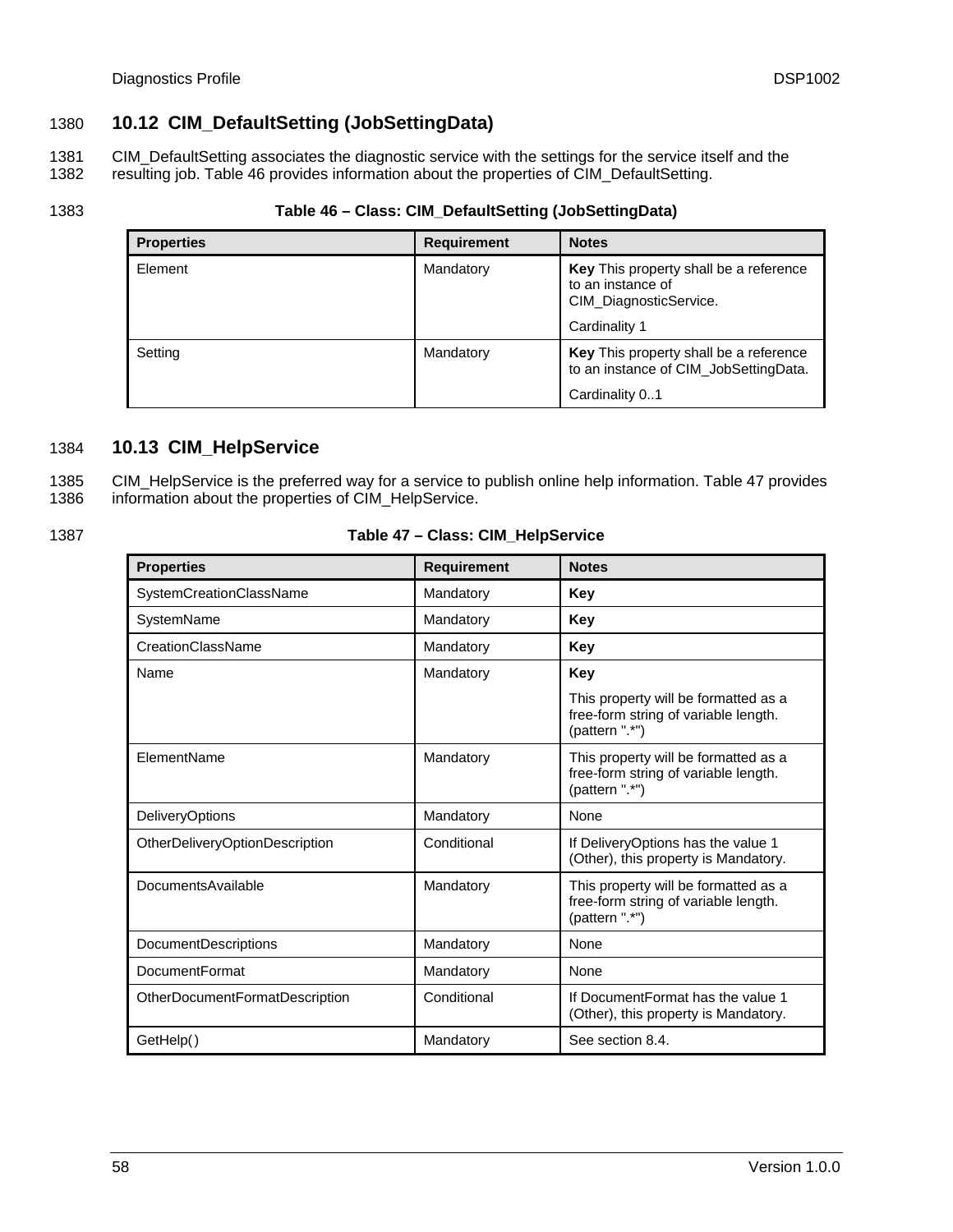#### <span id="page-58-1"></span><span id="page-58-0"></span>1388 **10.14 CIM\_JobSettingData**

1389 Diagnostic services use CIM\_JobSettingData to publish default job settings (for the jobs that they launch), 1390 and clients use this class to change the default job settings when invoking the RunDiagnostic() method.<br>1391 Table 48 provides information about the properties of CIM JobSettingData.

[Table 48](#page-58-4) provides information about the properties of CIM\_JobSettingData.

#### <span id="page-58-4"></span>1392 **Table 48 – Class: CIM\_JobSettingData**

| <b>Properties</b>         | <b>Requirement</b> | <b>Notes</b>                                                                                    |
|---------------------------|--------------------|-------------------------------------------------------------------------------------------------|
| InstanceID                | Mandatory          | Kev                                                                                             |
| ElementName               | Mandatory          | This property shall be formatted as a<br>free-form string of variable length.<br>(pattern ".*") |
| <b>DeleteOnCompletion</b> | Mandatory          |                                                                                                 |

#### <span id="page-58-2"></span>1393 **10.15 CIM\_LogManagesRecord**

1394 CIM\_LogManagesRecord associates a DiagnosticsLog with its records (service records, setting records, 1395 or completion records). Table 49 provides information about the properties of CIM LogManagesRecord. or completion records). [Table 49](#page-58-5) provides information about the properties of CIM\_LogManagesRecord.

#### <span id="page-58-5"></span>1396 **Table 49 – Class: CIM\_LogManagesRecord**

| <b>Properties</b> | <b>Requirement</b> | <b>Notes</b>                                                                         |
|-------------------|--------------------|--------------------------------------------------------------------------------------|
| Log               | Mandatory          | <b>Key</b> This property shall be a reference<br>to an instance of CIM_Log.          |
| Record            | Mandatory          | Key This property shall be a reference<br>to an instance of<br>CIM_DiagnosticRecord. |

#### <span id="page-58-3"></span>1397 **10.16 CIM\_OwningJobElement**

1398 CIM\_OwningJobElement associates a diagnostic service with its jobs (jobs that are launched by this 1399 diagnostic). Table 50 provides information about the properties of CIM OwningJobElement. diagnostic). [Table 50](#page-58-6) provides information about the properties of CIM\_OwningJobElement.

#### <span id="page-58-6"></span>1400 **Table 50 – Class: CIM\_OwningJobElement**

| <b>Properties</b> | <b>Requirement</b> | <b>Notes</b>                                                                                           |
|-------------------|--------------------|--------------------------------------------------------------------------------------------------------|
| OwningElement     | Mandatory          | Key This property shall be a reference<br>to an instance of<br>CIM_DiagnosticService.<br>Cardinality 1 |
|                   |                    |                                                                                                        |
| OwnedElement      | Mandatory          | Key This property shall be a reference<br>to an instance of CIM_ConcreteJob.                           |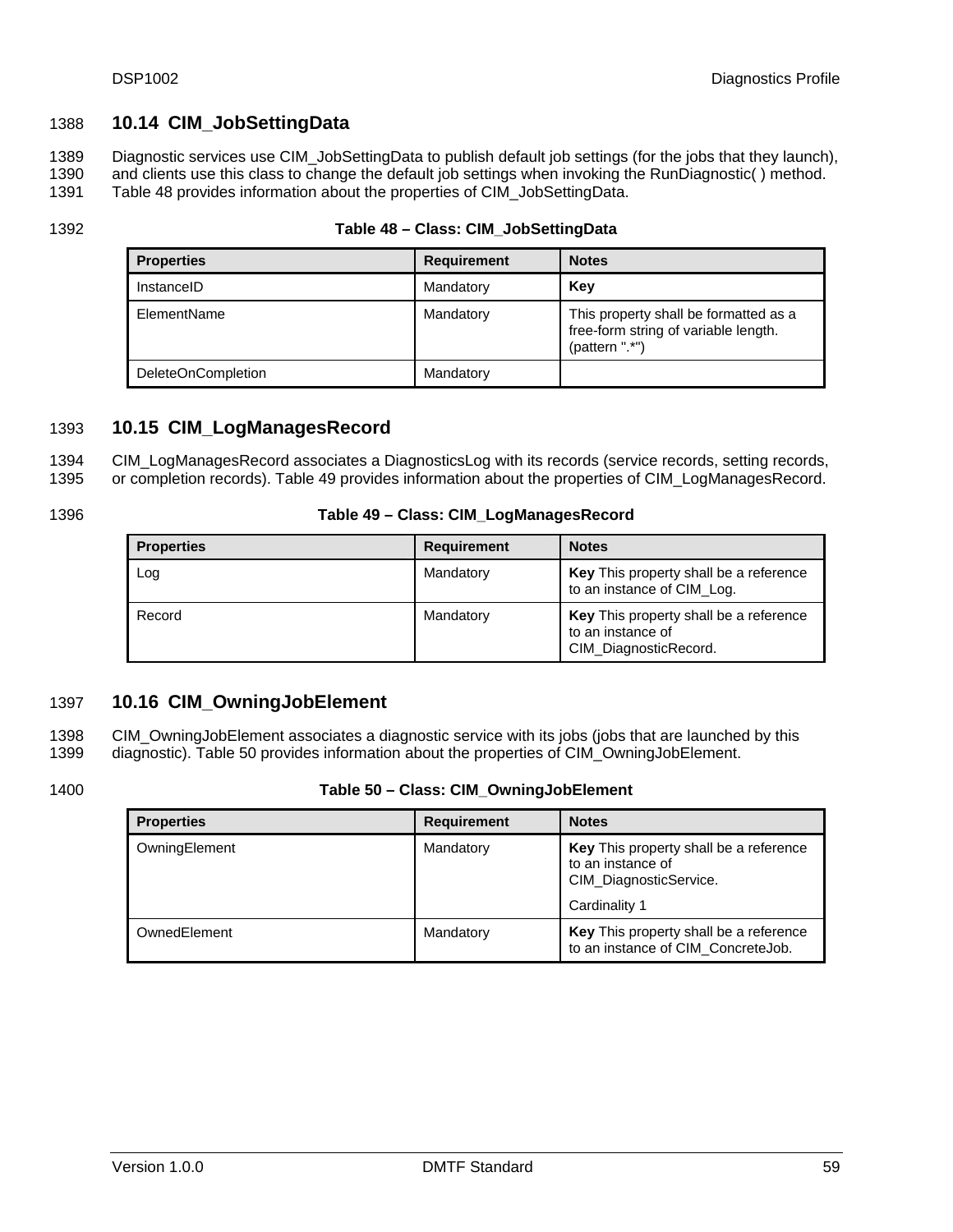#### <span id="page-59-1"></span><span id="page-59-0"></span>1401 **10.17 CIM\_RecordAppliesToElement**

1402 CIM\_RecordAppliesToElement associates a record with the managed elements (diagnostic service and 1403 device) that have a relationship with this record. Table 51 provides information about the properties of 1403 device) that have a relationship with this record. [Table 51](#page-59-4) provides information about the properties of 1404 CIM RecordAppliesToElement.

CIM\_RecordAppliesToElement.

<span id="page-59-4"></span>

| 1405 | Table 51 - Class: CIM_RecordAppliesToElement |
|------|----------------------------------------------|
|------|----------------------------------------------|

| <b>Properties</b> | <b>Requirement</b> | <b>Notes</b>                                                                         |
|-------------------|--------------------|--------------------------------------------------------------------------------------|
| Antecedent        | Mandatory          | Key This property shall be a reference<br>to an instance of<br>CIM_DiagnosticRecord. |
| Dependent         | Mandatory          | Key This property shall be a reference<br>to an instance of<br>CIM_ManagedElement.   |

#### <span id="page-59-2"></span>1406 **10.18 CIM\_ServiceAffectsElement**

1407 CIM\_ServiceAffectsElement is used to associate to the diagnostic service any managed elements that

1408 are affected by the running of the service. [Table 52](#page-59-5) provides information about the properties of

1409 CIM ServiceAffectsElement.

#### <span id="page-59-5"></span>1410 **Table 52 – Class: CIM\_ServiceAffectsElement**

| <b>Properties</b> | <b>Requirement</b> | <b>Notes</b>                                                                              |
|-------------------|--------------------|-------------------------------------------------------------------------------------------|
| AffectedElement   | Mandatory          | <b>Key</b> This property shall be a reference<br>to an instance of<br>CIM_ManagedElement. |
| AffectingElement  | Mandatory          | Key This property shall be a reference<br>to an instance of<br>CIM_DiagnosticService.     |

#### <span id="page-59-3"></span>1411 **10.19 CIM\_ServiceAvailableToElement**

[1412 CIM\\_ServiceAvailableToElement associates the diagnostic service with its help service information. Table](#page-59-6)  1413 53 provides information about the properties of CIM\_ServiceAvailableToElement.

#### <span id="page-59-6"></span>1414 **Table 53 – Class: CIM\_ServiceAvailableToElement**

| <b>Properties</b>      | <b>Requirement</b> | <b>Notes</b>                                                                                           |
|------------------------|--------------------|--------------------------------------------------------------------------------------------------------|
| <b>ServiceProvided</b> | Mandatory          | Key This property shall be a reference<br>to an instance of CIM_HelpService.<br>Cardinality 1          |
| <b>UserOfService</b>   | Mandatory          | Key This property shall be a reference<br>to an instance of<br>CIM_DiagnosticService.<br>Cardinality 1 |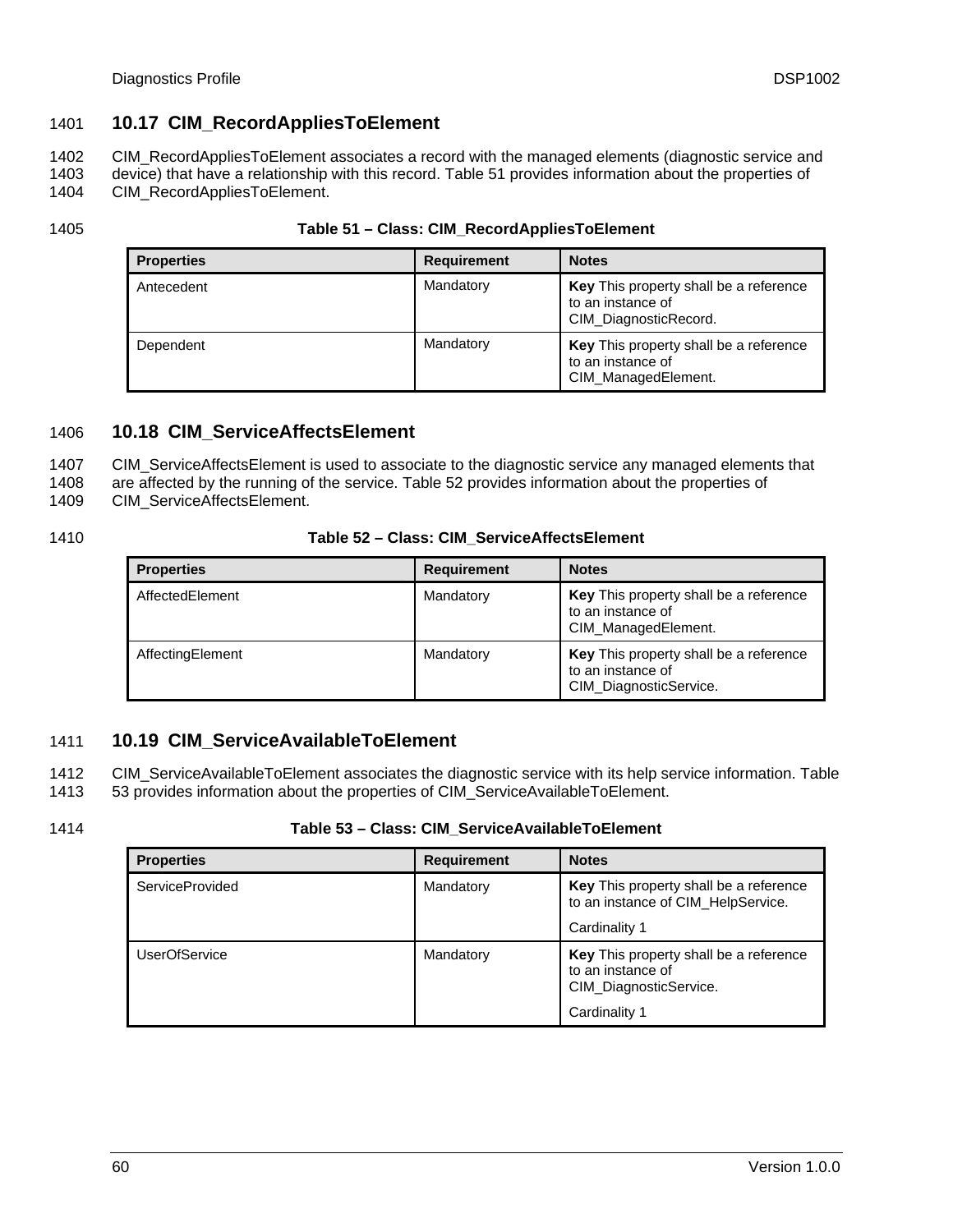#### <span id="page-60-1"></span><span id="page-60-0"></span>1415 **10.20 CIM\_ServiceComponent**

1416 CIM\_ServiceComponent associates a test that is also part of another test. [Table 54](#page-60-4) provides information<br>1417 about the properties of CIM ServiceComponent. about the properties of CIM\_ServiceComponent.

#### <span id="page-60-4"></span>1418 **Table 54 – Class: CIM\_ServiceComponent**

| <b>Properties</b> | <b>Requirement</b> | <b>Notes</b>                                                                          |
|-------------------|--------------------|---------------------------------------------------------------------------------------|
| GroupComponent    | Mandatory          | Key This property shall be a reference<br>to an instance of<br>CIM_DiagnosticService. |
| PartComponent     | Mandatory          | Key This property shall be a reference<br>to an instance of<br>CIM_DiagnosticService. |

#### <span id="page-60-2"></span>1419 **10.21 CIM\_ElementSettingData**

1420 CIM ElementSettingData associates the diagnostic service with the settings for the resulting job. Table

1421 55 provides information about the properties of CIM\_ElementSettingData.

#### <span id="page-60-5"></span>1422 **Table 55 – Class: CIM\_ElementSettingData**

| <b>Properties</b> | <b>Requirement</b> | <b>Notes</b>                                                                                           |
|-------------------|--------------------|--------------------------------------------------------------------------------------------------------|
| ManagedElement    | Mandatory          | Key This property shall be a reference<br>to an instance of<br>CIM_DiagnosticService.<br>Cardinality 1 |
| SettingData       | Mandatory          | Key This property shall be a reference<br>to an instance of CIM_JobSettingData<br>Cardinality 01       |
| <b>IsDefault</b>  | Mandatory          | None                                                                                                   |

#### <span id="page-60-3"></span>1423 **10.22 CIM\_UseOfLog**

1424 CIM UseOfLog associates a log with a managed element (a device or diagnostic service) whose 1425 information is stored in the log. [Table 56](#page-60-6) provides information about the properties of CIM\_UseOfLog.

#### <span id="page-60-6"></span>1426 **Table 56 – Class: CIM\_UseOfLog**

| <b>Properties</b> | <b>Requirement</b> | <b>Notes</b>                                                                                 |
|-------------------|--------------------|----------------------------------------------------------------------------------------------|
| Antecedent        | Mandatory          | Key This property shall be a reference<br>to an instance of CIM_Log.                         |
| Dependent         | Mandatory          | <b>Key</b> This property shall be a reference<br>to an instance of<br>CIM_DiagnosticService. |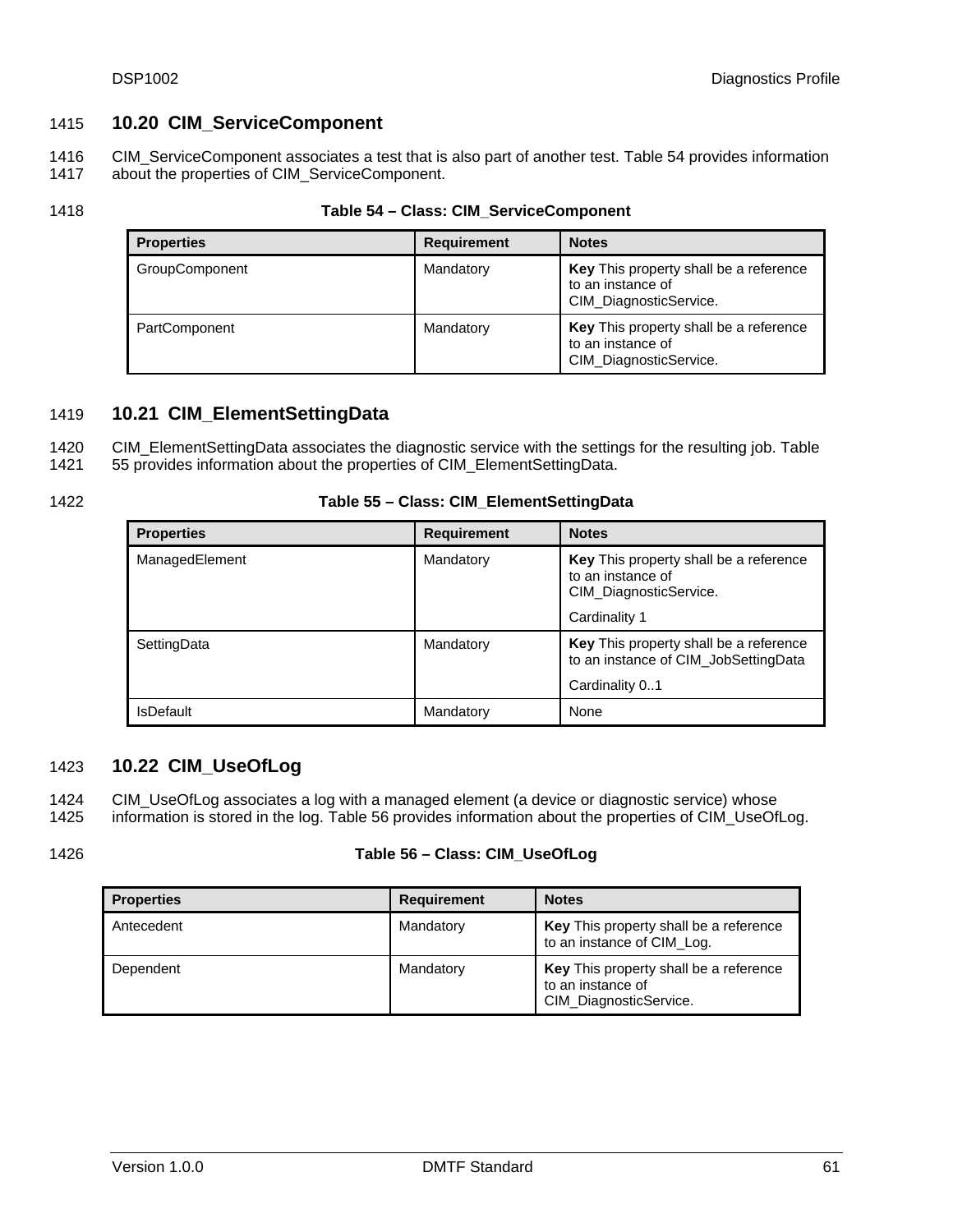#### <span id="page-61-1"></span><span id="page-61-0"></span>1427 **10.23 CIM\_CorrespondingSettingsRecord**

1428 CIM\_RecordAppliesToElement associates a setting record with the service records related to this setting 1429 record. Table 57 provides information about the properties of CIM CorrespondingSettingsRecord. record. [Table 57](#page-61-4) provides information about the properties of CIM\_CorrespondingSettingsRecord.

#### <span id="page-61-4"></span>1430 **Table 57 – Class: CIM\_CorrespondingSettingsRecord**

| <b>Properties</b> | <b>Requirement</b> | <b>Notes</b>                                                                                |
|-------------------|--------------------|---------------------------------------------------------------------------------------------|
| DataRecord        | Mandatory          | <b>Key</b> This property shall be a reference<br>to an instance of<br>CIM_DiagnosticRecord. |
| SettingsRecord    | Mandatory          | Key This property shall be a reference<br>to an instance of<br>CIM_DiagnosticSettingRecord. |

#### <span id="page-61-2"></span>1431 **10.24 CIM\_HostedService (DiagnosticTest)**

1432 CIM\_HostedService is used to associate an instance of CIM\_DiagnosticTest with an instance of

1433 CIM ComputerSystem to which the CIM DiagnosticTest is scoped. [Table 58](#page-61-5) provides information about

1434 the properties of CIM\_HostedService (DiagnosticTest).

#### <span id="page-61-5"></span>1435 **Table 58 – Class: CIM\_HostedService (DiagnosticTest)**

| <b>Properties</b> | <b>Requirement</b> | <b>Notes</b>                                                                                        |
|-------------------|--------------------|-----------------------------------------------------------------------------------------------------|
| Antecedent        | Mandatory          | Key This property shall be a reference<br>to an instance of<br>CIM_ComputerSystem.<br>Cardinality 1 |
| Dependent         | Mandatory          | Key This property shall be a reference<br>to an instance of CIM_DiagnosticTest.<br>Cardinality 1*   |

#### <span id="page-61-3"></span>1436 **10.25 CIM\_HostedService (HelpService)**

1437 CIM\_HostedService is used to associate an instance of CIM\_HelpService with an instance of

1438 CIM\_ComputerSystem to which the CIM\_HelpService is scoped. [Table 59](#page-61-6) provides information about the properties of CIM\_HostedService.

#### <span id="page-61-6"></span>1440 **Table 59 – Class: CIM\_HostedService (HelpService)**

| <b>Properties</b> | <b>Requirement</b> | <b>Notes</b>                                                                                               |
|-------------------|--------------------|------------------------------------------------------------------------------------------------------------|
| Antecedent        | Mandatory          | <b>Key</b> This property shall be a reference<br>to an instance of<br>CIM ComputerSystem.<br>Cardinality 1 |
| Dependent         | Mandatory          | Key This property shall be a reference<br>to an instance of CIM_HelpService.<br>Cardinality 1*             |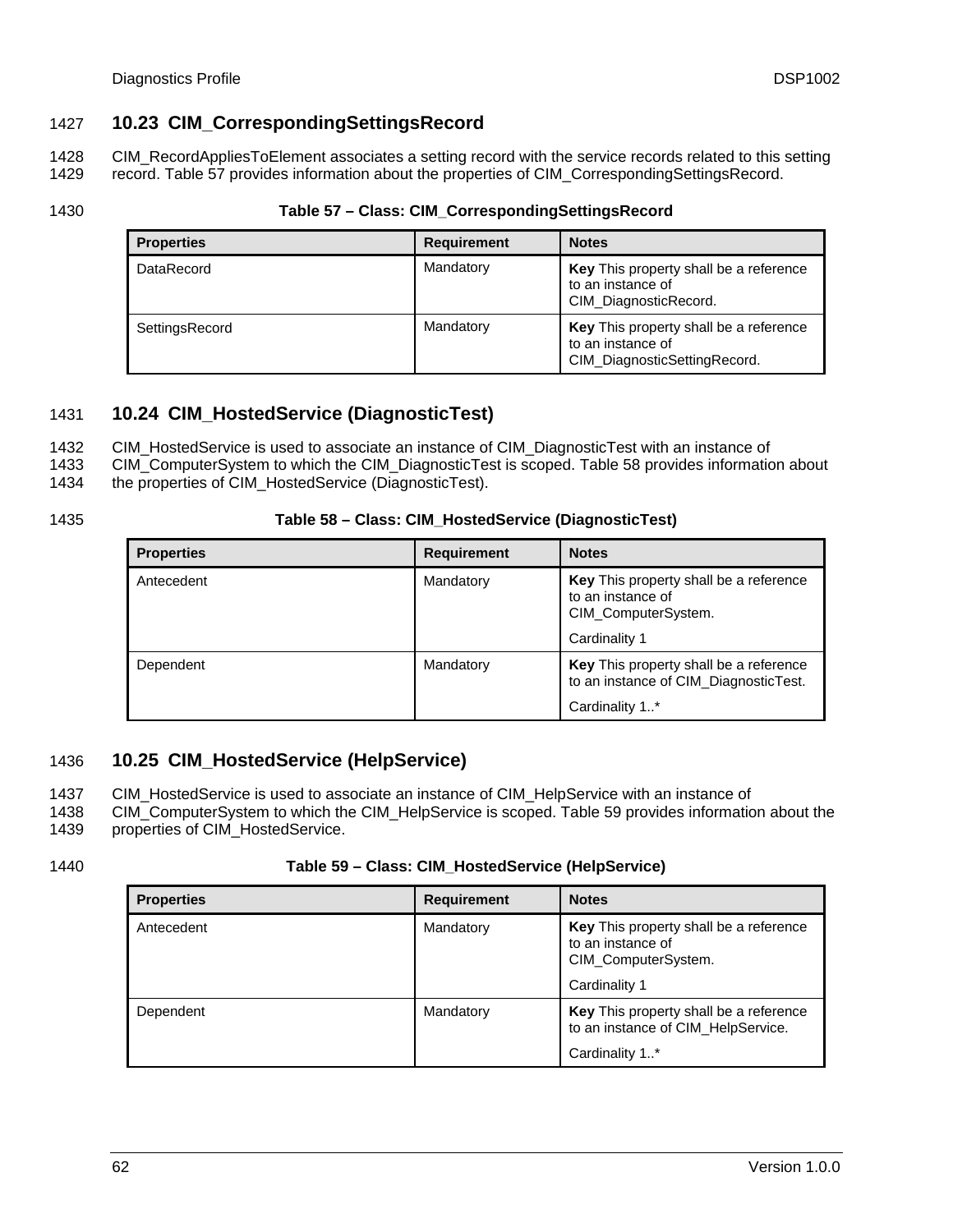# <span id="page-62-1"></span><span id="page-62-0"></span>1441 **10.26 CIM\_RegisteredProfile**

1442 CIM\_RegisteredProfile identifies the *Diagnostics Profile* in order for a client to determine whether an 1443 instance of CIM DiagnosticService is conformant with this profile. The CIM RegisteredProfile class in 1443 instance of CIM\_DiagnosticService is conformant with this profile. The CIM\_RegisteredProfile class is<br>1444 defined by the Profile Registration Profile. With the exception of the mandatory values specified in Tab 1444 defined by the *Profile Registration Profile*[. With the exception of the mandatory values specified in Table](#page-62-2)  1445 60, the behavior of the CIM\_RegisteredProfile instance is in accordance with the *Profile Registration*  Profile.

<span id="page-62-2"></span>

| Table 60 - Class: CIM_RegisteredProfile |
|-----------------------------------------|
|                                         |

| <b>Properties</b>      | Requirement | <b>Notes</b>                                       |
|------------------------|-------------|----------------------------------------------------|
| RegisteredName         | Mandatory   | This property shall have a value of "Diagnostics". |
| RegisteredVersion      | Mandatory   | This property shall have a value of "1.0.0".       |
| RegisteredOrganization | Mandatory   | This property shall have a value of 2 (DMTF).      |

1448

1449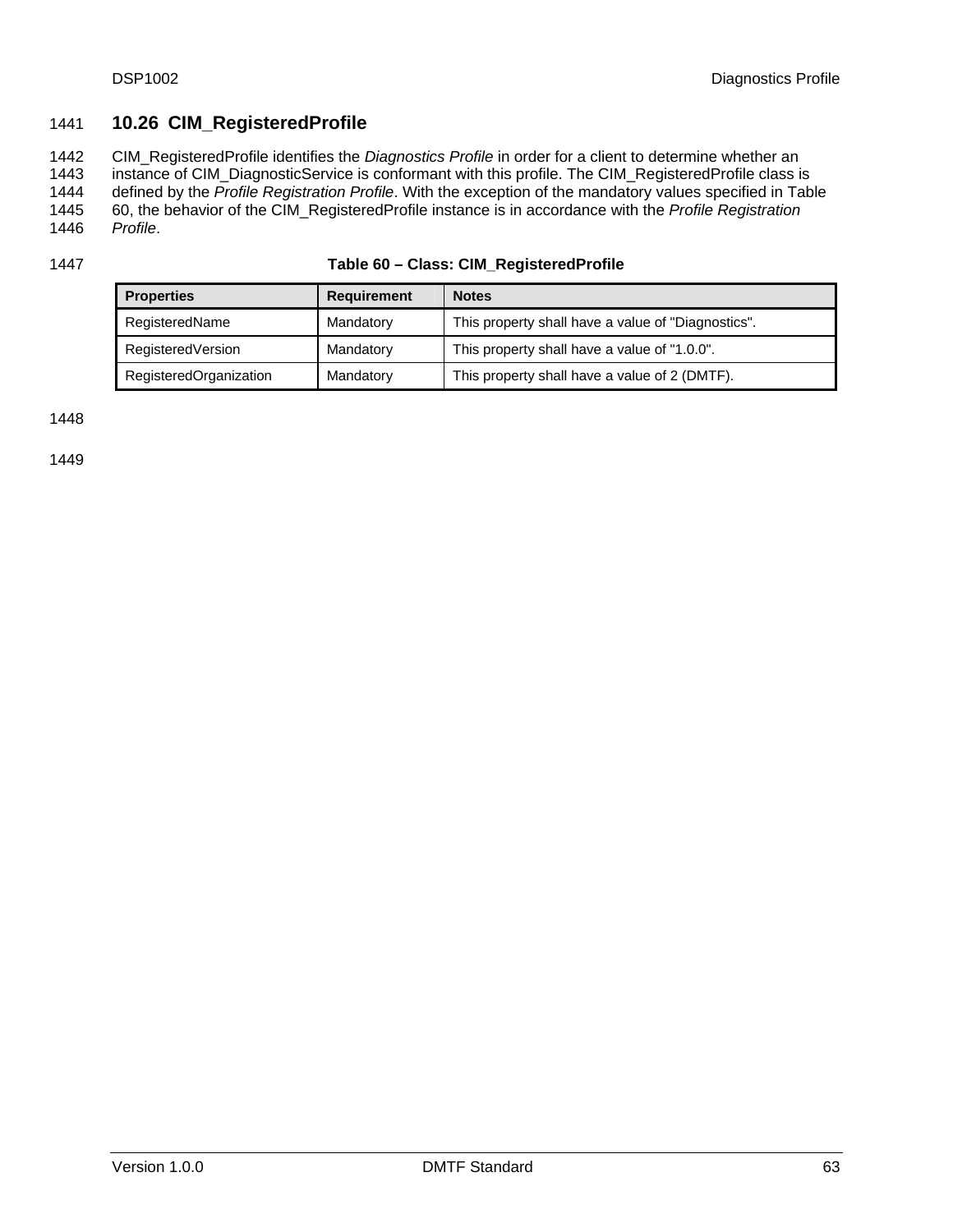| 1450 | <b>ANNEX A</b> |
|------|----------------|
| 1451 | (informative)  |

- 1452
- 
- 1453 **Change Log**

| <b>Version</b> | <b>Date</b> | <b>Description</b> |
|----------------|-------------|--------------------|
| 1.0.0a         | 07/12/07    | Preliminary        |
| 1.0.0          | 02/13/09    | Standard           |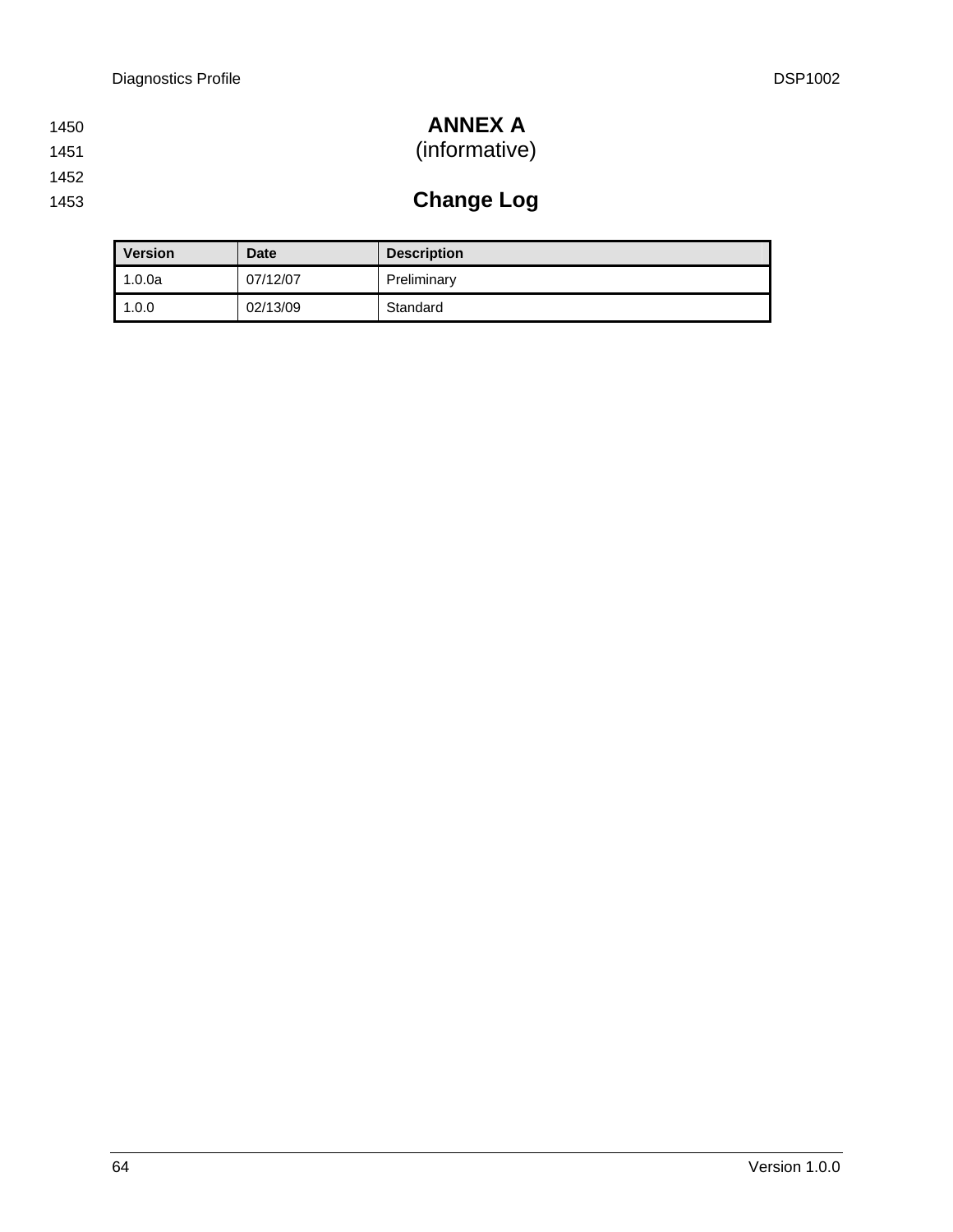| 1454 |               | <b>ANNEX B</b><br>(informative)                                     |
|------|---------------|---------------------------------------------------------------------|
| 1455 |               |                                                                     |
| 1456 |               |                                                                     |
| 1457 |               |                                                                     |
| 1458 |               | <b>Acknowledgements</b>                                             |
|      |               |                                                                     |
| 1459 |               | The authors wish to acknowledge the following people.               |
| 1460 | Editors:      |                                                                     |
| 1461 | ٠             | Andre Asselin - IBM Corporation                                     |
| 1462 | $\bullet$     | Mateus Baur - Hewlett-Packard Company                               |
| 1463 | $\bullet$     | Barbara Craig - Hewlett-Packard Company                             |
| 1464 | $\bullet$     | Carl Chan - WBEM Solutions, Inc.                                    |
| 1465 | Contributors: |                                                                     |
| 1466 | $\bullet$     | Jim Davis - WBEM Solutions, Inc.                                    |
| 1467 | ٠             | Members of the DMTF Diagnostics SIG (sub-Working Group of CIM Core) |